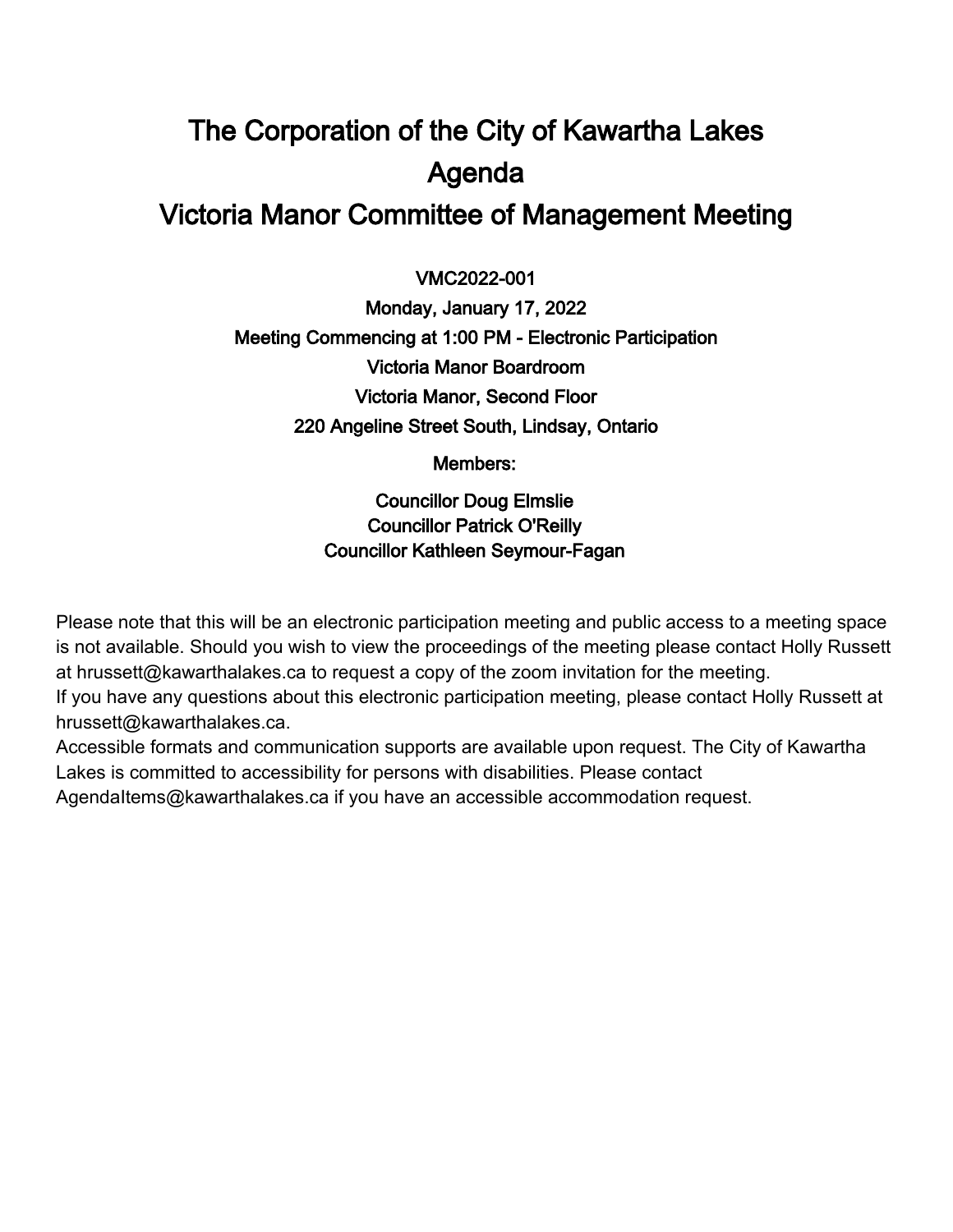|                 |                                                                                                                                                   | Pages     |
|-----------------|---------------------------------------------------------------------------------------------------------------------------------------------------|-----------|
| 1.              | <b>Call to Order</b>                                                                                                                              |           |
| 2.              | <b>Adoption of Agenda</b>                                                                                                                         |           |
| 3.              | <b>Disclosures of Pecuniary Interest</b>                                                                                                          |           |
| 4.              | <b>Deputations and Presentations</b>                                                                                                              |           |
| 5.              | Approval of the Minutes of the Previous Meeting                                                                                                   | $3 - 7$   |
| 6.              | <b>Business Arising from Previous Meetings</b>                                                                                                    |           |
| 7.              | Correspondence                                                                                                                                    |           |
| 8.              | <b>Reports</b>                                                                                                                                    |           |
| 8.1.            | Victoria Manor Operations Report to Committee of Management,<br>November and December 2021                                                        | $8 - 14$  |
| 8.2.            | VMC2022-01 2021 Victoria Manor Resident Satisfaction Survey Report                                                                                | $15 - 29$ |
| 8.3.            | VMC2022-02 2021 Victoria Manor Family Satisfaction Survey Report                                                                                  | $30 - 42$ |
| 9.              | <b>Closed Session</b>                                                                                                                             |           |
| 9.1.            | Closed Minutes, Victoria Manor Committee of Management, November<br>15, 2021, Municipal Act, 2001 s.239(2)(b)(d)(g)                               |           |
| 9.2.            | Victoria Manor Confidential Operations Report to Committee of<br>Management, November and December 2021, Municipal Act, 2001<br>s.239(2)(b)(d)(e) |           |
| 10 <sub>1</sub> | <b>Matters from Closed Session</b>                                                                                                                |           |
| 11.             | <b>Other New Business</b>                                                                                                                         |           |
| 11.1.           | Operational Verbal Update - Pam Kulas                                                                                                             |           |
| 12.             | <b>Next Meeting</b>                                                                                                                               |           |
|                 | March 21, 2022, Victoria Manor Boardroom or Electronic Video,<br>commencing at 1:00 p.m.                                                          |           |

13. Adjournment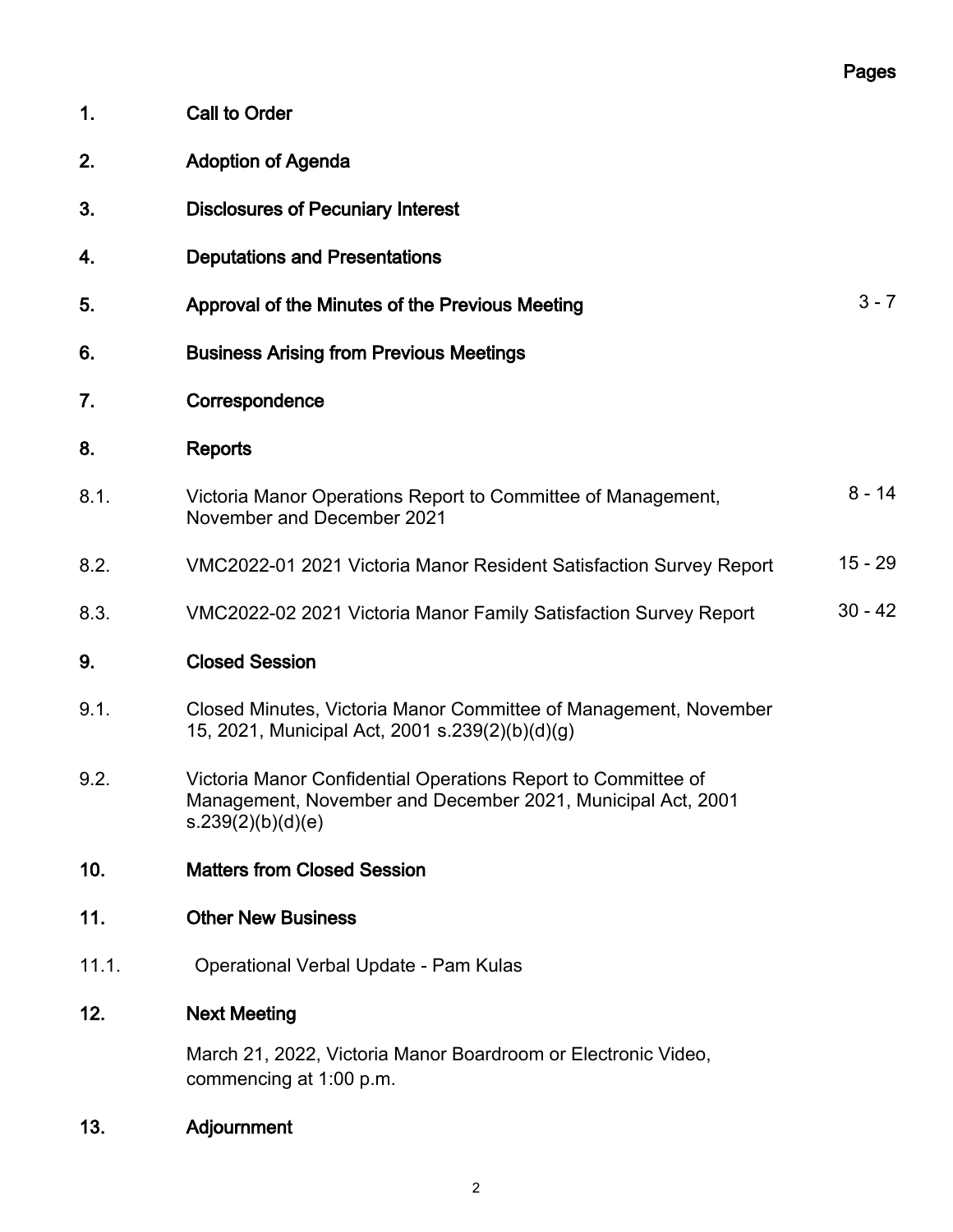# **The Corporation of the City of Kawartha Lakes Minutes**

# **Victoria Manor Committee of Management Meeting**

**VMC2021-006 Monday, November 15, 2021 1:00 P.M. Electronic Participation**

**Members: Deputy Mayor Patrick O'Reilly Councillor Doug Elmslie Councillor Kathleen Seymour-Fagan**

**Accessible formats and communication supports are available upon request. The City of Kawartha Lakes is committed to accessibility for persons with disabilities. Please contact AgendaItems@kawarthalakes.ca if you have an accessible accommodation request.**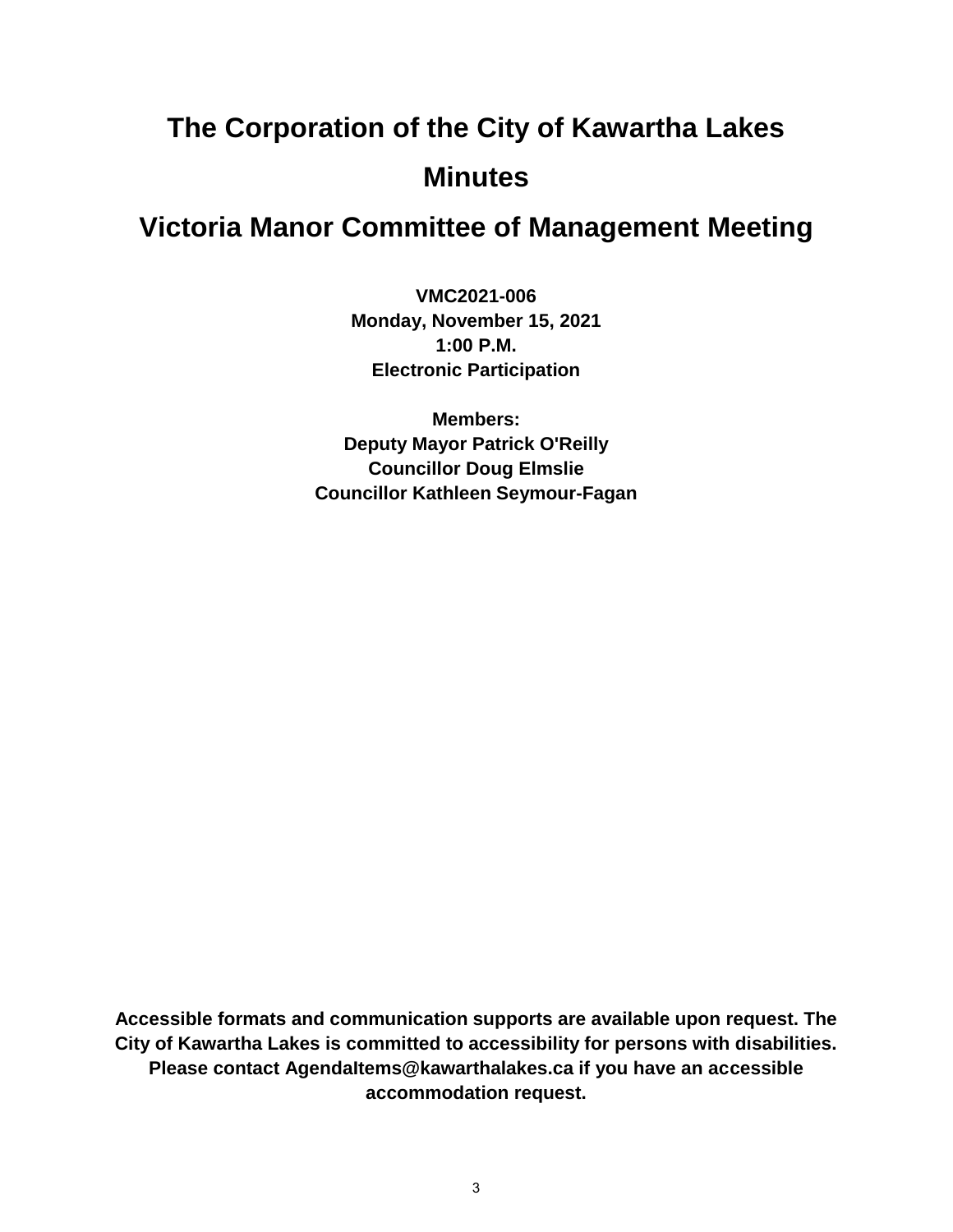## **1. Call to Order**

Councillor Elmslie called the meeting to order at 1:00 p.m. Deputy Mayor P. O'Reilly was in attendance.

Executive Director Pamela Kulas, Director Rod Sutherland and Executive Assistant Holly Russett were also in attendance.

Absent: Councillor K. Seymour-Fagan, Sienna Senior Living VP Operations and Long-Term Care Jennifer Powley

## **2. Adoption of Agenda**

## **VMCM2021-055**

**Moved By** Deputy Mayor O'Reilly **Seconded By** Councillor Elmslie

**That** the agenda be adopted as circulated.

## **Carried**

## **3. Disclosures of Pecuniary Interest**

There were no declarations of pecuniary interest disclosed.

#### **4. Deputations and Presentations**

None

# **5. Approval of the Minutes of the Previous Meeting**

## **VMCM2021-056 Moved By** Councillor Elmslie **Seconded By** Deputy Mayor O'Reilly

**That** the minutes of the Victoria Manor Committee of Management meeting held on September 20, 2021, be adopted as circulated.

#### **Carried**

#### **6. Business Arising from Previous Meetings**

6.1 2022 Budget Update

Director Sutherland gave an update on the 2022 Budget via a brief presentation.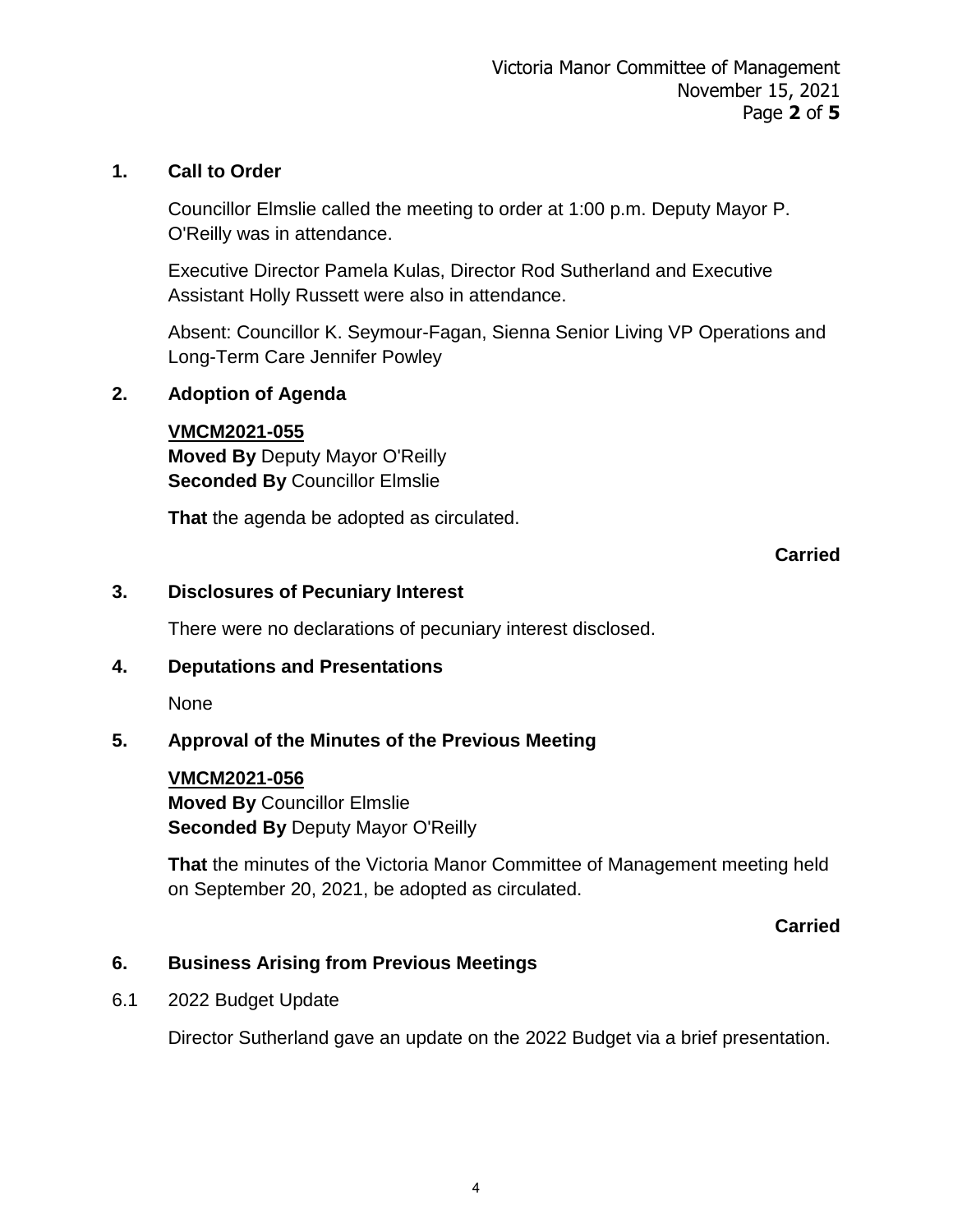# **VMCM2021-057**

**Moved By** Deputy Mayor O'Reilly **Seconded By** Councillor Elmslie

**That** the 2022 Budget Update by Director Sutherland, be received for information.

**Carried**

# **7. Correspondence**

None

## **8. Reports**

8.1 Memorandum 005 - Ministry of Long-Term Care Funding to Increase Staffing Levels

# **VMCM2021-058**

**Moved By** Councillor Elmslie **Seconded By** Deputy Mayor O'Reilly

**That** the November 15, 2021 Memorandum 005 from Pamela Kulas, regarding Ministry of Long-Term Care Funding to Increase Staffing Levels, be received.

#### **Carried**

8.2 Memorandum 006 - 2022 Proposed Meeting Dates

#### **VMCM2021-059**

**Moved By** Deputy Mayor O'Reilly **Seconded By** Councillor Elmslie

**That** the November 15, 2021 Memorandum 006 from Rod Sutherland, regarding 2022 Proposed Meeting Dates, be received.

#### **Carried**

8.3 Victoria Manor Operations Report to Committee of Management, September and October 2021

#### **VMCM2021-060**

**Moved By** Deputy Mayor O'Reilly **Seconded By** Councillor Elmslie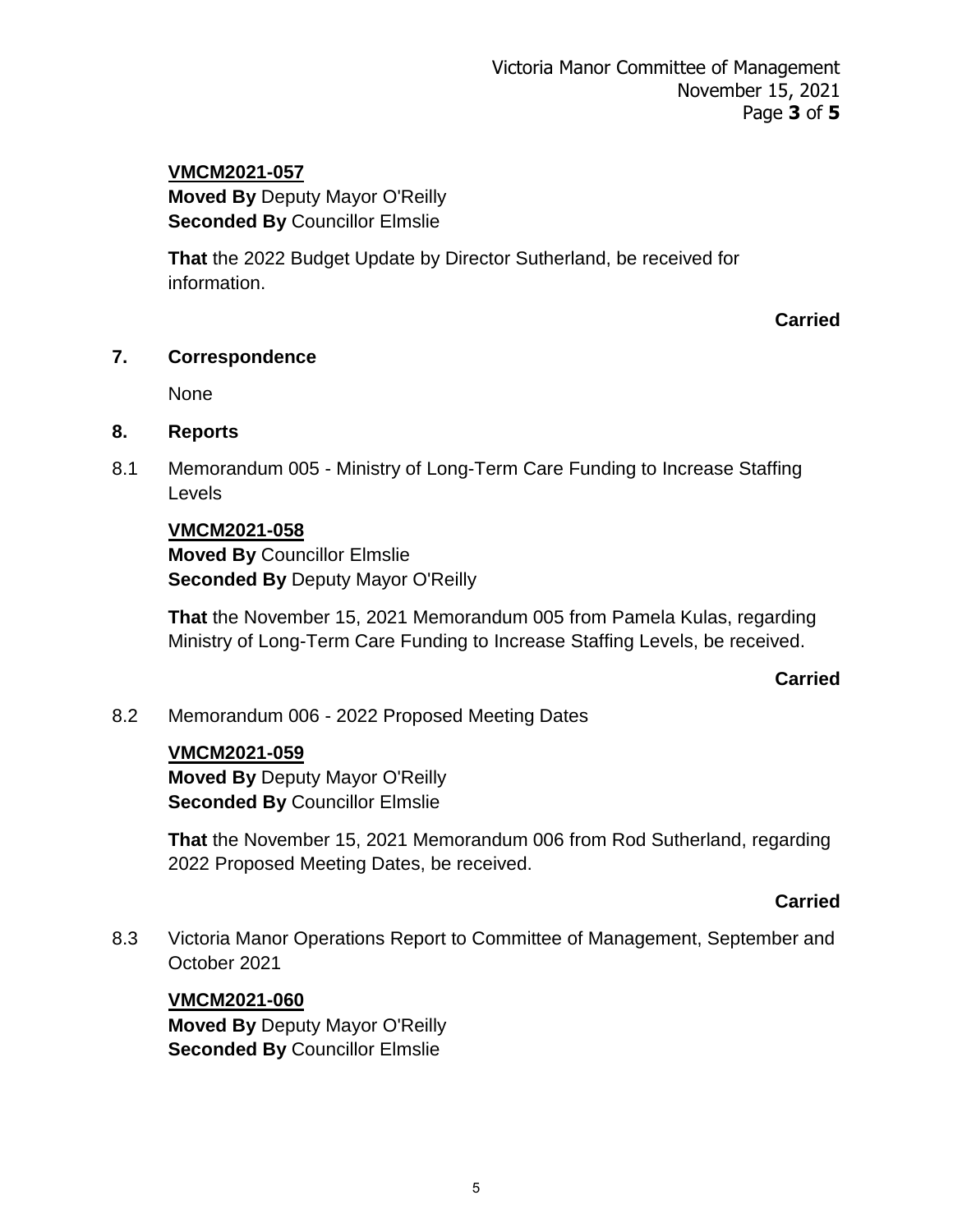**That** the Victoria Manor Operations Report to Committee of Management, September and October 2021, provided by Sienna Senior Living, be received for information.

# **Carried**

# **9. Closed Session**

**VMCM2021-061 Moved By** Deputy Mayor O'Reilly **Seconded By** Councillor Elmslie

**That** the Victoria Manor Committee of Management convene into closed session in order to consider matters on the Monday, November 15, 2021 Closed Session Agenda and that are permitted to be discussed in a session closed to the public pursuant to Section 239(2)(b)(d)(e) of the Municipal Act, S.O. 2001. S.25

**Carried**

## **10. Matters from Closed Session**

None

#### **11. Other New Business**

Director Sutherland reported the Mayor received a letter from the Ministry of Long-Term Care, stating that Victoria Manor as a municipal home we are not required to re-develop before 2025. Victoria Manor is required and does meet all requirements in the Long-Term Care Homes Act and all applicable legislation. Recommendations may come forward including, a strategy to determine the building life span and re-development over the next 10-15 years.

Director Sutherland shared recommendations in September from an earlier review that the call bell system was identified to be part of the 2023 Capital Budget. Since then a number of things have come to light and further review, it has been identified that the system may not last that long. There are a few options being reviewed over the next couple weeks and recommendations will be brought forward for the 2022 Budget.

For the Christmas Season, each home area is decorating and hosting a "Resident Family Christmas Tour". A silent auction and goodies as families exit the building are being organized. The Residents will have their annual Christmas dinner on the 25th.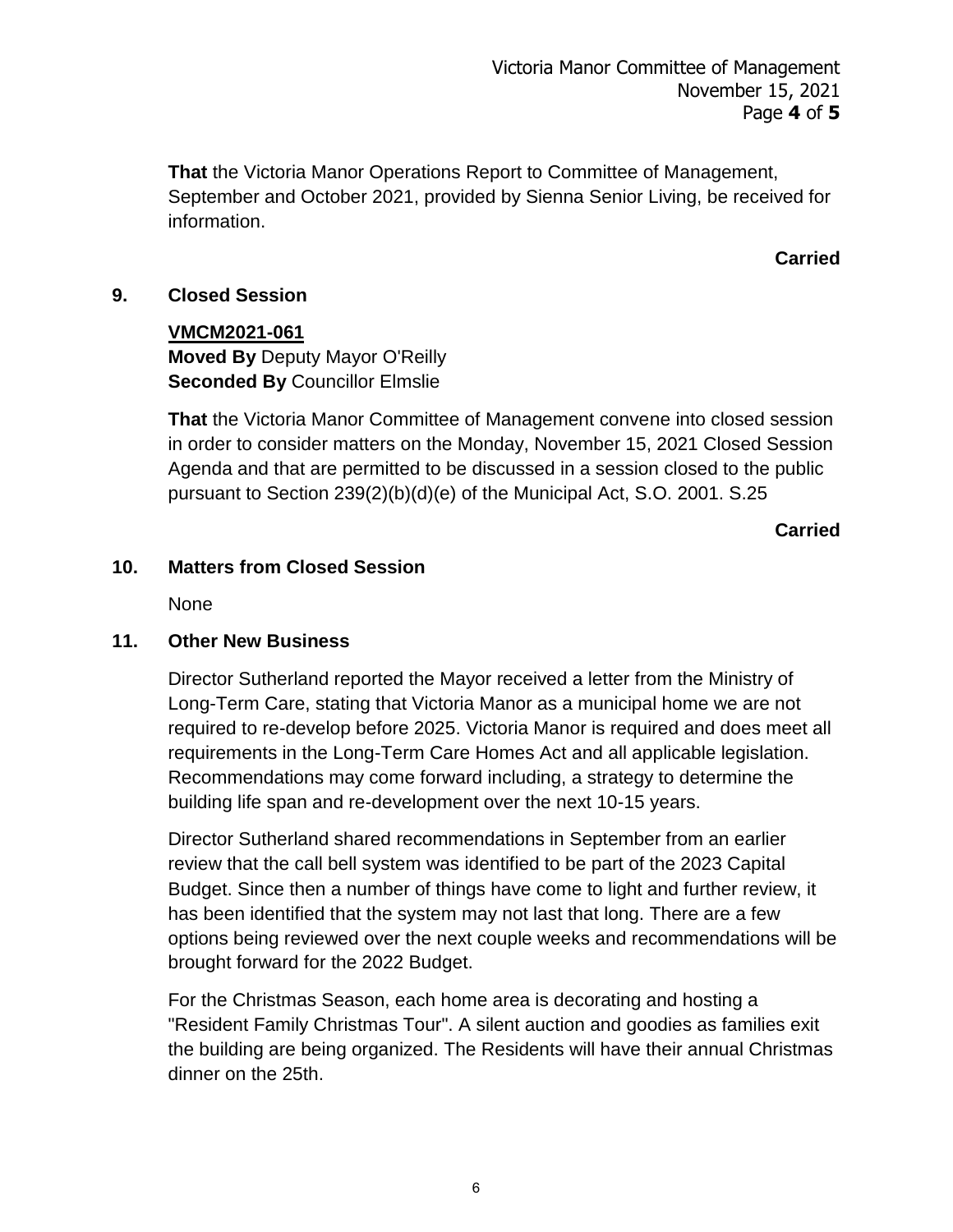# **12. Next Meeting**

January 17, 2022, Victoria Manor Boardroom, commencing at 1:00 p.m.

# **13. Adjournment**

**VMCM2021-062 Moved By** Deputy Mayor O'Reilly **Seconded By** Councillor Elmslie

**That** the Victoria Manor Committee of Management Meeting adjourn at 1:31 p.m.

**Carried**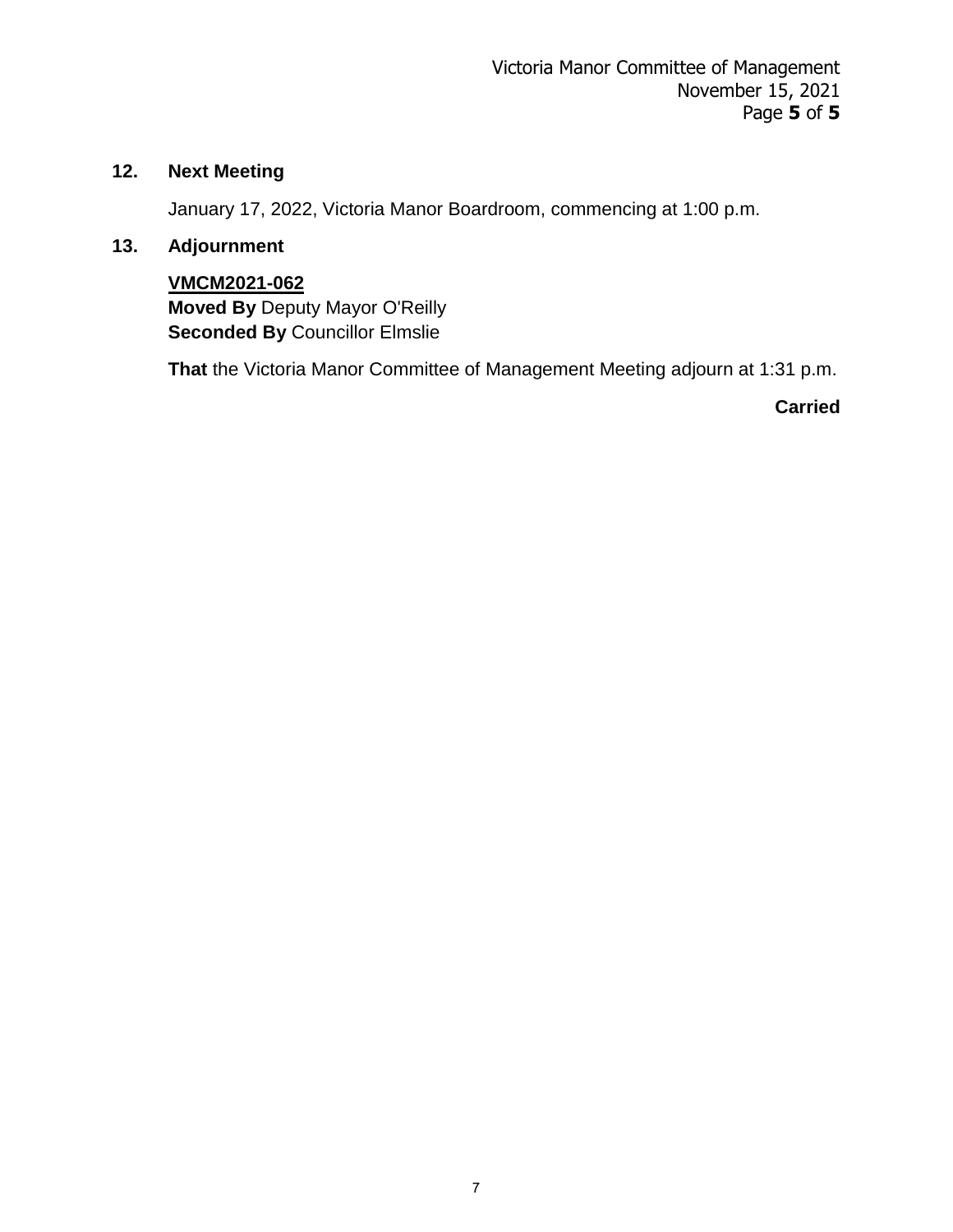

# **November and December 2021 Victoria Manor Operations Report to Committee of Management**

**Submission Date: January 17, 2022**

**Information for the Months of: November and December 2021**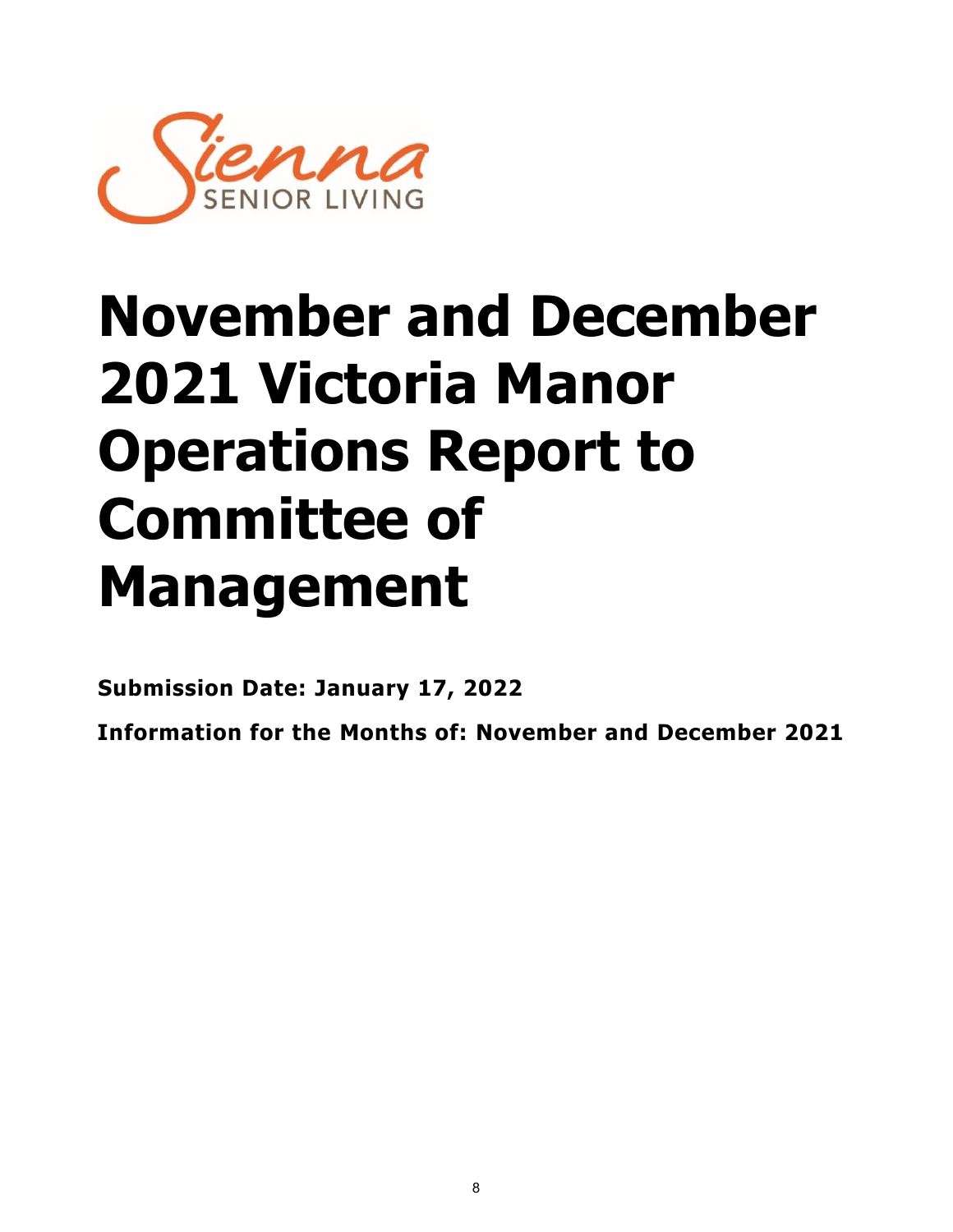## **Table 1: Victoria Manor Executive Summary Statement of Earnings for November 2021**

|                                | <b>Year-to-Date</b><br><b>Actual</b> | <b>Year-to-Date</b><br><b>Budget</b> | <b>Year-to-Date</b><br><b>Variance</b> |
|--------------------------------|--------------------------------------|--------------------------------------|----------------------------------------|
| <b>Resident Days</b>           | 49,681                               | 54,612                               | (4,931)                                |
| Occupancy %                    | 89.6%                                | 98.5%                                | (8.9%)                                 |
| <b>Nursing Envelope Funds</b>  | 6,396,941                            | 6,395,715                            | 1,227                                  |
| <b>Nursing Expenses</b>        | 7,008,364                            | 8,131,199                            | 1,122,835                              |
| <b>Net Nursing Envelope</b>    | 611,423                              | 1,735,484                            | 1,124,061                              |
| Program Envelope Funds         | 678,115                              | 673,055                              | 5,060                                  |
| Program Expenses               | 639,616                              | 702,994                              | 63,378                                 |
| <b>Net Program Envelope</b>    | 38,499                               | 29,939                               | 68,438                                 |
| Food Envelope Funds            | 534,622                              | 528,936                              | 5,686                                  |
| Food Expenses                  | 531,489                              | 528,936                              | (2, 553)                               |
| <b>Net Food Envelope</b>       | 3,133                                |                                      | 3,133                                  |
| <b>Accommodation Revenue</b>   | 3,746,274                            | 3,857,633                            | (111, 359)                             |
| <b>Accommodation Expenses</b>  |                                      |                                      |                                        |
| <b>Dietary Expenses</b>        | 1,120,264                            | 1,222,104                            | 101,840                                |
| Housekeeping Expenses          | 590,443                              | 545,845                              | (44, 598)                              |
| Laundry Expenses               | 216,753                              | 223,311                              | 6,558                                  |
| Maintenance Expenses           | 429,454                              | 625,087                              | 195,633                                |
| <b>Administration Expenses</b> | 440,414                              | 490,094                              | 49,680                                 |
| <b>Facility Expenses</b>       | 945,993                              | 1,006,969                            | 60,977                                 |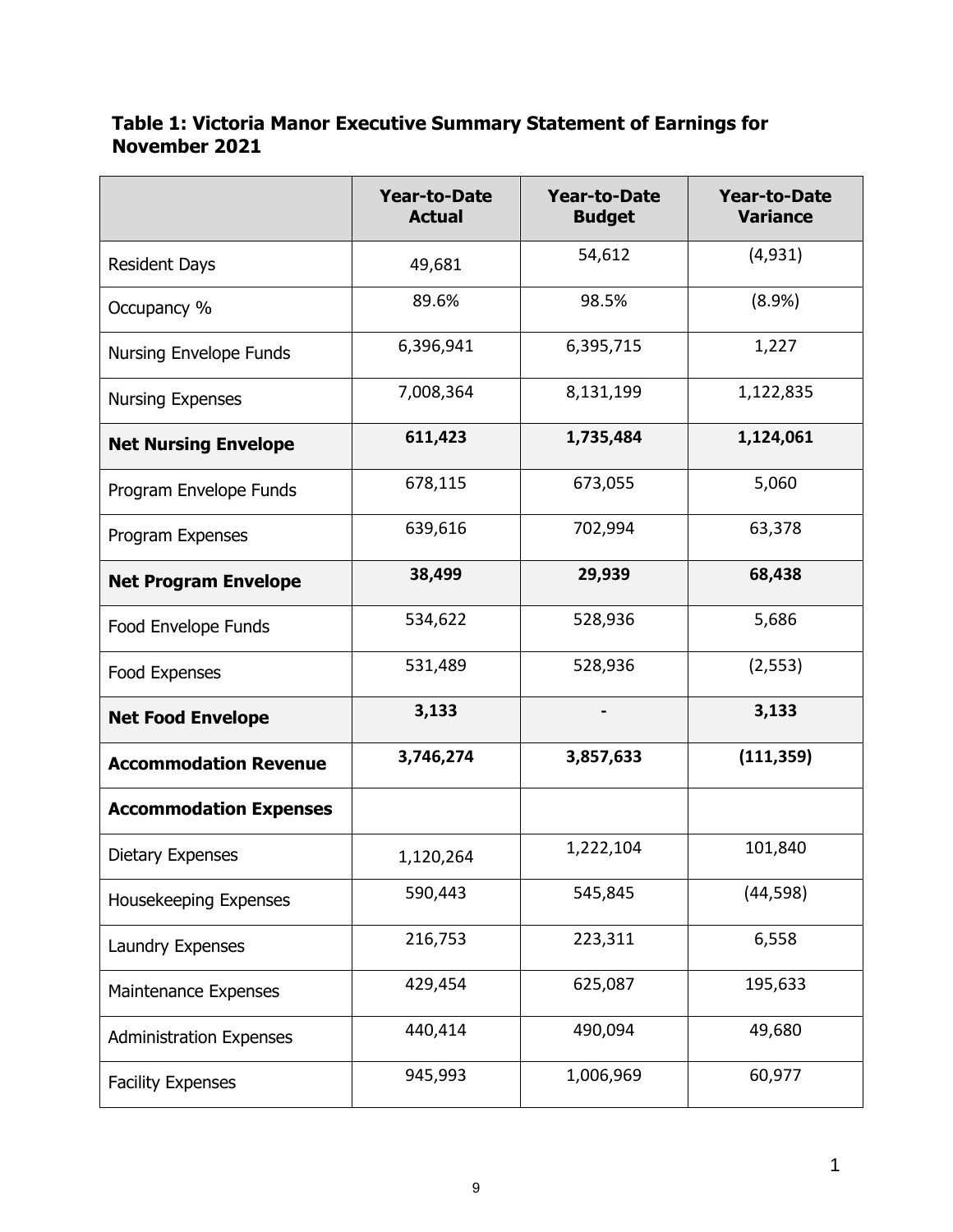|                               | <b>Year-to-Date</b><br><b>Actual</b> | <b>Year-to-Date</b><br><b>Budget</b> | <b>Year-to-Date</b><br>Variance |
|-------------------------------|--------------------------------------|--------------------------------------|---------------------------------|
| <b>Accommodation Expenses</b> | 3,743,321                            | 4,113,411                            | 370,089                         |
| Pandemic Revenue              | 1,405,547                            |                                      | 1,405,547                       |
| Pandemic Expenses             | 1,382,406                            | 109,808                              | 1,272,597                       |
| <b>Net Pandemic Expenses</b>  | 23,142                               | 109,808                              | 132,950                         |
| <b>Net Operating Income</b>   | 546,830                              | 2,131,009                            | 1,584,179                       |
| Capital Reserve               | 113,605                              |                                      | 113,605                         |
| <b>Net Income (Loss)</b>      | 660,435                              | 2,131,009                            | 1,470,574                       |

# **Variance Explanations**

Nursing Revenue: Year-to-Date (YTD) is favorable (\$1K) mainly due to higher level of care (\$43K), higher high-intensity claims (\$2K), higher direct care funding (\$100K), higher allied health professional funding (\$19K); offset by lower pay equity funding (\$19K), lower BSO funding (\$138K), and lower falls prevention (\$5K).

Pandemic: Year to Date Pandemic net impact is favourable (\$132K)

Nursing Expenses – Direct: YTD are favorable (\$739K) mainly due to lower RN wages (\$361K), lower PSW wages (\$85K), lower BSO wages (\$164K), lower MDS RAI wages (\$30K), lower benefits (\$153K); offset by higher RPN wages (\$3K), and higher agency wages (\$50K).

Nursing Expenses – Administration: YTD are favorable (\$384K) mainly due to lower wages (\$197K), lower benefits (\$72K), lower MDS RAI (\$14K), lower IT allocation (\$6K), lower computer expenses (\$1K), lower falls prevention equipment (\$5K), lower equipment expenses (\$1K), lower medical supplies (\$110K), lower travel costs (\$3K); offset by higher high-intensity (\$2K), higher incontinent supplies (\$15K), and higher one-time funding expense-BSO training (\$8K).

Program Revenue: YTD Program is favorable (\$5K) mainly due to higher level of care funding (\$133K); offset by lower pay equity funding (\$1K), and lower physio funding (\$127K).

Program Expenses: YTD Program expenses are favorable (\$63K) mainly due to lower wages (\$36K), lower benefits (\$13K), lower IT allocations (\$2K), lower physio (\$3K),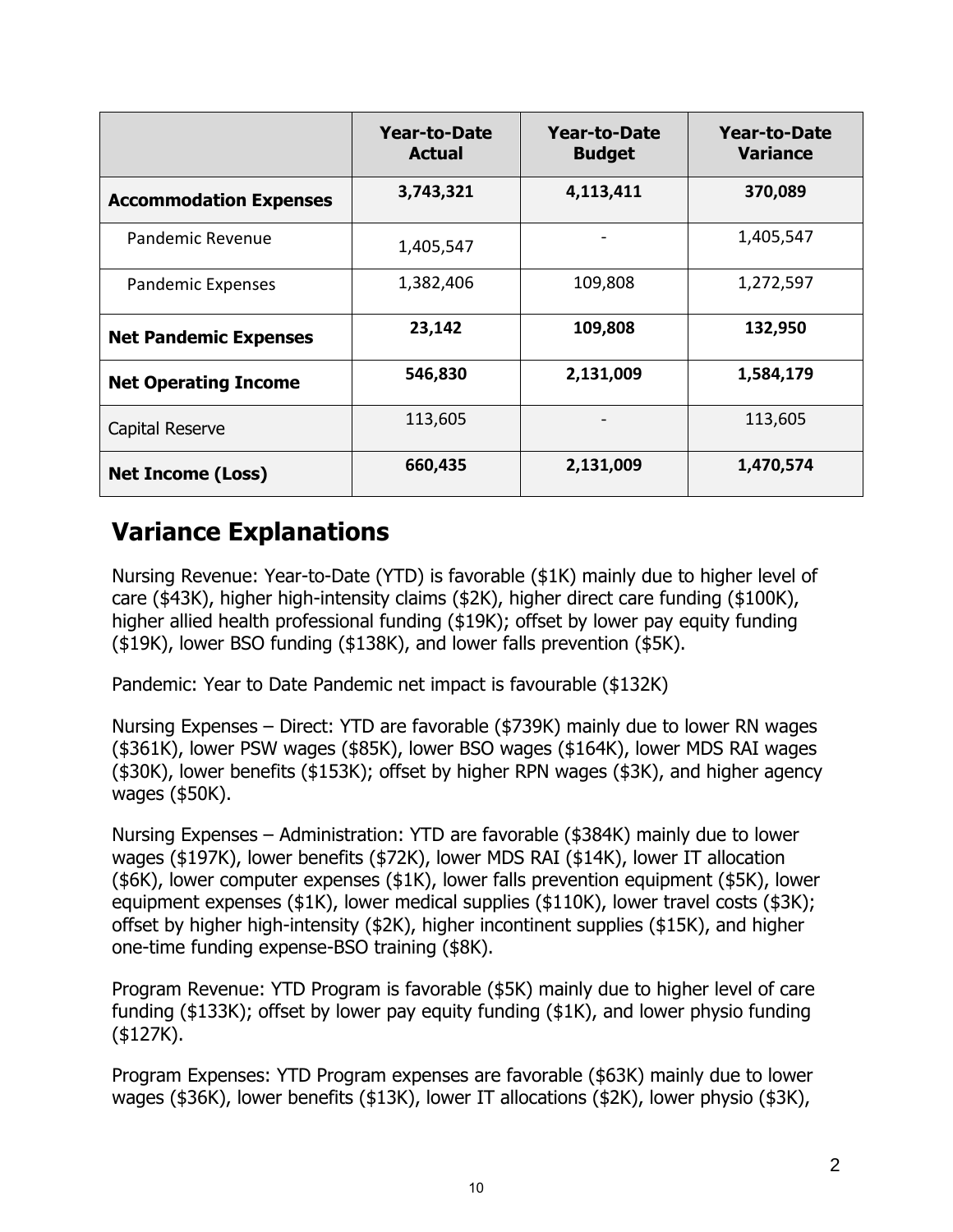lower purchased services (\$3K), lower supplies (\$10K), lower transportation costs (\$2K); offset by higher staff costs (\$6K).

Food Revenue: YTD Food revenue is favorable (\$1K).

Food Expenses: YTD Food expense are unfavorable (\$3K).

Accommodation Revenue: YTD revenue is unfavorable (\$111K) mainly due to lower basic accommodation (\$51K), lower preferred accommodation (\$42K), lower miscellaneous income (\$6K), lower other income from hair care (\$5K), lower prior period LTC reconciliation (\$5K), and lower pharmacy (\$2K).

Dietary Expenses: YTD Dietary expenses are favorable (\$102K) mainly due to lower wages (\$79K), lower benefits (\$20K), lower equipment expenses (\$3K), lower supplies (\$1K); offset by lower recovered costs (\$2K).

Housekeeping Expenses: YTD Housekeeping expenses are unfavorable (\$45K) mainly due to higher wages (\$5K), higher chemical and cleaning supplies (\$25K), higher supplies (\$23K); offset by lower benefits (\$2K), and lower equipment expenses (\$6K).

Laundry Expenses: YTD expenses are favorable (\$7K) mainly due to lower wages (\$10K), lower equipment (\$5K); offset by higher benefits (\$2K), and higher laundry supplies (\$6K).

Maintenance Expenses: YTD Maintenance expenses are favorable (\$196K) mainly due to lower wages (\$53K), lower benefits (\$9K), lower alarm (\$4K), lower chemical and cleaning supplies (\$3K), lower electrical (\$12K), lower minor capital equipment (\$113K), lower grease trap cleaning (\$1K), lower landscaping and snow removal (\$13K), lower contracted services (10K), lower plumbing (\$3K), lower supplies (\$8K); offset by higher building repair (\$1K), higher elevator expenses (\$4K), higher equipment (\$25K), and higher fire system (\$2K).

Administration Expenses: YTD Administration are favorable (\$50K) mainly due to lower bad debts (\$12K), lower bank charges (\$17K), lower communications expenses (\$1K), lower computer expenses (\$10K), lower software and software subscriptions (\$23K), lower professional fees (\$28K), lower purchased services (\$46K), lower supplies (\$8K), lower travel (\$2K), lower promotions (\$1K); offset by higher wages (\$42K), higher benefits (\$16K), higher association fees (\$1K), higher collection costs (\$1K), higher IT allocation (\$6K), higher office equipment expenses (\$29K), and higher staff costs (\$3K).

Facility Expenses: YTD Facility expenses are favorable (\$61K) mainly due to lower gas (\$10K), lower hydro (\$131K including rebate credit of \$49K), lower water (\$2K); offset by higher cable (\$1K), higher management fees (\$73K), and higher waste removal (\$8K).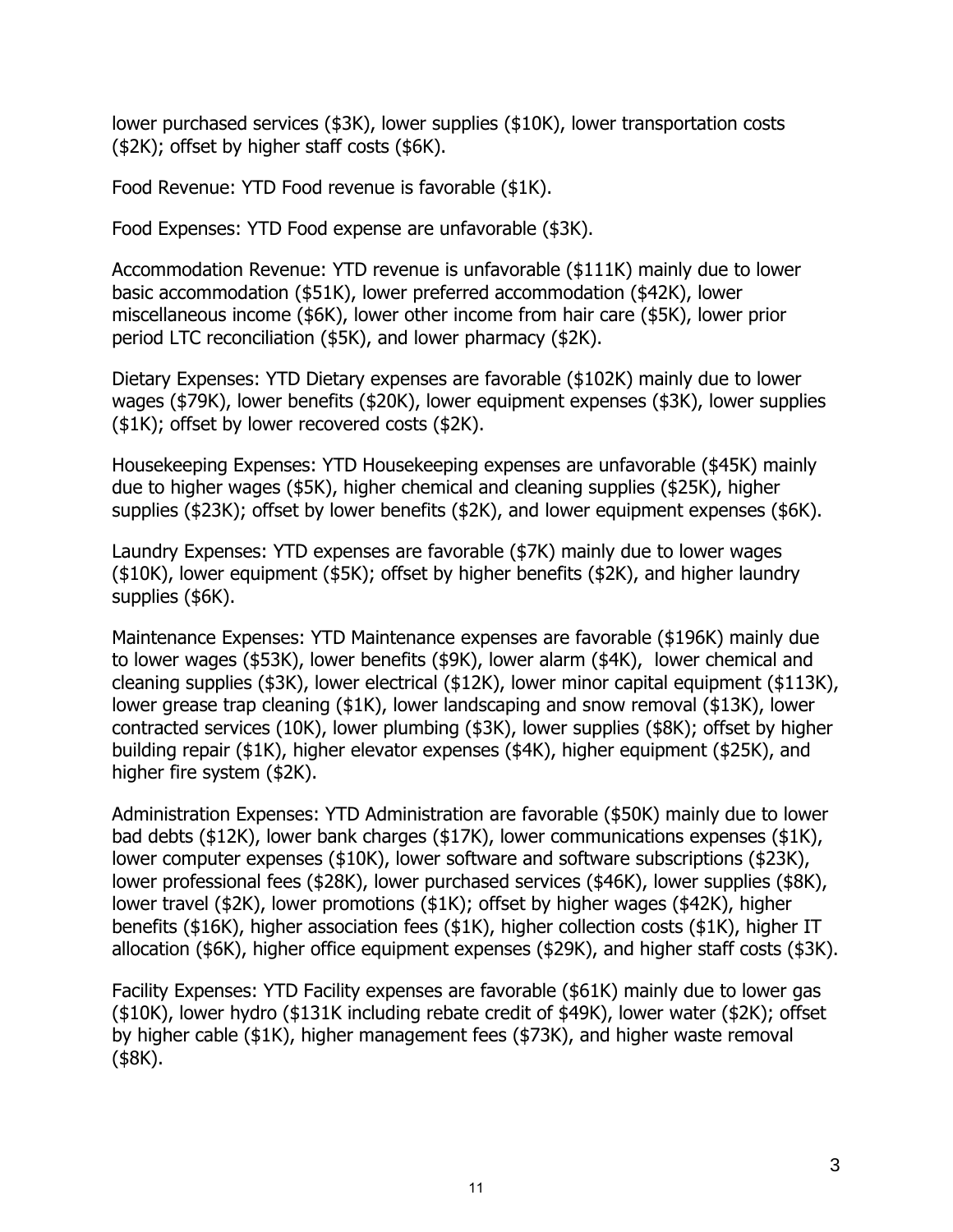| <b>Capital Expense</b>                                 | <b>Approved</b><br>2021 Budget | <b>Year-to-Date</b><br><b>Expenses</b> |
|--------------------------------------------------------|--------------------------------|----------------------------------------|
| <b>Wanderguard System</b>                              | 15,000                         |                                        |
| <b>Whirlpool Bath Tub</b>                              | 35,000                         | 35,000                                 |
| Portable Lifts (2)                                     | 30,000                         | 30,000                                 |
| Air conditioning cooling units in serveries            | 13,000                         | Delayed                                |
| <b>Food Processor</b>                                  | 6,000                          | 5,000                                  |
| Hand held devices                                      | 944                            |                                        |
| Repair and replacement of existing outdoor<br>walkways | 23,000                         | 25,000                                 |
| <b>Totals</b>                                          | 122,944                        |                                        |

# **Table 2: Year to Date Capital Expenses: November 2021**

# **Scorecard: Quality**

**Table 3: Canadian Institute for Health Information (CIHI) quarter 4 (January to March 2021) results.**

| <b>Indicator</b>                                                                                                                         | <b>2021 Q4</b><br><b>Current</b><br><b>Performance</b> | <b>Target</b> |
|------------------------------------------------------------------------------------------------------------------------------------------|--------------------------------------------------------|---------------|
| Antipsychotic medications                                                                                                                | 21.90                                                  | 19.50         |
| Worsened stage 2-4 pressure ulcers                                                                                                       | 1.60                                                   | 2.50          |
| Has fallen                                                                                                                               | 14.00                                                  | 16.50         |
| Daily physical restraints                                                                                                                | 3.20                                                   | 2.90          |
| Has pain                                                                                                                                 | 5.20                                                   | 5.50          |
| Worsened pain                                                                                                                            | 5.60                                                   | 9.40          |
| Percentage of complaints received by a LTCH<br>that were acknowledged to the individual who<br>made a complaint within 10 business days. | 100                                                    | 100           |
| Transfers to Emergency department (note<br>Q1-Q4 2019)                                                                                   | 10.8                                                   | 23.00         |

Indicators are monitored monthly during Resident Safety meetings. Action plans are in place.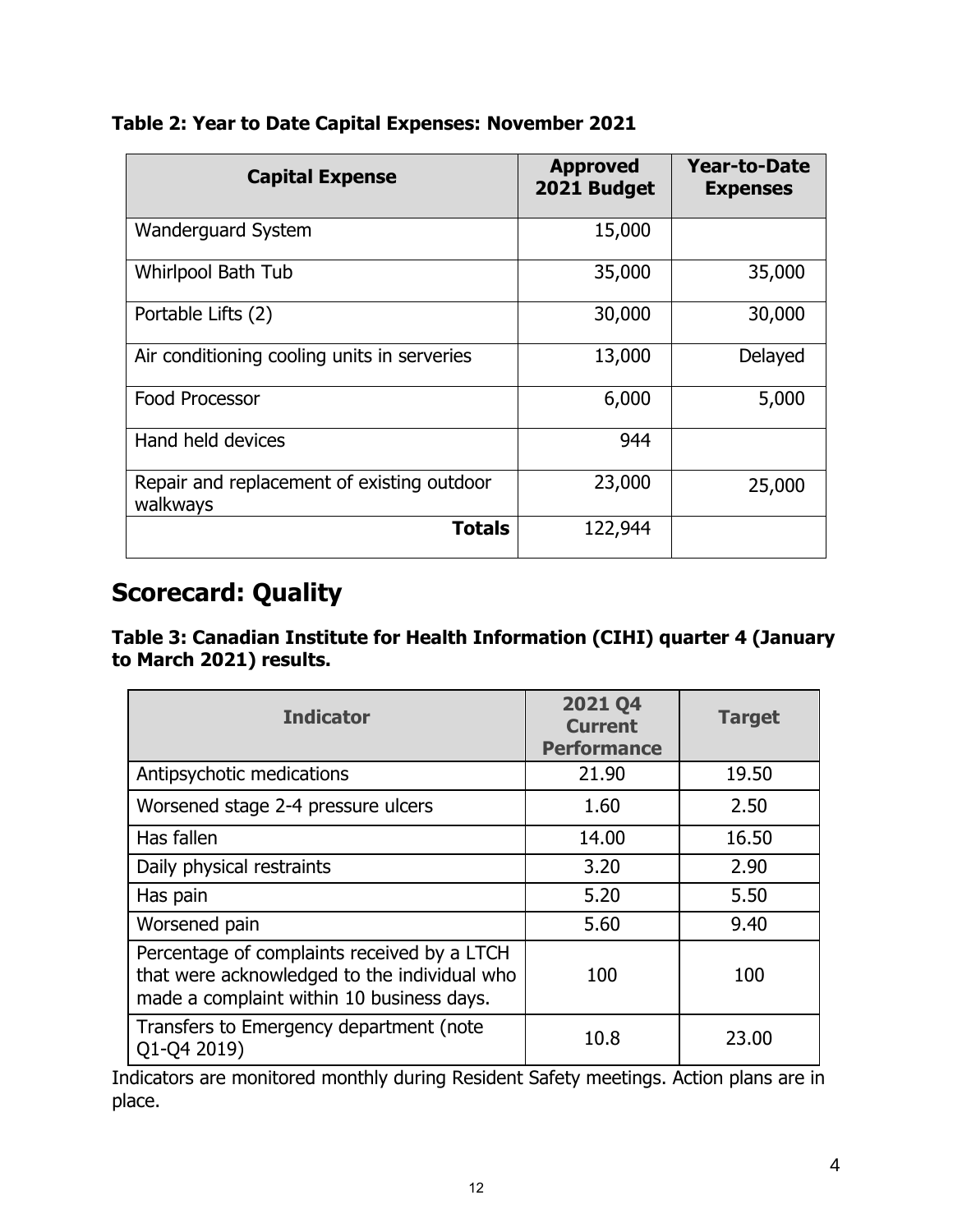# **Scorecard: People**

# **Employee Engagement**

- Several team members were recognized in November and December by residents and peers through the Spot A Star program.
- Various activities throughout December held for team members

# **Projects, Location Events and Other**

- Implemented Integrated Medication Management Program
- Implemented Skin and Wound App

# **Long Term Care Update**

# **Occupancy (data since last report)**

- 89.6% occupancy
- 1 Discounted Private or Semi-private beds (under 60%)
- 10 move ins and 13 discharges

# **Regulatory visits i.e. MOL, Public Health**

Ministry of Health Inspection Report has been received. 1 Order cleared. 1 Written Notification and 1 Voluntary Plan of Correction received. Report to be presented in March 2022

# **Written and Verbal Complaints Summary**

Written complaint received from a resident family who expressed concerns other residents wandering into residents room. Complaint resolved.

Written complaint received from a family member who had concerns that the staff at the home are not required to be fully vaccinated. Complaint resolved.

Written complaint received from a resident family who feels that we are not doing enough to treat residents illness. Complaint resolved.

Written complaint received from a family member who felt that a team member spoke rudely and acted inappropriately when removing resident from an unsafe situation. Complaint resolved.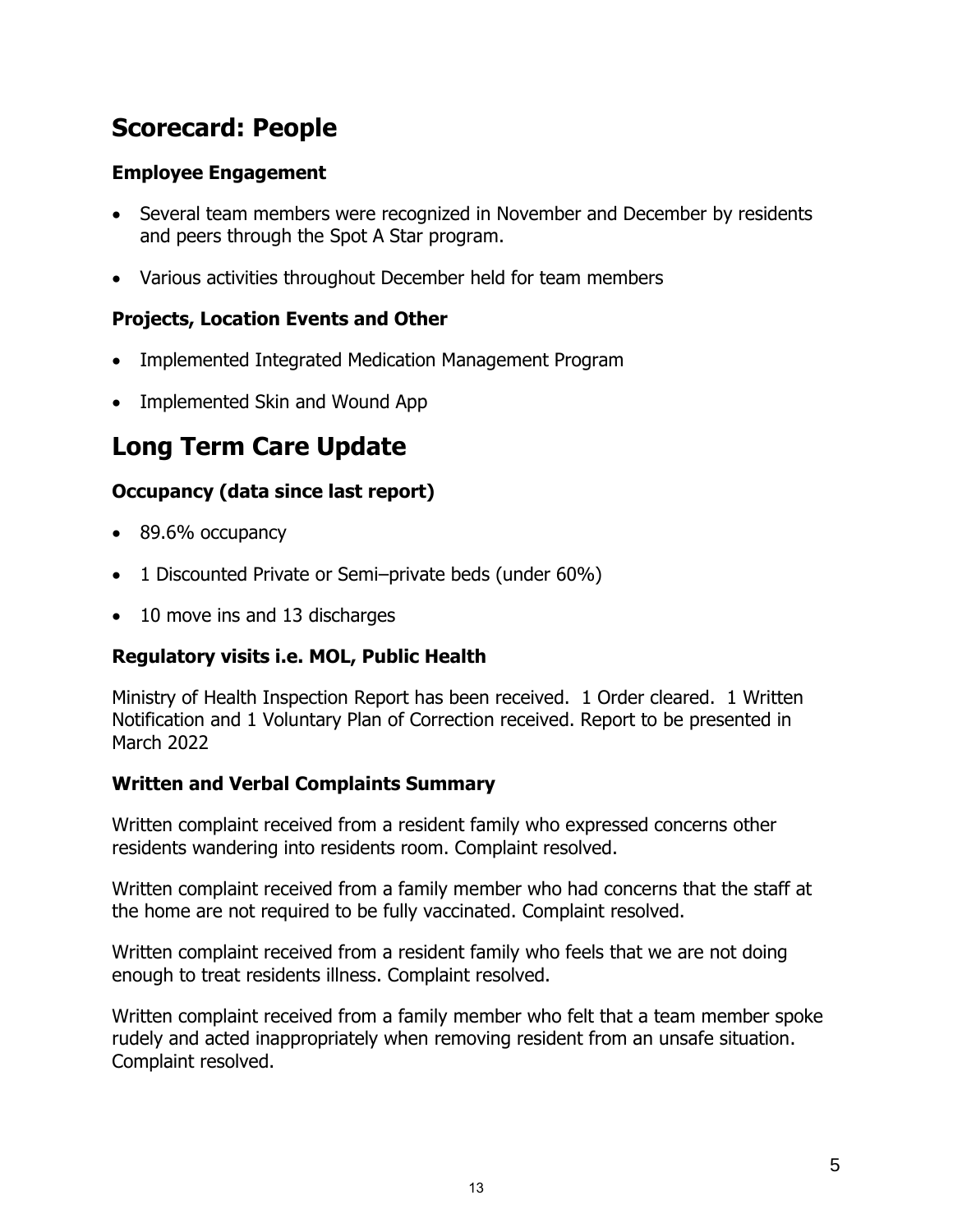Verbal complaint received from a family member who expressed concerns that because of the vaccination directive is in place visiting indoors was not permitted. Complaint resolved.

## **Compliments Summary**

Many cards and emails of thank you received from families for the wonderful care provided by team members.

# **Occupational Health and Safety Issues**

Nothing to report.

# **Resident and Family Satisfaction Survey**

Christmas Tours held for residents and families to celebrate Christmas. Very well received.

Resident and Family Satisfaction Surveys completed in September. Results received.

# **Resident/Family Council Updates**

Family Council has new President co-chairs.

Family virtual town hall meetings held November 30.

# **Emergency Preparedness and Environmental concerns**

Code Red drills were held on all three (3) shifts in November and December 2021.

All emergency codes tested on all 3 shifts in 2021.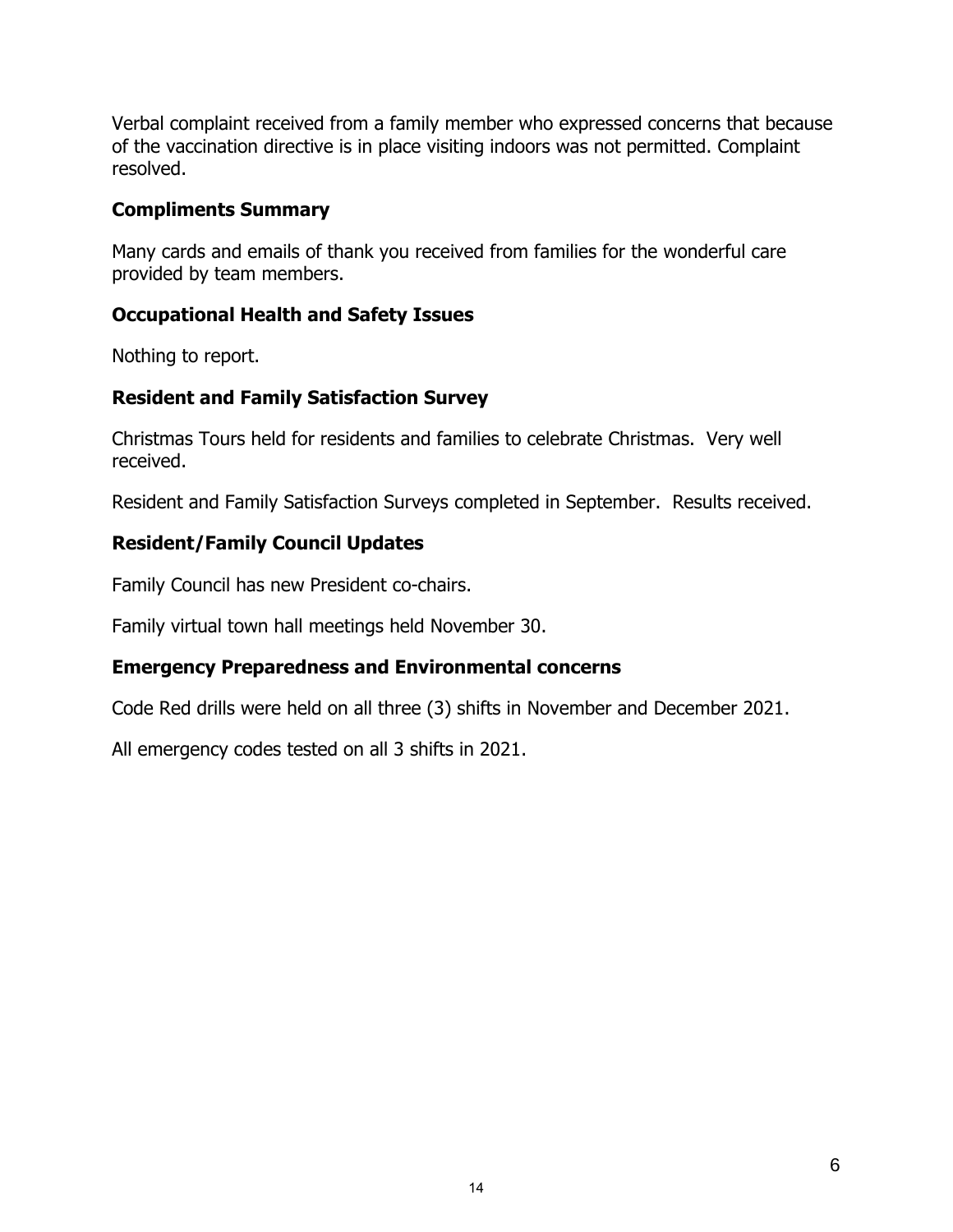# **The Corporation of the City of Kawartha Lakes**

# **Victoria Manor Committee of Management**

# **Report VMC2022-01**

**Meeting Date: January 17, 2022 Meeting Time: 1:00 p.m. Meeting Place: Electronic Video Meeting**

**Subject: 2021 Victoria Manor Resident Satisfaction Survey Author Name and Title: Pam Kulas, Executive Director**

#### **Recommendation(s):**

**Resolved That** Report VMC2022-01, "2021 Victoria Manor Resident Satisfaction Survey", be received.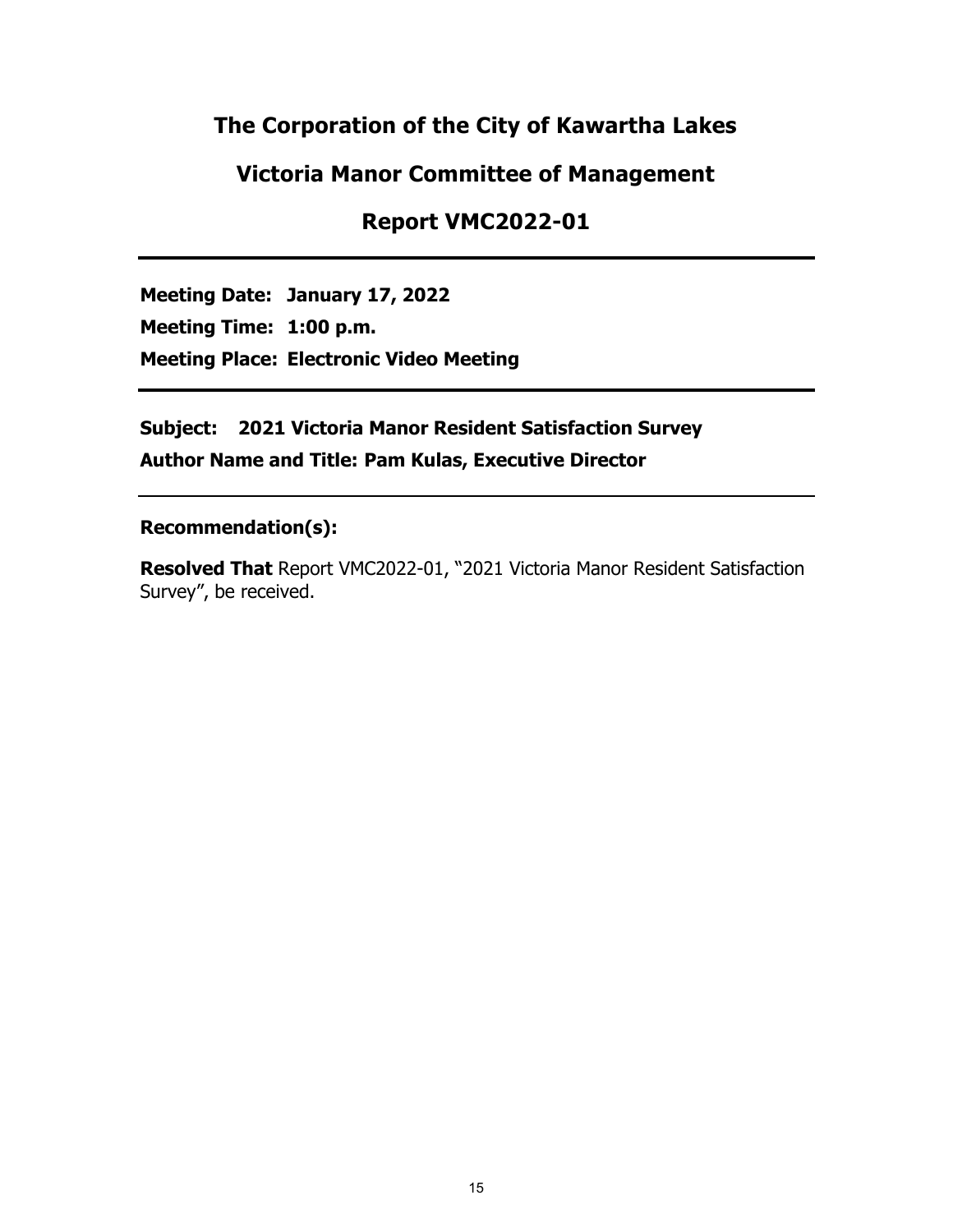# **Background:**

Align, the third party firm was chosen to administer the 2021 Resident Satisfaction Survey. In addition to the questions regarding satisfaction, this survey also analyzes the domains of resident satisfaction. Evidence based survey theory is used to weight questions and determine the areas of care and service delivery that have the greatest influence on satisfaction. Surveys for residents who were able to complete the survey were hand delivered.

The survey tool offered a total of 33 questions of which 21 questions were organized into the domains of care quality, quality of life, care responsiveness, communication, dining experience and environment. Domains are often driven by common systems and processes which provide an understanding of how effectively systems and processes are functioning. The survey also included 2 global measure questions related to overall satisfaction and 10 questions specifically related to organization specific services. For each domain, residents were able to provide comments.

Residents rated each using the agreement scale of "Strongly Agree", "Agree", "Disagree" and "Strongly Disagree".

A total of 81 surveys were distributed to residents and 70 were completed for a response rate of 86%. The average response rate was 100% in 2020.

The average age of the residents living at Victoria Manor is between 84-89 years old and the average number of years spent in the home is approximately 1.5 years. Circumstances that cause people to enter into Long Term Care are: advanced age, poor health and their ability to function, and requiring assistance with activities of daily living. The onset of dementia, incontinence and the effects of a stroke increase the likelihood of moving into a long term care home.

# **Results:**

Results of the survey were compared to all long term care homes owned and managed by Sienna Senior Living, where more than 11,000 seniors live.

# **Resident Satisfaction**

The overall 2021 Resident satisfaction positive response rate for the questions "overall quality of services" and "recommendation to others" was 82% compared to the 2020 Resident satisfaction score of 95%, a decrease of 13%. The overall Resident satisfaction score among Sienna Senior Living was 82%.

Of the 33 questions offered, 29 scores were at or better than the Sienna average.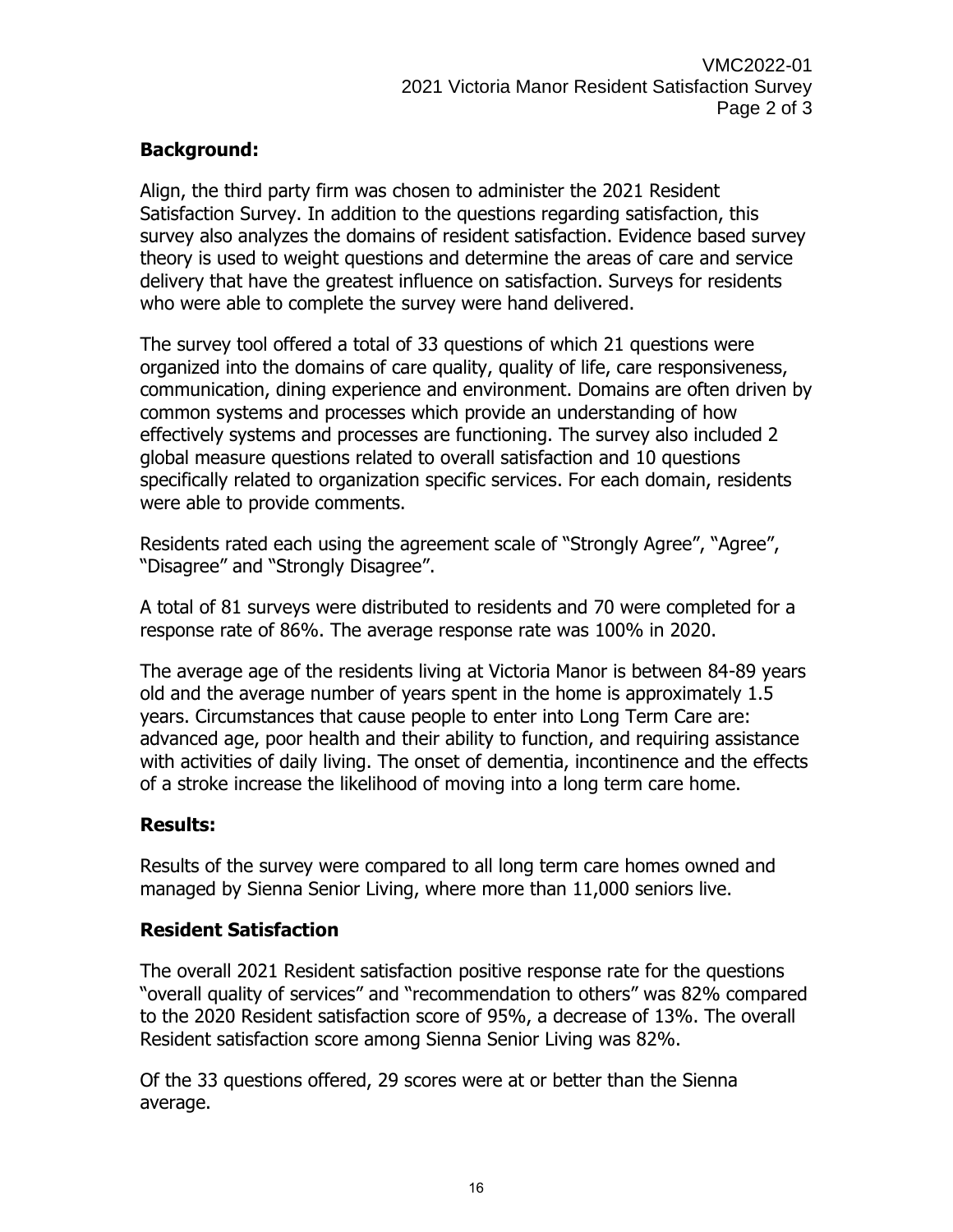The 4 scores below the Sienna average are:

- I am satisfied with the quality of laundry services at this care community
- Meals are served in a pleasant atmosphere.
- I am satisfied with the Nurse Practitioner Services at this care community
- I have opportunities to communicate with my family and friends during this pandemic

The next step in the process is to review the results with Residents Council. The results of those discussions will form an action plan to improve areas that stakeholders are most concerned about.

# **Attachments A:**

Victoria Manor Resident Satisfaction Results 2021

**Director: Rod Sutherland Phone: 705-324-9870 ext. 3206 E-Mail: rsutherland@kawarthalakes.ca**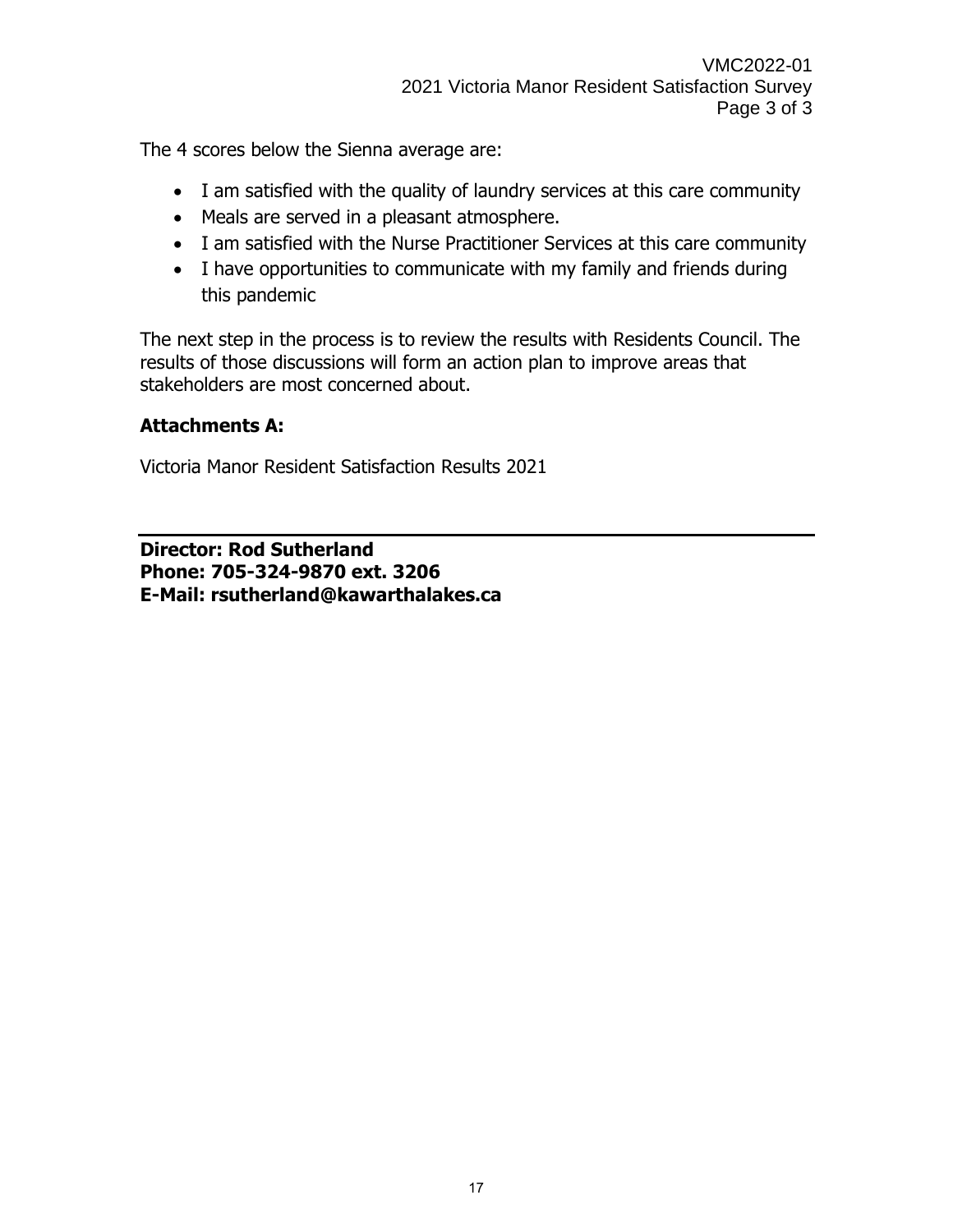**CARE COMMUNITY**

# **RESIDENT EXPERIENCE SURVEY**

**AUG 13, 2021 OCT 21, 2021** OCT 26, 2021 Data begins: Data ends: Date reported:

**COMPREHENSIVE REPORT**

# **ANALYSIS PREPARED FOR**

# **SIENNA SENIOR LIVING**

# **JP**

# **VICTORIA MANOR**

220 Angeline Street South • Lindsay, ON K9V 5E9

This report summarizes your survey results. The charts and graphs selected by your organization provide important information necessary to identify opportunities for improvement, as well as areas in which respondents feel you do well.



This CONFIDENTIAL report is entitled to protection of peer review privilege and similar privileges provided by law. Do not copy or distribute without written permission.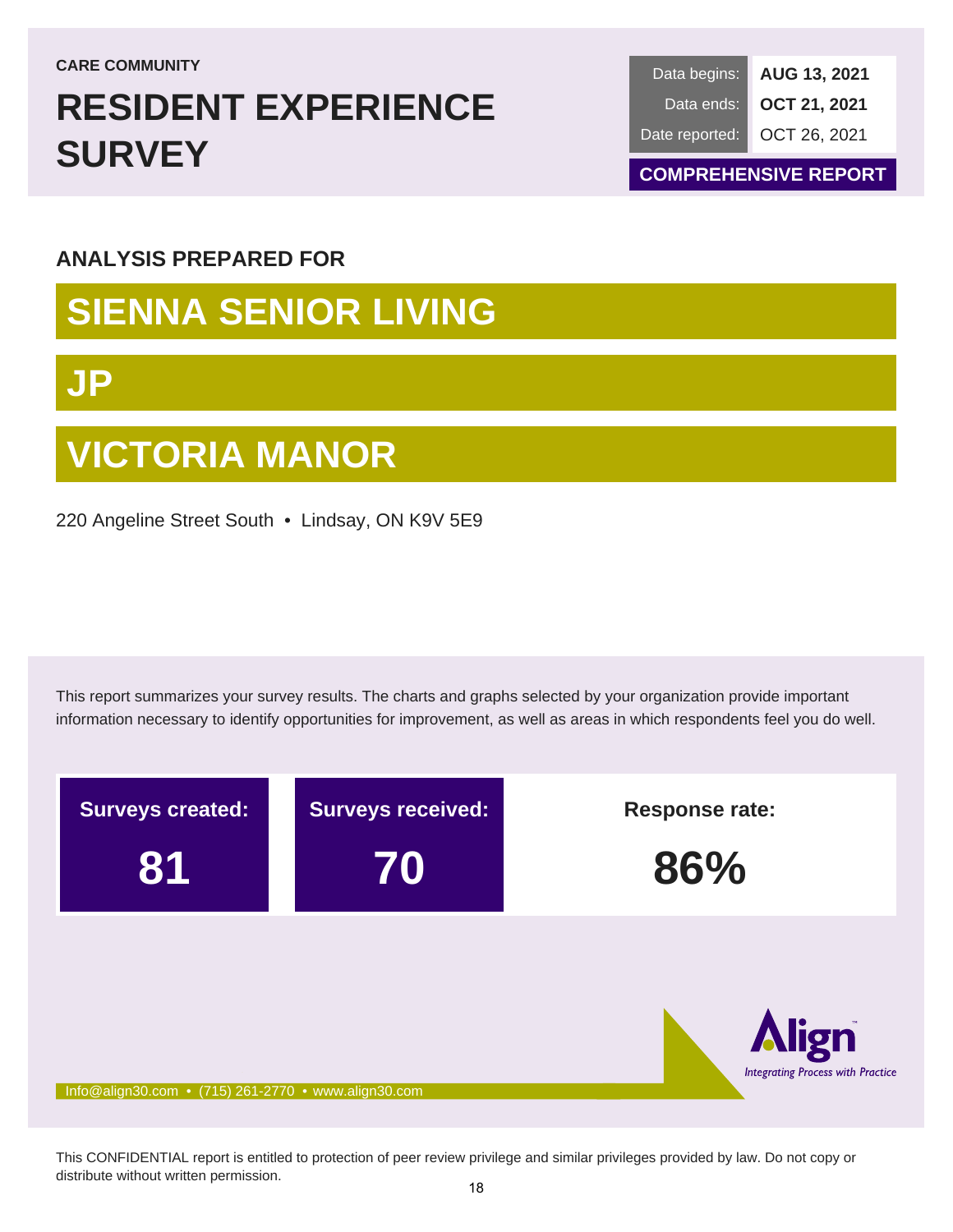# **SURVEY HIGHLIGHTS**



**QUALITY OF LIFE**

**DINING EXPERIENCE**

# 52% 43% 8%8% 41% 42%

# Of all survey items, the 5 items with the highest "Strongly

**ITEMS: Bottom 5 by 'Strongly Disagree'**

Disagree" rating, listed by highest to lowest.

14% 33% 53%

Well informed on COVID-19

| Laundry services             | 16%<br>33% | 48% |
|------------------------------|------------|-----|
| Well informed on COVID-19    | 14% 33%    | 53% |
| Meals appealing/tasty        | 9% 5 44%   | 42% |
| Access to outdoors/fresh air | 8% 40%     | 52% |
| Meal needs/preferences met   | 8% 13% 36% | 44% |
|                              |            |     |

#### **COMMENTS: Top words**

ITEM: What are three words you would use to describe your experience at our care community?

| good      | 15             |
|-----------|----------------|
| fine      | 13             |
| nice      | 7              |
| fun       | 5              |
| caring    | 4              |
| ok        | 3              |
| clean     | 2              |
| excellent | $\overline{2}$ |
| fair      | $\overline{2}$ |
| happy     | 2              |
| helpful   | $\overline{2}$ |
| kind      | $\overline{2}$ |
| lovely    | 2              |
| no        | 2              |
|           |                |

401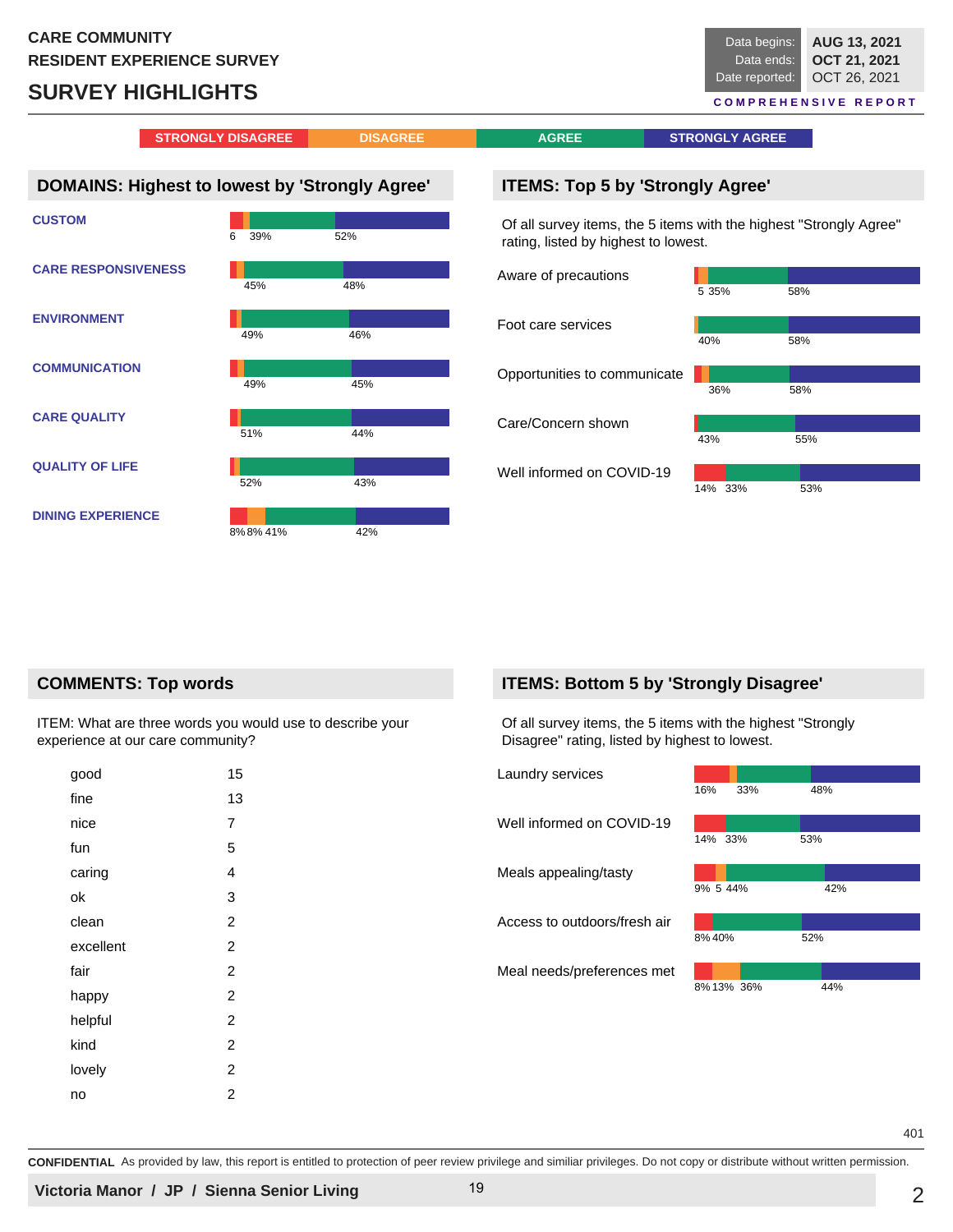# **DOMAIN PRIORITY MAP**

**AUG 13, 2021 OCT 21, 2021** OCT 26, 2021 Data begins: Data ends: Date reported:

**C O M P R E H E N S I V E R E P O R T**



|                                 |    | <b>STRONGLY DISAGREE</b>                                       |  |     | <b>DISAGREE</b> |             |     | <b>AGREE</b> |  |  | <b>STRONGLY AGREE</b> | Average       |         |  |
|---------------------------------|----|----------------------------------------------------------------|--|-----|-----------------|-------------|-----|--------------|--|--|-----------------------|---------------|---------|--|
|                                 |    |                                                                |  |     |                 |             |     |              |  |  | <b>ENTITY</b>         | ORG.          |         |  |
| <b>DINING EXPERIENCE</b>        |    |                                                                |  |     |                 |             |     |              |  |  |                       |               |         |  |
|                                 |    |                                                                |  |     |                 |             |     |              |  |  |                       |               |         |  |
| Meals appealing/tasty           |    |                                                                |  |     |                 |             |     |              |  |  |                       | 73            | 62      |  |
|                                 |    |                                                                |  |     |                 |             |     | 42%          |  |  |                       |               |         |  |
| Pleasant atmosphere for meals   |    |                                                                |  |     |                 |             |     |              |  |  |                       | 73            | 67      |  |
|                                 | 6% | 8%                                                             |  |     |                 |             |     | 41%          |  |  |                       |               |         |  |
|                                 |    |                                                                |  |     |                 |             |     |              |  |  |                       | 72            | 62      |  |
| Meal needs/preferences met      | 8% |                                                                |  | 36% |                 |             |     | 44%          |  |  |                       |               |         |  |
|                                 |    |                                                                |  |     |                 |             |     |              |  |  |                       |               |         |  |
|                                 |    | 5<br>9%<br>44%<br>44%<br>13%<br><b>POOR</b><br>8%<br>9%<br>35% |  |     |                 |             |     |              |  |  |                       |               |         |  |
|                                 |    |                                                                |  |     |                 | <b>FAIR</b> |     | GOOD         |  |  | <b>EXCELLENT</b>      |               | Average |  |
|                                 |    |                                                                |  |     |                 |             |     |              |  |  |                       | <b>ENTITY</b> | ORG.    |  |
| <b>GLOBAL</b>                   |    |                                                                |  |     |                 |             |     |              |  |  |                       |               |         |  |
|                                 |    |                                                                |  |     |                 |             |     |              |  |  |                       |               |         |  |
| <b>Recommendation to others</b> |    |                                                                |  |     |                 |             |     |              |  |  |                       | 74            | 68      |  |
|                                 |    |                                                                |  |     |                 |             |     |              |  |  |                       |               |         |  |
|                                 |    |                                                                |  |     |                 |             | 48% |              |  |  |                       |               |         |  |

154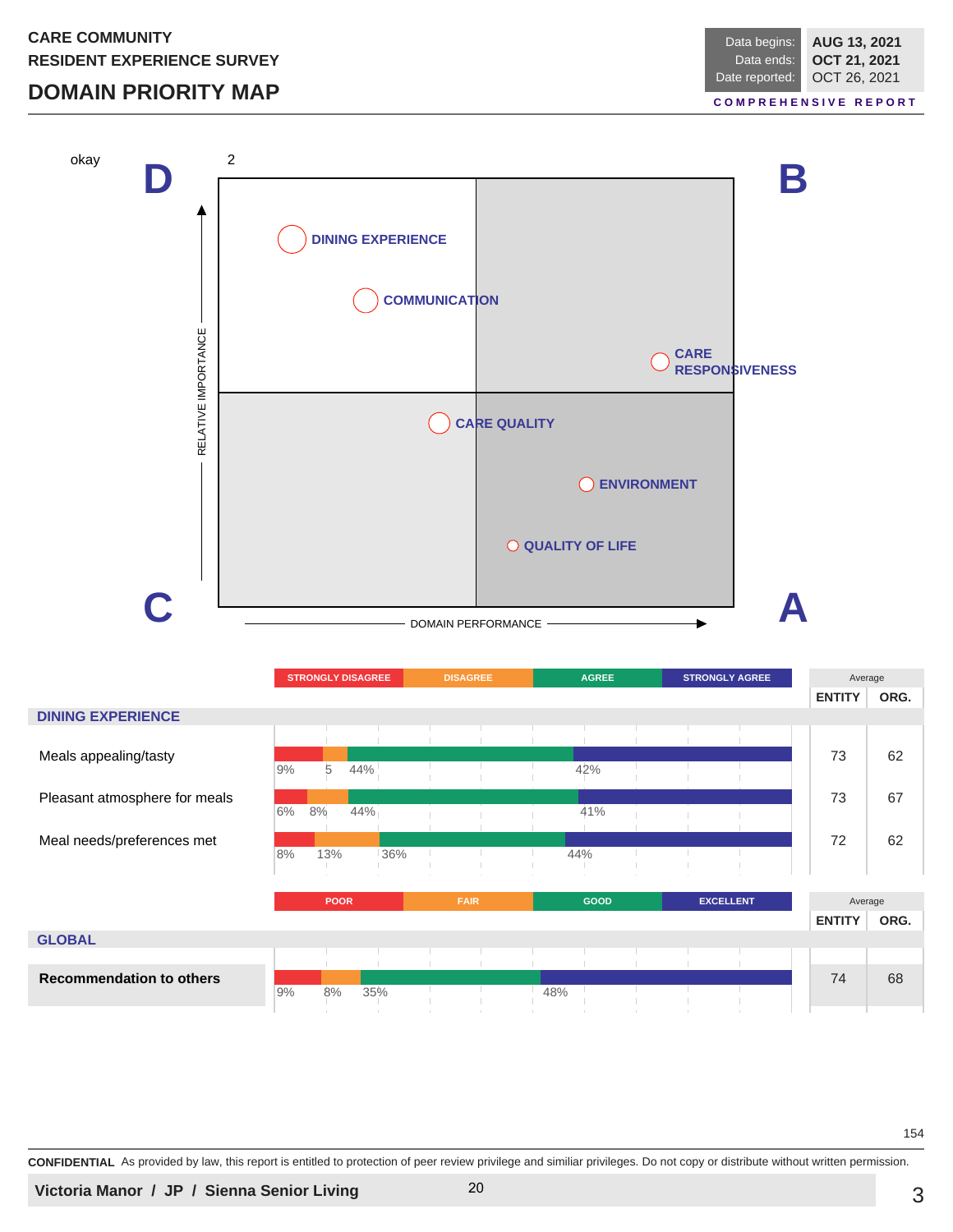# **RATINGS BY DOMAIN**

| Data begins:   | AUG 13, 2021 |
|----------------|--------------|
| Data ends:     | OCT 21, 2021 |
| Date reported: | OCT 26, 2021 |

**C O M P R E H E N S I V E R E P O R T**

|                                |                       | <b>STRONGLY DISAGREE</b> | <b>DISAGREE</b> |     |     | <b>AGREE</b> |  | <b>STRONGLY AGREE</b> | Strongly Agree + Agree |      |
|--------------------------------|-----------------------|--------------------------|-----------------|-----|-----|--------------|--|-----------------------|------------------------|------|
|                                |                       |                          |                 |     |     |              |  |                       | <b>ENTITY</b>          | ORG. |
| <b>QUALITY OF LIFE</b>         |                       |                          |                 |     |     |              |  |                       |                        |      |
|                                |                       |                          |                 |     |     |              |  |                       |                        |      |
| Respect shown                  |                       |                          |                 |     |     |              |  |                       | 99%                    | 93%  |
|                                | 53%                   |                          |                 |     | 46% |              |  |                       |                        |      |
| Involvement in daily decisions |                       |                          |                 |     |     |              |  |                       | 96%                    | 88%  |
|                                | 55%                   |                          |                 |     |     | 41%          |  |                       |                        |      |
| Privacy needs respected        |                       |                          |                 |     |     |              |  |                       | 96%                    | 90%  |
|                                | 49%                   |                          |                 |     | 47% |              |  |                       |                        |      |
|                                |                       |                          |                 |     |     |              |  |                       | 91%                    | 86%  |
| Offers meaningful things to do | 6%                    | 51%                      |                 |     |     | 40%          |  |                       |                        |      |
|                                |                       |                          |                 |     |     |              |  |                       |                        |      |
| <b>COMMUNICATION</b>           |                       |                          |                 |     |     |              |  |                       |                        |      |
|                                |                       |                          |                 |     |     |              |  |                       |                        |      |
| Involved in plan of care       | 48%<br>$\overline{4}$ |                          |                 |     | 48% |              |  |                       | 96%                    | 86%  |
|                                |                       |                          |                 |     |     |              |  |                       |                        |      |
| Kept informed by staff         |                       |                          |                 |     |     |              |  |                       | 95%                    | 83%  |
|                                | 52%<br>3              |                          |                 |     | 44% |              |  |                       |                        |      |
| Questions answered             |                       |                          |                 |     |     |              |  |                       | 90%                    | 87%  |
|                                | 7%                    | 48%                      |                 |     |     | 42%          |  |                       |                        |      |
| <b>CARE RESPONSIVENESS</b>     |                       |                          |                 |     |     |              |  |                       |                        |      |
|                                |                       |                          |                 |     |     |              |  |                       |                        |      |
| Care/Concern shown             |                       |                          |                 |     |     |              |  |                       | 99%                    | 90%  |
|                                | 43%                   |                          |                 | 55% |     |              |  |                       |                        |      |
|                                |                       |                          |                 |     |     |              |  |                       |                        |      |
| Timely response                | 3 6%                  | 48%                      |                 |     |     | 43%          |  |                       | 91%                    | 84%  |
|                                |                       |                          |                 |     |     |              |  |                       |                        |      |
| Assistance received            | 5<br>5                | 45%                      |                 |     | 46% |              |  |                       | 91%                    | 88%  |
|                                |                       |                          |                 |     |     |              |  |                       |                        |      |
| <b>CARE QUALITY</b>            |                       |                          |                 |     |     |              |  |                       |                        |      |
|                                |                       |                          |                 |     |     |              |  |                       |                        |      |
| Quality of nursing care        |                       |                          |                 |     |     |              |  |                       | 98%                    | 93%  |
|                                | 49%                   |                          |                 |     | 49% |              |  |                       |                        |      |
| Quality of personal care       |                       |                          |                 |     |     |              |  |                       | 98%                    | 91%  |
|                                | 49%                   |                          |                 |     | 49% |              |  |                       |                        |      |
| Effective pain management      |                       |                          |                 |     |     |              |  |                       | 94%                    | 89%  |
|                                | 3 3 53%               |                          |                 |     |     | 41%          |  | H.                    |                        |      |
|                                |                       |                          |                 |     |     |              |  |                       |                        |      |
| Staff well trained/competent   | 8%                    | 3 51%                    |                 |     |     | 38%          |  |                       | 89%                    | 89%  |
|                                |                       |                          |                 |     |     |              |  |                       |                        |      |

#### Continued on next page 115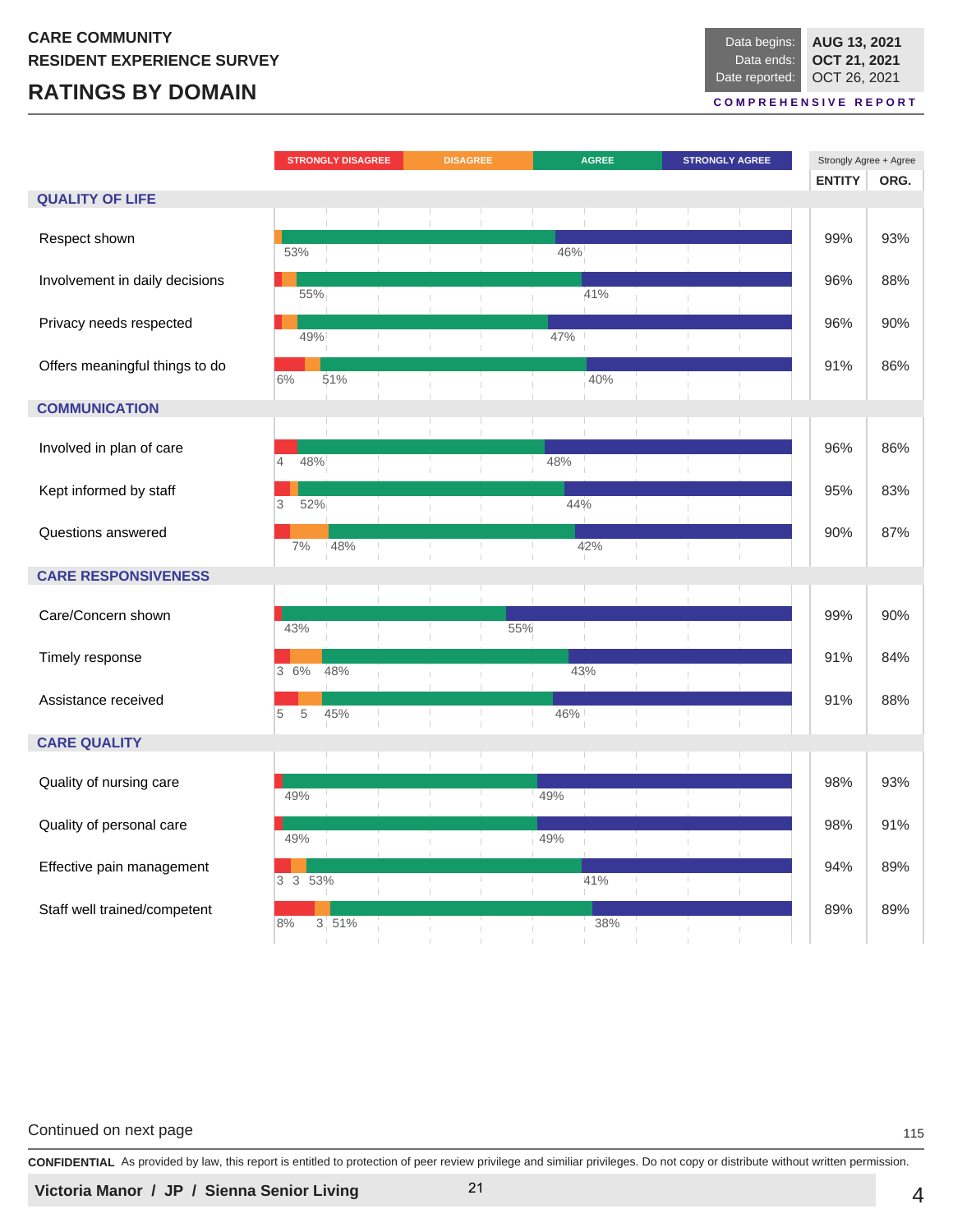# **RATINGS BY DOMAIN**

Continued from previous page

#### **C O M P R E H E N S I V E R E P O R T**

|                                    |     |                     | <b>STRONGLY DISAGREE</b> |           | <b>DISAGREE</b> |     | <b>AGREE</b> | <b>STRONGLY AGREE</b> |                | Strongly Agree + Agree |      |
|------------------------------------|-----|---------------------|--------------------------|-----------|-----------------|-----|--------------|-----------------------|----------------|------------------------|------|
|                                    |     |                     |                          |           |                 |     |              |                       |                | <b>ENTITY</b>          | ORG. |
| <b>ENVIRONMENT</b>                 |     |                     |                          |           |                 |     |              |                       |                |                        |      |
|                                    |     |                     |                          |           |                 |     |              |                       | $\mathbb{R}^n$ |                        |      |
| Clean/Comfortable furnishings      |     |                     |                          |           |                 |     |              |                       |                | 98%                    | 94%  |
|                                    | 52% |                     |                          |           |                 | 46% |              |                       |                |                        |      |
| Maintained room/surroundings       |     |                     |                          |           |                 |     |              |                       |                | 97%                    | 94%  |
|                                    | 45% |                     |                          |           |                 | 52% |              |                       |                |                        |      |
| Safe in surroundings               |     |                     |                          |           |                 |     |              |                       |                | 92%                    | 94%  |
|                                    | 3 5 | 47%                 |                          |           |                 |     | 45%          |                       |                |                        |      |
| Area quiet for sleep               |     |                     |                          |           |                 |     |              |                       |                | 91%                    | 86%  |
|                                    | 6%  | $\mathbf{3}$<br>52% |                          |           |                 |     | 39%          |                       |                |                        |      |
| <b>DINING EXPERIENCE</b>           |     |                     |                          |           |                 |     |              |                       |                |                        |      |
|                                    |     |                     |                          |           |                 |     |              |                       |                |                        |      |
|                                    |     |                     |                          |           |                 |     |              |                       |                | 86%                    | 76%  |
| Meals appealing/tasty              | 9%  | 5                   | 44%                      |           |                 |     | 42%          |                       |                |                        |      |
|                                    |     |                     |                          |           |                 |     |              |                       |                |                        |      |
| Pleasant atmosphere for meals      | 6%  | 8%                  | 44%                      |           |                 |     | 41%          |                       |                | 86%                    | 87%  |
|                                    |     |                     |                          |           |                 |     |              |                       |                |                        |      |
| Meal needs/preferences met         | 8%  | 13%                 |                          | 36%<br>T. | $\mathbb{R}$    |     | 44%          |                       |                | 80%                    | 76%  |
|                                    |     |                     |                          |           |                 |     |              |                       |                |                        |      |
|                                    |     |                     |                          |           |                 |     |              |                       |                |                        |      |
|                                    |     | <b>POOR</b>         |                          |           | FAIR            |     | GOOD         | <b>EXCELLENT</b>      |                | Excellent + Good       |      |
|                                    |     |                     |                          |           |                 |     |              |                       |                | <b>ENTITY</b>          | ORG. |
| <b>GLOBAL</b>                      |     |                     |                          |           |                 |     |              |                       |                |                        |      |
|                                    |     |                     |                          |           |                 |     |              |                       |                |                        |      |
| <b>Recommendation to others</b>    | 9%  | 8%                  | 35%                      |           |                 | 48% |              |                       |                | 83%                    | 81%  |
|                                    |     |                     |                          |           |                 |     |              |                       |                |                        |      |
| <b>Overall quality of services</b> | 6%  | 12%                 | 31%                      |           |                 | 51% |              |                       |                | 82%                    | 83%  |
|                                    |     |                     |                          |           |                 |     |              |                       |                |                        |      |

Continued on next page 115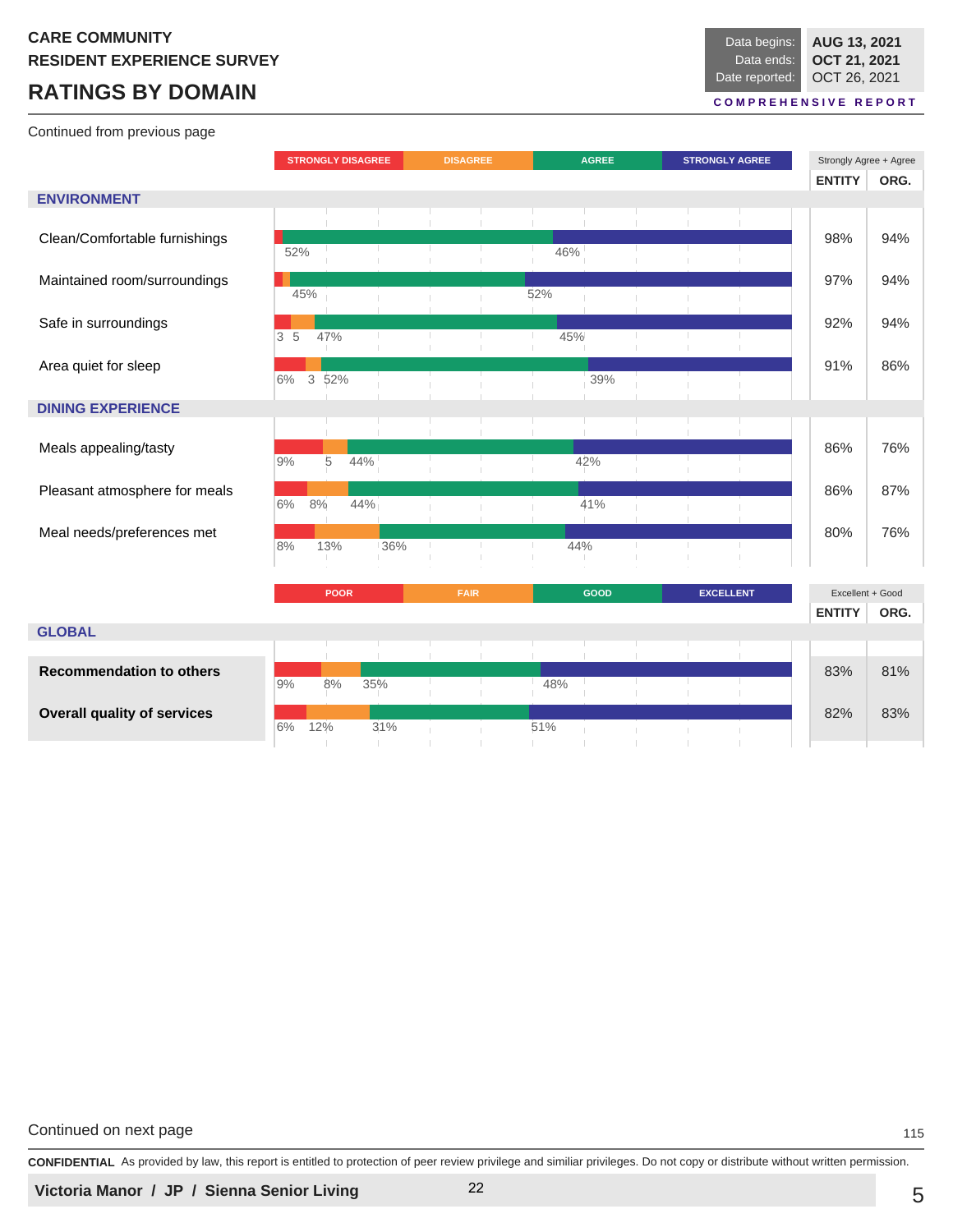# **RATINGS BY DOMAIN**

Continued from previous page

#### **C O M P R E H E N S I V E R E P O R T**

|                               |                          | <b>STRONGLY DISAGREE</b> |       | <b>DISAGREE</b> |     | <b>AGREE</b> |  |  | <b>STRONGLY AGREE</b> | Strongly Agree + Agree |      |
|-------------------------------|--------------------------|--------------------------|-------|-----------------|-----|--------------|--|--|-----------------------|------------------------|------|
|                               |                          |                          |       |                 |     |              |  |  |                       | <b>ENTITY</b>          | ORG. |
| <b>CUSTOM</b>                 |                          |                          |       |                 |     |              |  |  |                       |                        |      |
| Foot care services            | 40%                      |                          |       |                 | 58% |              |  |  |                       | 98%                    | 88%  |
| Physiotherapy services        | 47%<br>$\overline{4}$    |                          |       |                 |     | 47%          |  |  |                       | 95%                    | 88%  |
| Aware of precautions          | 35%<br>5                 |                          |       |                 | 58% |              |  |  |                       | 94%                    | 93%  |
| Opportunities to communicate  | 36%<br>$\mathbf{3}$<br>3 |                          |       |                 | 58% |              |  |  |                       | 94%                    | 95%  |
| Access to outdoors/fresh air  | 8%                       | 40%                      |       |                 |     | 52%          |  |  |                       | 92%                    | 92%  |
| Attending physician services  | 5<br>5                   | 44%                      |       |                 |     | 46%          |  |  |                       | 90%                    | 83%  |
| Nurse practitioner services   | 5% 5% 40%                |                          |       |                 |     | 50%          |  |  |                       | 90%                    | 92%  |
| Rely on hairdressing services | 5% 5% 41%                |                          |       |                 |     | 48%          |  |  |                       | 89%                    | 82%  |
| Well informed on COVID-19     | 14%                      | 33%                      |       |                 |     | 53%          |  |  |                       | 86%                    | 85%  |
| Laundry services              | 16%                      |                          | 3 33% |                 |     | 48%          |  |  |                       | 81%                    | 85%  |

Continued on next page 115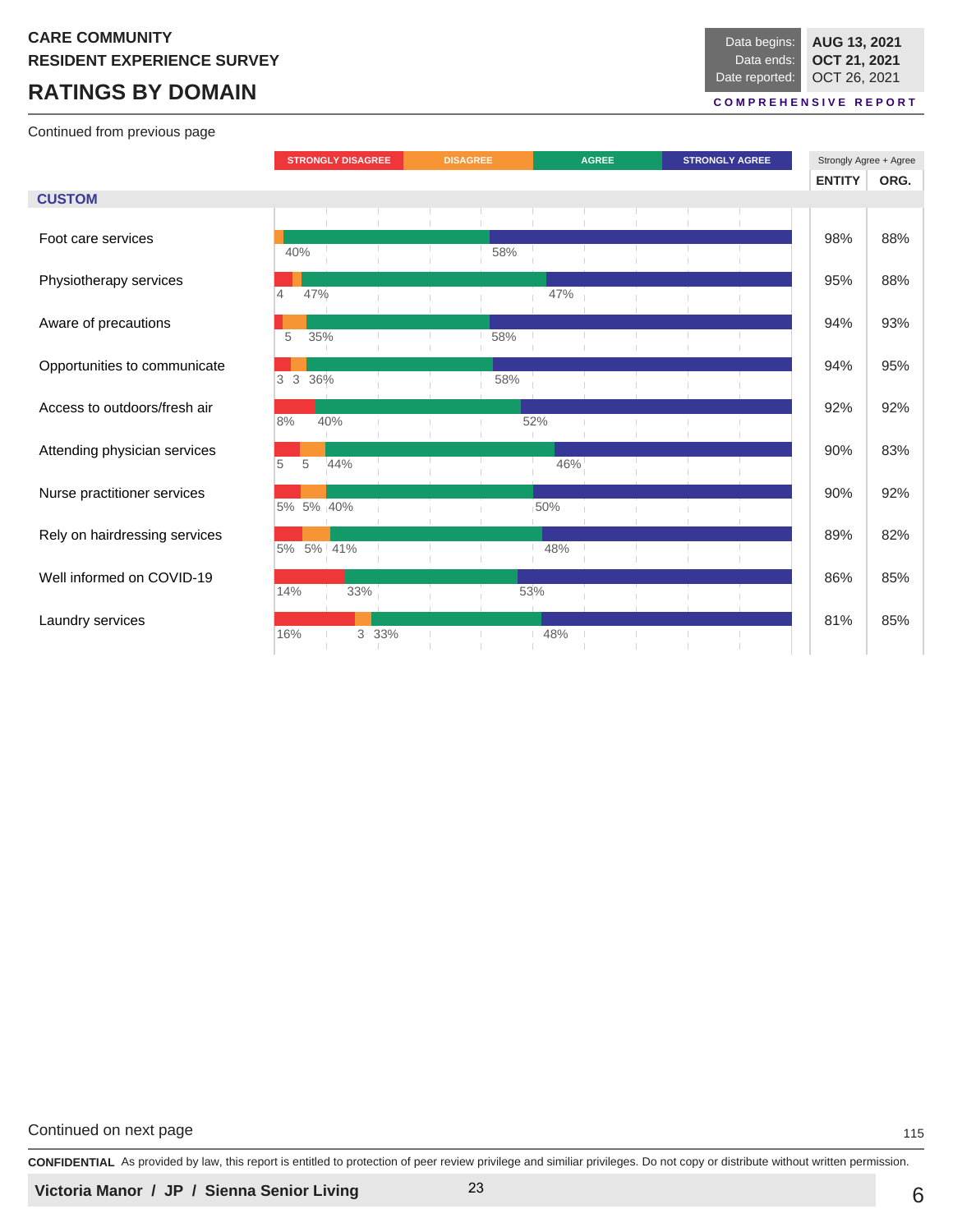# **RATINGS BY DOMAIN**

Continued from previous page

**C O M P R E H E N S I V E R E P O R T**

|                                |                       | <b>STRONGLY DISAGREE</b> | <b>DISAGREE</b> | <b>AGREE</b> |     |  | <b>STRONGLY AGREE</b> |                    | Average       |      |
|--------------------------------|-----------------------|--------------------------|-----------------|--------------|-----|--|-----------------------|--------------------|---------------|------|
|                                |                       |                          |                 |              |     |  |                       |                    | <b>ENTITY</b> | ORG. |
| <b>QUALITY OF LIFE</b>         |                       |                          |                 |              |     |  |                       |                    |               |      |
|                                |                       |                          |                 |              |     |  |                       | $\mathbf{1}$       |               |      |
| Respect shown                  |                       |                          |                 |              |     |  |                       |                    | 81            | 73   |
|                                | 53%                   |                          |                 | 46%          |     |  |                       |                    |               |      |
| Privacy needs respected        |                       |                          |                 |              |     |  |                       |                    | 80            | 71   |
|                                | 49%                   |                          |                 | 47%          |     |  |                       |                    |               |      |
|                                |                       |                          |                 |              |     |  |                       |                    | 78            |      |
| Involvement in daily decisions | 55%                   |                          |                 |              | 41% |  |                       |                    |               | 68   |
|                                |                       |                          |                 |              |     |  |                       |                    |               |      |
| Offers meaningful things to do | 51%<br>6%             |                          |                 |              | 40% |  |                       |                    | 75            | 69   |
|                                |                       |                          |                 |              |     |  |                       |                    |               |      |
| <b>COMMUNICATION</b>           |                       |                          |                 |              |     |  |                       |                    |               |      |
|                                |                       |                          |                 |              |     |  |                       |                    |               |      |
| Involved in plan of care       |                       |                          |                 |              |     |  |                       |                    | 79            | 69   |
|                                | 48%<br>$\overline{4}$ |                          |                 | 48%          |     |  |                       |                    |               |      |
| Kept informed by staff         |                       |                          |                 |              |     |  |                       |                    | 78            | 66   |
|                                | 52%<br>3              |                          |                 | 44%          |     |  |                       |                    |               |      |
|                                |                       |                          |                 |              |     |  |                       |                    |               |      |
| Questions answered             | 7%                    | 48%                      |                 |              | 42% |  |                       |                    | 76            | 68   |
|                                |                       |                          |                 |              |     |  |                       |                    |               |      |
| <b>CARE RESPONSIVENESS</b>     |                       |                          |                 |              |     |  |                       |                    |               |      |
|                                |                       |                          |                 |              |     |  |                       |                    |               |      |
| Care/Concern shown             |                       |                          |                 |              |     |  |                       |                    | 84            | 70   |
|                                | 43%                   |                          | 55%             |              |     |  |                       |                    |               |      |
| Timely response                |                       |                          |                 |              |     |  |                       |                    | 77            | 66   |
|                                | 3 6%                  | 48%                      |                 |              | 43% |  |                       |                    |               |      |
| Assistance received            |                       |                          |                 |              |     |  |                       |                    | 77            | 69   |
|                                | $\sqrt{5}$<br>5       | 45%                      |                 | 46%          |     |  |                       |                    |               |      |
|                                |                       |                          |                 |              |     |  |                       |                    |               |      |
| <b>CARE QUALITY</b>            |                       |                          |                 |              |     |  |                       |                    |               |      |
|                                |                       |                          |                 |              |     |  |                       |                    |               |      |
| Quality of nursing care        | 49%                   |                          |                 | 49%          |     |  |                       |                    | 82            | 73   |
|                                |                       |                          |                 |              |     |  |                       |                    |               |      |
| Quality of personal care       |                       |                          |                 |              |     |  |                       |                    | 82            | 71   |
|                                | 49%                   |                          |                 | 49%          |     |  |                       |                    |               |      |
| Effective pain management      |                       |                          |                 |              |     |  |                       |                    | 77            | 69   |
|                                | 3 3 53%               |                          |                 |              | 41% |  |                       | H.<br>$\mathbb{R}$ |               |      |
| Staff well trained/competent   |                       |                          |                 |              |     |  |                       |                    | 73            | 69   |
|                                | 8%                    | 3 51%                    |                 |              | 38% |  |                       |                    |               |      |
|                                |                       |                          |                 |              |     |  |                       |                    |               |      |

#### Continued on next page 115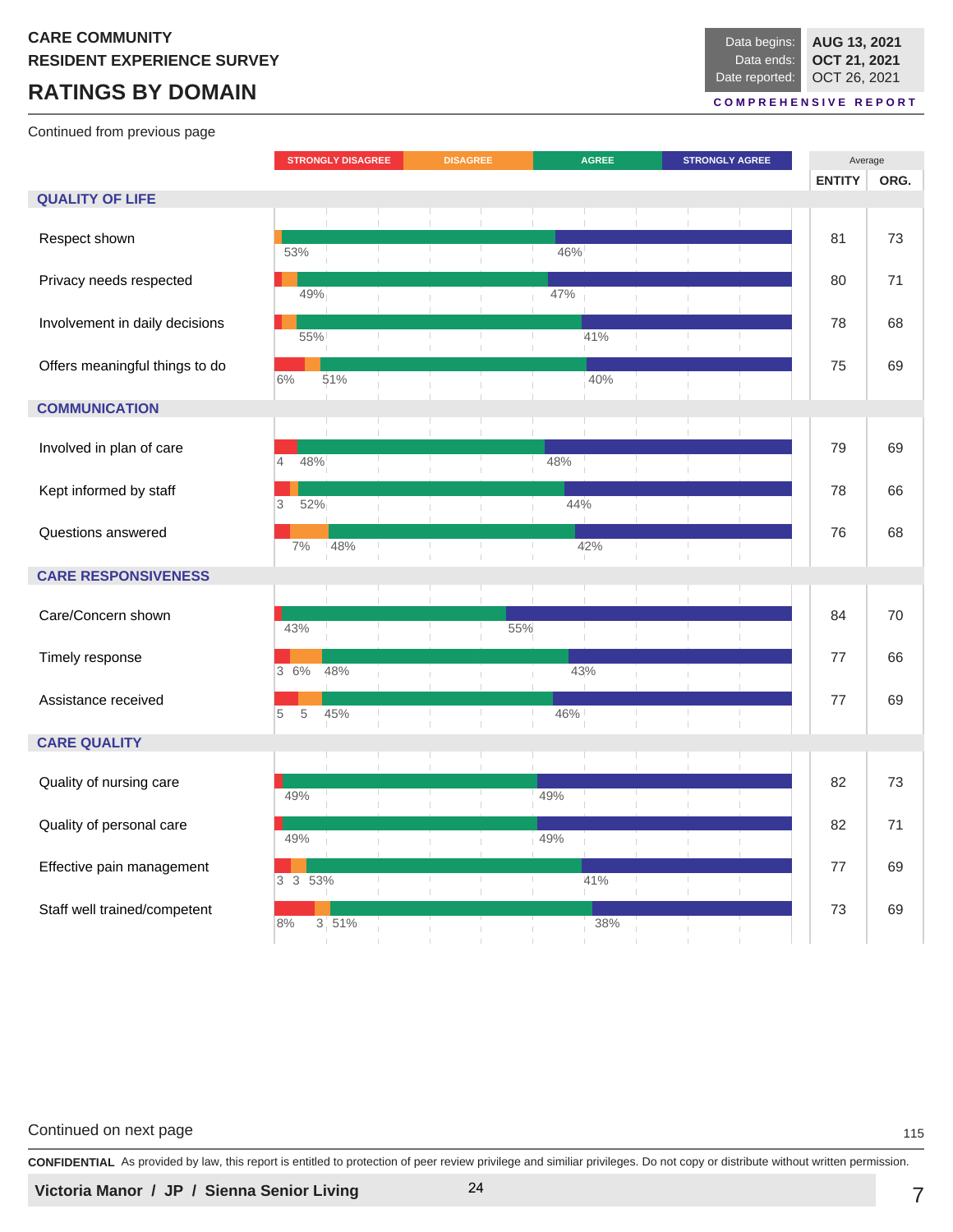# **RATINGS BY DOMAIN**

Continued from previous page

#### **C O M P R E H E N S I V E R E P O R T**

|                                    |                |             | <b>STRONGLY DISAGREE</b> |     | <b>DISAGREE</b> |     | <b>AGREE</b> |  | <b>STRONGLY AGREE</b> |                | Average       |      |
|------------------------------------|----------------|-------------|--------------------------|-----|-----------------|-----|--------------|--|-----------------------|----------------|---------------|------|
|                                    |                |             |                          |     |                 |     |              |  |                       |                | <b>ENTITY</b> | ORG. |
| <b>ENVIRONMENT</b>                 |                |             |                          |     |                 |     |              |  |                       |                |               |      |
|                                    |                |             |                          |     |                 |     |              |  |                       | $\mathbb{R}^n$ |               |      |
| Maintained room/surroundings       |                |             |                          |     |                 |     |              |  |                       |                | 82            | 74   |
|                                    | 45%            |             |                          |     |                 | 52% |              |  |                       |                |               |      |
| Clean/Comfortable furnishings      |                |             |                          |     |                 |     |              |  |                       |                | 81            | 72   |
|                                    | 52%            |             |                          |     |                 |     | 46%          |  |                       |                |               |      |
| Safe in surroundings               |                |             |                          |     |                 |     |              |  |                       |                | 78            | 74   |
|                                    | 3 <sub>5</sub> | 47%         |                          |     |                 |     | 45%          |  |                       |                |               |      |
|                                    |                |             |                          |     |                 |     |              |  |                       |                |               |      |
| Area quiet for sleep               | 6%             | 3<br>52%    |                          |     |                 |     | 39%          |  |                       |                | 74            | 69   |
|                                    |                |             |                          |     |                 |     |              |  |                       |                |               |      |
| <b>DINING EXPERIENCE</b>           |                |             |                          |     |                 |     |              |  |                       |                |               |      |
|                                    |                |             |                          |     |                 |     |              |  |                       |                |               |      |
| Meals appealing/tasty              |                |             |                          |     |                 |     |              |  |                       |                | 73            | 62   |
|                                    | 9%             | 5           | 44%                      |     | т.              |     | 42%          |  |                       |                |               |      |
| Pleasant atmosphere for meals      |                |             |                          |     |                 |     |              |  |                       |                | 73            | 67   |
|                                    | 6%             | 8%          | 44%                      |     |                 |     | 41%          |  |                       |                |               |      |
| Meal needs/preferences met         |                |             |                          |     |                 |     |              |  |                       |                | 72            | 62   |
|                                    | 8%             | 13%         |                          | 36% | T.              |     | 44%          |  |                       |                |               |      |
|                                    |                |             |                          |     |                 |     |              |  |                       |                |               |      |
|                                    |                | <b>POOR</b> |                          |     | <b>FAIR</b>     |     | <b>GOOD</b>  |  | <b>EXCELLENT</b>      |                | Average       |      |
|                                    |                |             |                          |     |                 |     |              |  |                       |                |               |      |
| <b>GLOBAL</b>                      |                |             |                          |     |                 |     |              |  |                       |                | <b>ENTITY</b> | ORG. |
|                                    |                |             |                          |     |                 |     |              |  |                       |                |               |      |
|                                    |                |             |                          |     |                 |     |              |  |                       |                |               |      |
| <b>Overall quality of services</b> | 6%             | 12%         |                          | 31% | u.              | 51% |              |  |                       |                | 75            | 69   |
|                                    |                |             |                          |     |                 |     |              |  |                       |                |               |      |
| <b>Recommendation to others</b>    | 9%             | 8%          |                          |     |                 | 48% |              |  |                       |                | 74            | 68   |
|                                    |                |             |                          | 35% |                 |     |              |  |                       |                |               |      |

Continued on next page 115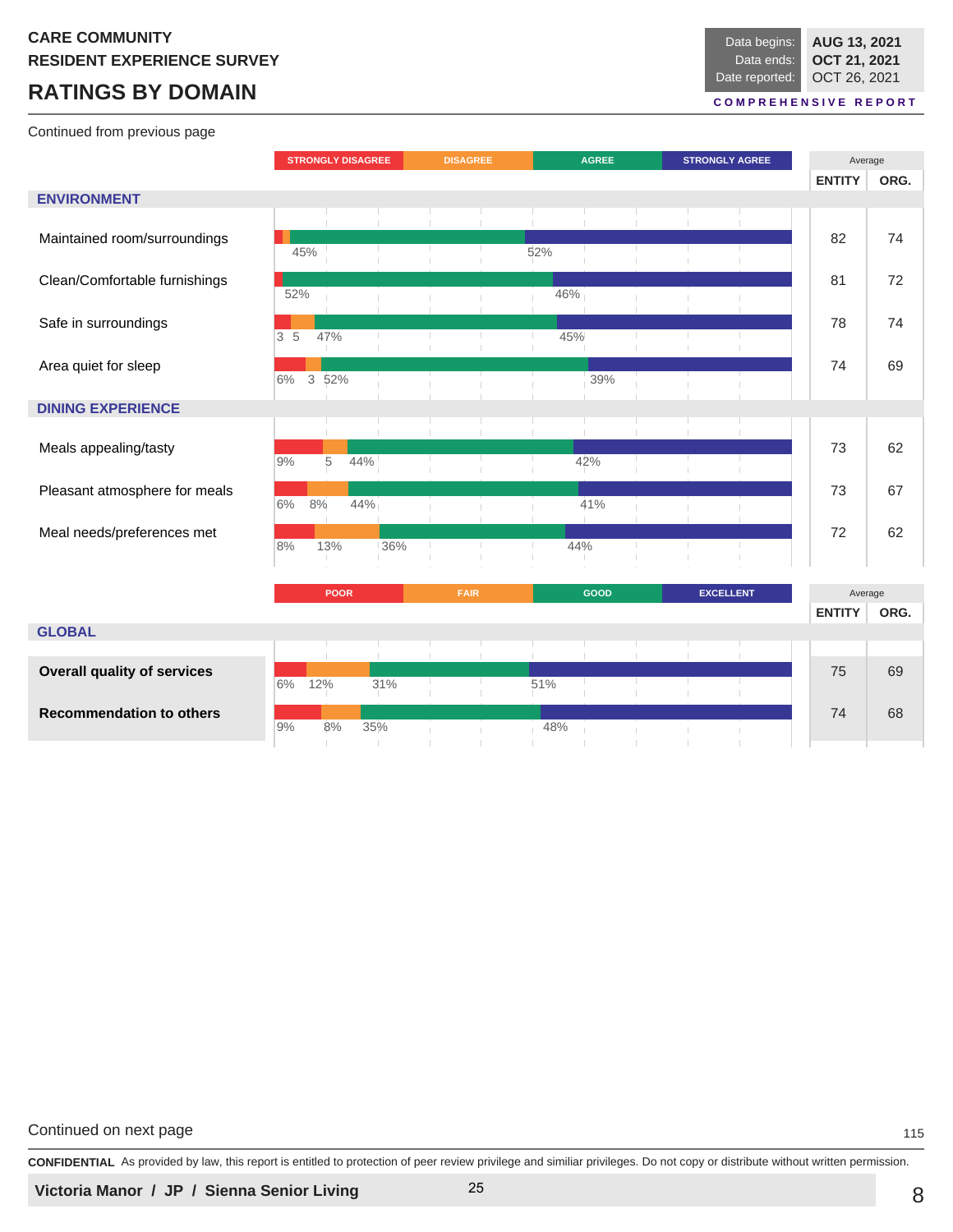# **RATINGS BY DOMAIN**

Continued from previous page

| Data begins:   | AUG 13, 2021 |
|----------------|--------------|
| Data ends:     | OCT 21, 2021 |
| Date reported: | OCT 26, 2021 |

#### **C O M P R E H E N S I V E R E P O R T**

|                               | <b>STRONGLY DISAGREE</b> | <b>DISAGREE</b> | <b>AGREE</b> | <b>STRONGLY AGREE</b> | Average       |      |
|-------------------------------|--------------------------|-----------------|--------------|-----------------------|---------------|------|
|                               |                          |                 |              |                       | <b>ENTITY</b> | ORG. |
| <b>CUSTOM</b>                 |                          |                 |              |                       |               |      |
|                               |                          |                 |              |                       |               |      |
| Foot care services            | 40%                      | 58%             |              |                       | 85            | 68   |
| Aware of precautions          | 35%<br>5                 | 58%             |              |                       | 83            | 72   |
| Opportunities to communicate  |                          |                 |              |                       | 83            | 75   |
|                               | 3 3 36%                  | 58%             |              |                       |               |      |
| Access to outdoors/fresh air  | 8%<br>40%                |                 | 52%          |                       | 79            | 73   |
| Physiotherapy services        |                          |                 |              |                       | 79            | 69   |
|                               | 47%<br>$\overline{4}$    |                 | 47%          |                       |               |      |
| Nurse practitioner services   | 5% 5% 40%                |                 | 50%          |                       | 78            | 71   |
| Attending physician services  | 5<br>5<br>44%            |                 | 46%          |                       | 77            | 66   |
| Rely on hairdressing services |                          |                 |              |                       | 77            | 66   |
|                               | 5% 5% 41%                |                 | 48%          |                       |               |      |
| Well informed on COVID-19     | 14%<br>33%               |                 | 53%          |                       | 75            | 68   |
| Laundry services              |                          |                 |              |                       | 71            | 67   |
|                               | 16%<br>3 33%             |                 | 48%          |                       |               |      |

**CONFIDENTIAL** As provided by law, this report is entitled to protection of peer review privilege and similiar privileges. Do not copy or distribute without written permission.

115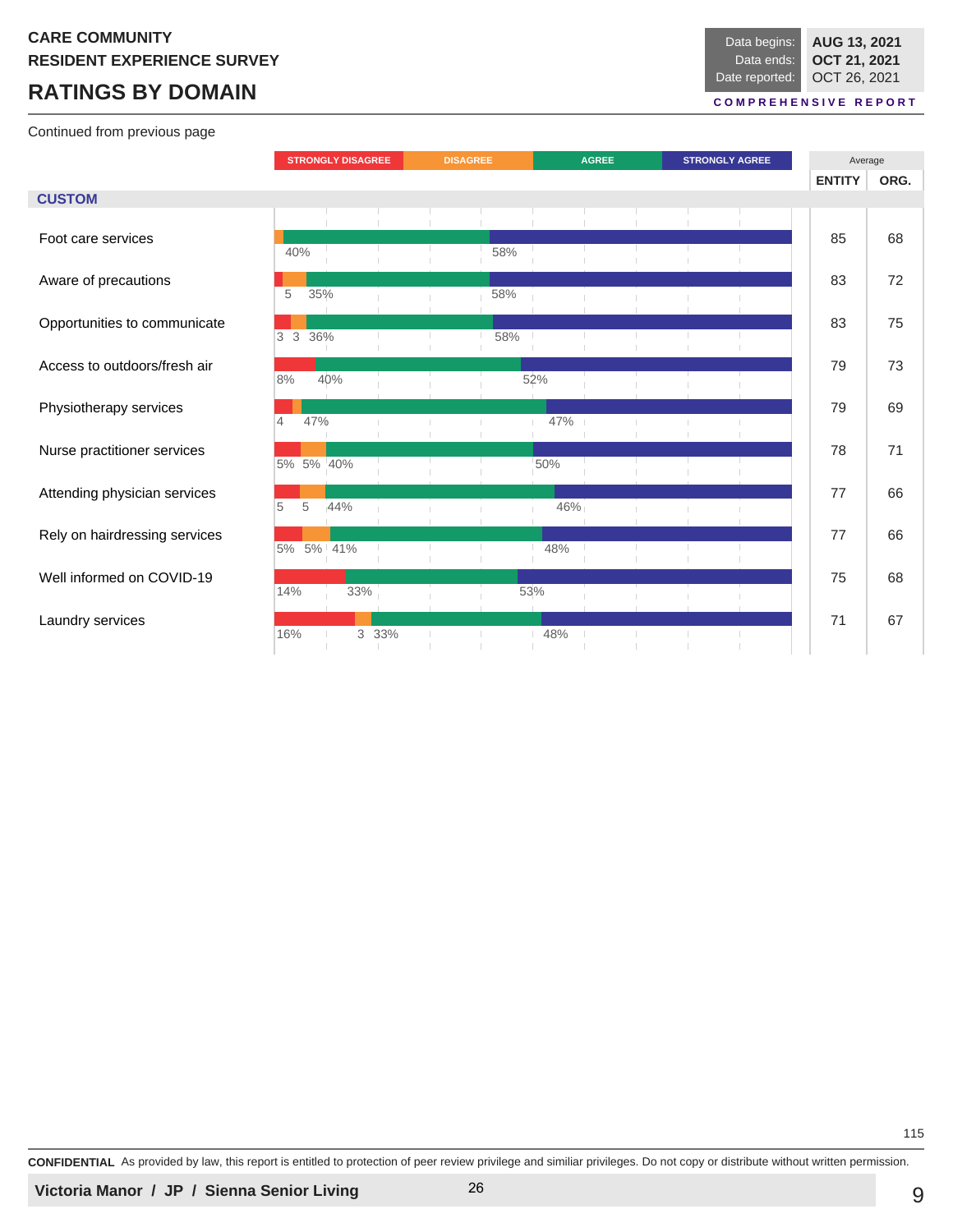# **RATINGS BY ITEM**

**AUG 13, 2021 OCT 21, 2021** OCT 26, 2021 Data begins: Data ends: Date reported:

**C O M P R E H E N S I V E R E P O R T**

|                                | <b>STRONGLY DISAGREE</b> | <b>DISAGREE</b>          | <b>AGREE</b>        | <b>STRONGLY AGREE</b> | Strongly Agree + Agree |      |  |
|--------------------------------|--------------------------|--------------------------|---------------------|-----------------------|------------------------|------|--|
|                                |                          |                          |                     |                       | <b>ENTITY</b>          | ORG. |  |
| Respect shown                  | 53%                      |                          | 46%                 |                       | 99%                    | 93%  |  |
| Care/Concern shown             |                          |                          |                     |                       | 99%                    | 90%  |  |
| Clean/Comfortable furnishings  | 43%                      | 55%                      |                     |                       | 98%                    | 94%  |  |
| Quality of nursing care        | 52%                      | т.<br>H.                 | 46%<br>$\mathbf{I}$ |                       | 98%                    | 93%  |  |
|                                | 49%                      |                          | 49%                 |                       |                        |      |  |
| Quality of personal care       | 49%                      |                          | 49%                 |                       | 98%                    | 91%  |  |
| Maintained room/surroundings   | 45%                      |                          | 52%                 |                       | 97%                    | 94%  |  |
| Involvement in daily decisions | 55%                      |                          | 41%                 |                       | 96%                    | 88%  |  |
| Privacy needs respected        | 49%                      |                          | 47%                 |                       | 96%                    | 90%  |  |
| Involved in plan of care       | 48%<br>$\overline{4}$    |                          | 48%                 |                       | 96%                    | 86%  |  |
| Kept informed by staff         | 52%<br>3                 |                          | 44%                 |                       | 95%                    | 83%  |  |
| Effective pain management      | 3 3 53%                  |                          | 41%                 |                       | 94%                    | 89%  |  |
| Safe in surroundings           |                          |                          |                     |                       | 92%                    | 94%  |  |
| Assistance received            | 3 <sub>5</sub><br>47%    |                          | 45%                 |                       | 91%                    | 88%  |  |
| Offers meaningful things to do | 45%<br>5<br>5            |                          | 46%                 |                       | 91%                    | 86%  |  |
|                                | 51%<br>6%                |                          | 40%                 |                       |                        |      |  |
| Timely response                | 48%<br>3 6%              |                          | 43%                 |                       | 91%                    | 84%  |  |
| Area quiet for sleep           | 3 52%<br>6%              | <b>H</b>                 | 39%                 |                       | 91%                    | 86%  |  |
| Questions answered             | 7%<br>48%                |                          | 42%                 |                       | 90%                    | 87%  |  |
| Staff well trained/competent   | $3:51\%$<br>8%           |                          | 38%                 |                       | 89%                    | 89%  |  |
| Meals appealing/tasty          | 5<br>44%<br>9%           |                          | 42%                 |                       | 86%                    | 76%  |  |
| Pleasant atmosphere for meals  | $8\%$<br>44%<br>6%       | $\overline{\phantom{a}}$ | 41%                 |                       | 86%                    | 87%  |  |
| Meal needs/preferences met     |                          |                          |                     |                       | 80%                    | 76%  |  |
|                                | 8%<br>13%<br>36%         | т.                       | 44%<br>т.           |                       |                        |      |  |

#### Continued on next page 110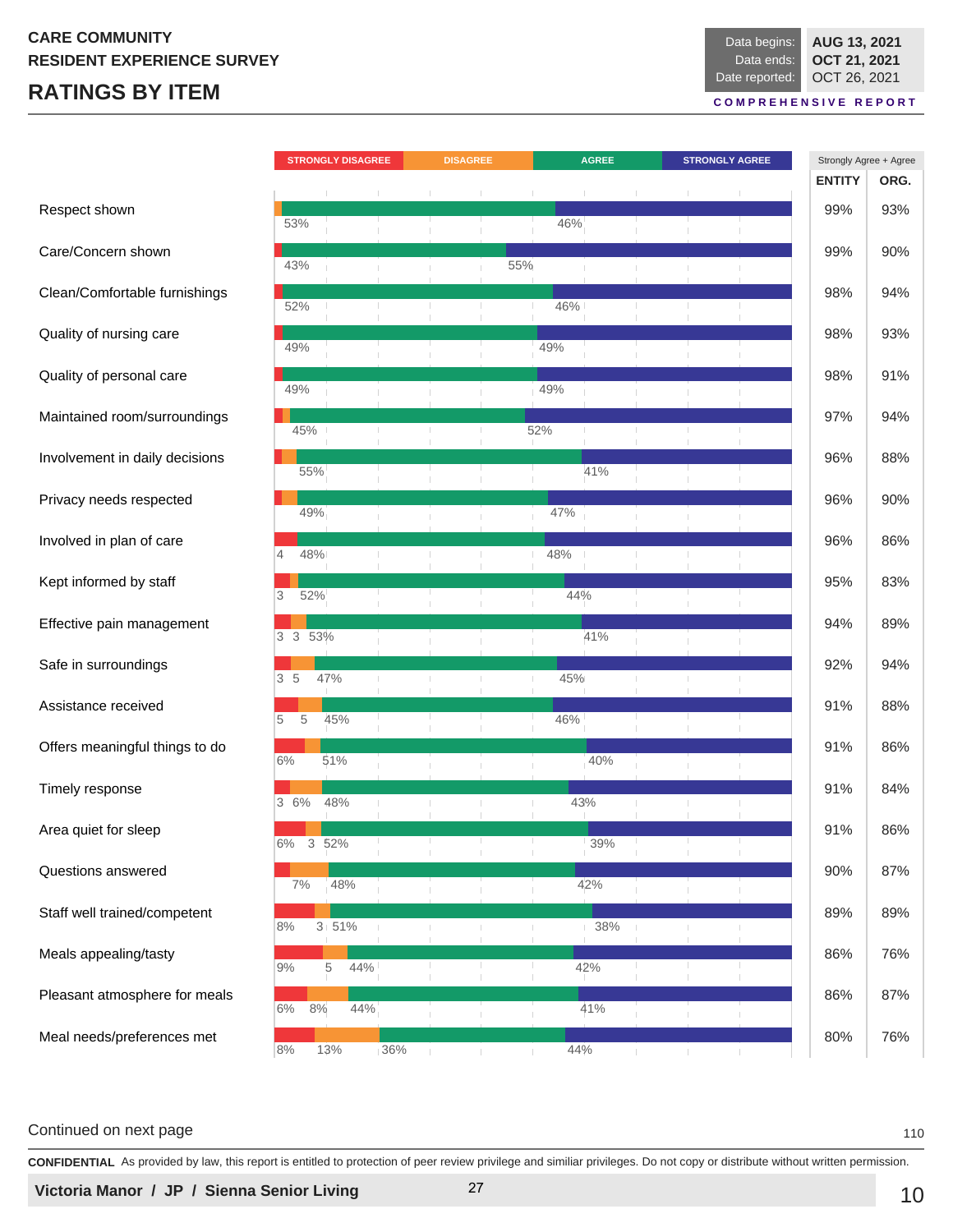# **RATINGS BY ITEM**

Continued from previous page

|                                    |                       | <b>STRONGLY DISAGREE</b> |       | <b>DISAGREE</b> |     |     | <b>AGREE</b> | <b>STRONGLY AGREE</b> | Strongly Agree + Agree<br><b>ENTITY</b> | ORG.        |
|------------------------------------|-----------------------|--------------------------|-------|-----------------|-----|-----|--------------|-----------------------|-----------------------------------------|-------------|
| Foot care services                 | 40%                   |                          |       |                 | 58% |     |              |                       | 98%                                     | 88%         |
| Physiotherapy services             | 47%<br>$\overline{4}$ |                          |       |                 |     | 47% |              |                       | 95%                                     | 88%         |
| Opportunities to communicate       | 3 3 36%               |                          |       |                 | 58% |     |              |                       | 94%                                     | 95%         |
| Aware of precautions               | 35%<br>5              |                          |       |                 | 58% |     |              |                       | 94%                                     | 93%         |
| Access to outdoors/fresh air       | 8%                    | 40%                      |       |                 |     | 52% |              |                       | 92%                                     | 92%         |
| Attending physician services       | 5<br>5                | 144%                     |       |                 |     | 46% |              |                       | 90%                                     | 83%         |
| Nurse practitioner services        | 5% 5% 40%             |                          |       |                 |     | 50% |              |                       | 90%                                     | 92%         |
| Rely on hairdressing services      | 5% 5% 41%             |                          |       |                 |     | 48% |              |                       | 89%                                     | 82%         |
| Well informed on COVID-19          | 14%                   | 33%                      |       |                 |     | 53% |              |                       | 86%                                     | 85%         |
| Laundry services                   | 16%                   |                          | 3 33% |                 |     | 48% |              |                       | 81%                                     | 85%         |
|                                    |                       | <b>POOR</b>              |       | <b>FAIR</b>     |     |     | <b>GOOD</b>  | <b>EXCELLENT</b>      | Excellent + Good                        |             |
| <b>Recommendation to others</b>    | 9%                    | 8%                       | 35%   |                 |     | 48% |              |                       | <b>ENTITY</b><br>83%                    | ORG.<br>81% |
| <b>Overall quality of services</b> | 6%                    | 12%                      | 31%   |                 |     | 51% |              |                       | 82%                                     | 83%         |

**CONFIDENTIAL** As provided by law, this report is entitled to protection of peer review privilege and similiar privileges. Do not copy or distribute without written permission.

110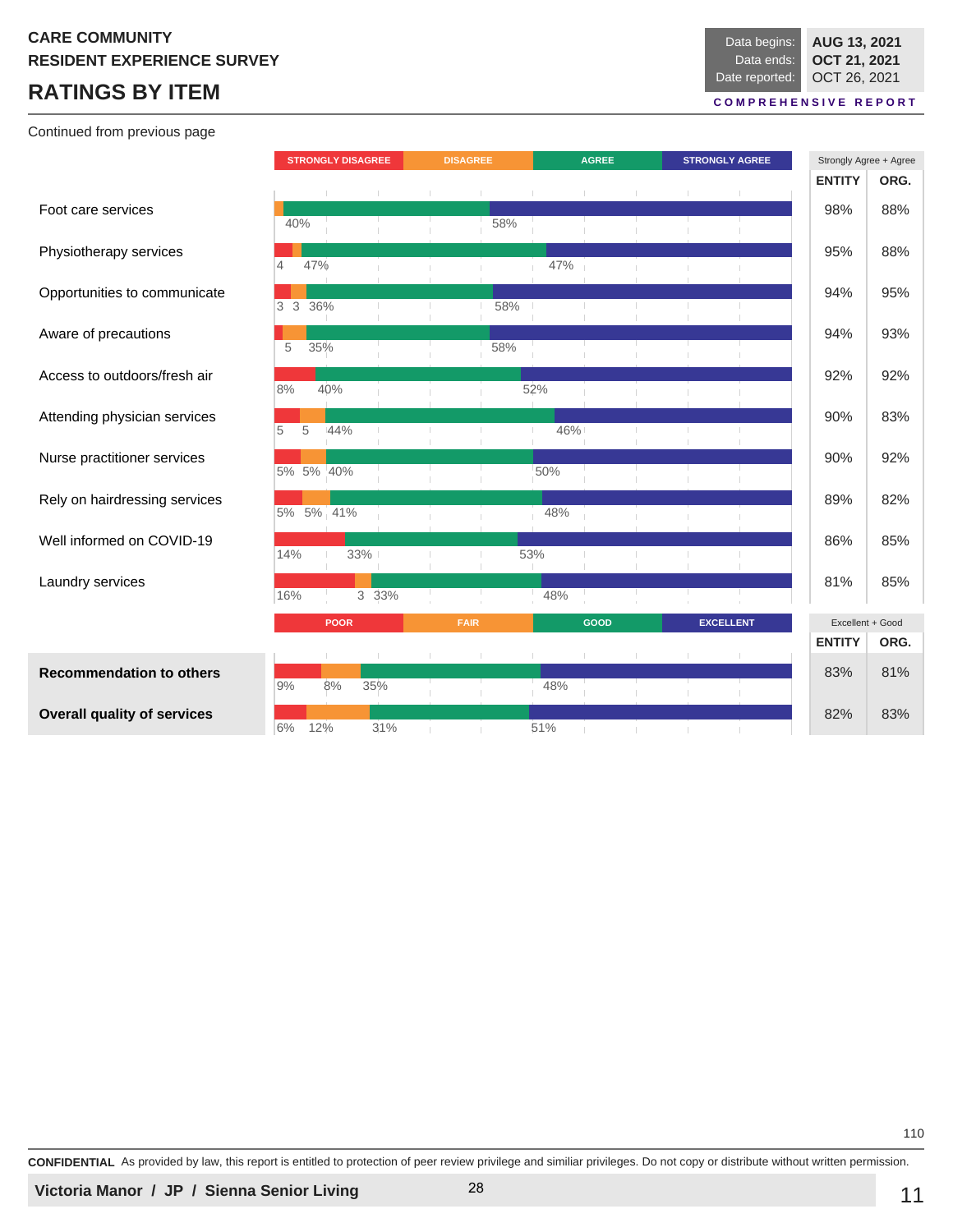#### **CARE COMMUNITY EMPLOYEE ENGAGEMENT RESIDENT EXPERIENCE**

**SURVEY ITEMS BY DOMAIN** 

| ITEM NO.                                                 | LABEL                                                                                                                                                                                                                                                                                 | ITEM AS IT APPEARS ON THE SURVEY                                                                                                                                                                                                                                                                                                                                                                                                                                                                                                                                                                                                                                                                                                                                                                                          |
|----------------------------------------------------------|---------------------------------------------------------------------------------------------------------------------------------------------------------------------------------------------------------------------------------------------------------------------------------------|---------------------------------------------------------------------------------------------------------------------------------------------------------------------------------------------------------------------------------------------------------------------------------------------------------------------------------------------------------------------------------------------------------------------------------------------------------------------------------------------------------------------------------------------------------------------------------------------------------------------------------------------------------------------------------------------------------------------------------------------------------------------------------------------------------------------------|
|                                                          | <b>CARE QUALITY</b>                                                                                                                                                                                                                                                                   |                                                                                                                                                                                                                                                                                                                                                                                                                                                                                                                                                                                                                                                                                                                                                                                                                           |
| 11<br>12<br>13<br>14                                     | Quality of nursing care<br>Quality of personal care<br>Staff well trained/competent<br>Effective pain management                                                                                                                                                                      | The nurses provide high-quality nursing care.<br>The personal support workers / health care aides provide high-quality care.<br>Staff is well trained and competent.<br>My pain is managed effectively.                                                                                                                                                                                                                                                                                                                                                                                                                                                                                                                                                                                                                   |
|                                                          | <b>QUALITY OF LIFE</b>                                                                                                                                                                                                                                                                |                                                                                                                                                                                                                                                                                                                                                                                                                                                                                                                                                                                                                                                                                                                                                                                                                           |
| 1<br>2<br>3<br>4                                         | Respect shown<br>Involvement in daily decisions<br>Offers meaningful things to do<br>Privacy needs respected                                                                                                                                                                          | Staff behave respectfully toward residents and families.<br>My preferences and choices are incorporated into my daily routine.<br>I am offered opportunities for meaningful things to do.<br>My need for privacy is respected.                                                                                                                                                                                                                                                                                                                                                                                                                                                                                                                                                                                            |
|                                                          | <b>CARE RESPONSIVENESS</b>                                                                                                                                                                                                                                                            |                                                                                                                                                                                                                                                                                                                                                                                                                                                                                                                                                                                                                                                                                                                                                                                                                           |
| 8<br>9<br>10                                             | Timely response<br>Care/Concern shown<br>Assistance received                                                                                                                                                                                                                          | My requests are responded to in a timely fashion.<br>Staff show care and concern for my needs.<br>I receive all the assistance that I need.                                                                                                                                                                                                                                                                                                                                                                                                                                                                                                                                                                                                                                                                               |
|                                                          | <b>COMMUNICATION</b>                                                                                                                                                                                                                                                                  |                                                                                                                                                                                                                                                                                                                                                                                                                                                                                                                                                                                                                                                                                                                                                                                                                           |
| 5<br>6<br>7                                              | Questions answered<br>Involved in plan of care<br>Kept informed by staff                                                                                                                                                                                                              | My questions are answered to my satisfaction.<br>My family and I are actively involved in my plan of care.<br>Staff keep me informed of information that affects me.                                                                                                                                                                                                                                                                                                                                                                                                                                                                                                                                                                                                                                                      |
|                                                          | <b>DINING EXPERIENCE</b>                                                                                                                                                                                                                                                              |                                                                                                                                                                                                                                                                                                                                                                                                                                                                                                                                                                                                                                                                                                                                                                                                                           |
| 19<br>20<br>21                                           | Meals appealing/tasty<br>Meal needs/preferences met<br>Pleasant atmosphere for meals                                                                                                                                                                                                  | Meals served to me are appealing and tasty.<br>Meals meet my needs and preferences.<br>Meals are served in a pleasant atmosphere.                                                                                                                                                                                                                                                                                                                                                                                                                                                                                                                                                                                                                                                                                         |
|                                                          | <b>ENVIRONMENT</b>                                                                                                                                                                                                                                                                    |                                                                                                                                                                                                                                                                                                                                                                                                                                                                                                                                                                                                                                                                                                                                                                                                                           |
| 15<br>16<br>17<br>18                                     | Maintained room/surroundings<br>Area quiet for sleep<br>Clean/Comfortable furnishings<br>Safe in surroundings                                                                                                                                                                         | My room and surroundings are clean and well maintained.<br>The area around my room is kept quiet for sleep.<br>The furnishings are clean and comfortable.<br>I feel safe in my surroundings.                                                                                                                                                                                                                                                                                                                                                                                                                                                                                                                                                                                                                              |
| <b>GLOBAL</b>                                            |                                                                                                                                                                                                                                                                                       |                                                                                                                                                                                                                                                                                                                                                                                                                                                                                                                                                                                                                                                                                                                                                                                                                           |
| 22<br>23                                                 | Recommendation to others<br>Overall quality of services                                                                                                                                                                                                                               | Overall, how would you recommend this care community to others?<br>How would you rate the overall quality of services provided by this care community?                                                                                                                                                                                                                                                                                                                                                                                                                                                                                                                                                                                                                                                                    |
|                                                          | <b>ORGANIZATION-SPECIFIC</b>                                                                                                                                                                                                                                                          |                                                                                                                                                                                                                                                                                                                                                                                                                                                                                                                                                                                                                                                                                                                                                                                                                           |
| 24<br>25<br>26<br>27<br>28<br>29<br>30<br>31<br>32<br>33 | Laundry services<br>Foot care services<br>Physiotherapy services<br>Attending physician services<br>Nurse practitioner services<br>Rely on hairdressing services<br>Access to outdoors/fresh air<br>Well informed on COVID-19<br>Aware of precautions<br>Opportunities to communicate | I am satisfied with the quality of laundry services at this care community.<br>I am satisfied with the foot care services at this care community (as applicable).<br>I am satisfied with the physiotherapy services at this care community (as applicable).<br>I am satisfied with the Attending Physician services at this care community (as applicable).<br>I am satisfied with the Nurse Practitioner Services at this care community (as applicable).<br>I rely on hairdressing services at this care commmunity.<br>I have access to outdoor spaces and fresh air.<br>I am kept informed about the impact of COVID-19 within the care community.<br>I am aware of the precautions taken to protect me during this pandemic.<br>I have opportunities to communicate with my family and friends during this pandemic. |
| <b>COMMENTS:</b>                                         |                                                                                                                                                                                                                                                                                       |                                                                                                                                                                                                                                                                                                                                                                                                                                                                                                                                                                                                                                                                                                                                                                                                                           |
|                                                          | <b>CARE QUALITY</b>                                                                                                                                                                                                                                                                   | What could we do to improve the way we provide care?                                                                                                                                                                                                                                                                                                                                                                                                                                                                                                                                                                                                                                                                                                                                                                      |
|                                                          | <b>QUALITY OF LIFE</b>                                                                                                                                                                                                                                                                | What could we do to improve your quality of life?                                                                                                                                                                                                                                                                                                                                                                                                                                                                                                                                                                                                                                                                                                                                                                         |
|                                                          | <b>CARE RESPONSIVENESS</b>                                                                                                                                                                                                                                                            | What could we do to improve the way we respond to your needs?                                                                                                                                                                                                                                                                                                                                                                                                                                                                                                                                                                                                                                                                                                                                                             |
|                                                          | <b>COMMUNICATION</b>                                                                                                                                                                                                                                                                  | What could we do to improve our communication with residents and families?                                                                                                                                                                                                                                                                                                                                                                                                                                                                                                                                                                                                                                                                                                                                                |
|                                                          | <b>DINING EXPERIENCE</b>                                                                                                                                                                                                                                                              | What could we do to enhance our dining services?                                                                                                                                                                                                                                                                                                                                                                                                                                                                                                                                                                                                                                                                                                                                                                          |

**GLOBAL** Any other comments?

**GLOBAL: THREE WORDS** What are three words you would use to describe your experience at our care community?

**ENVIRONMENT** What could we do to enhance the environment at our care community?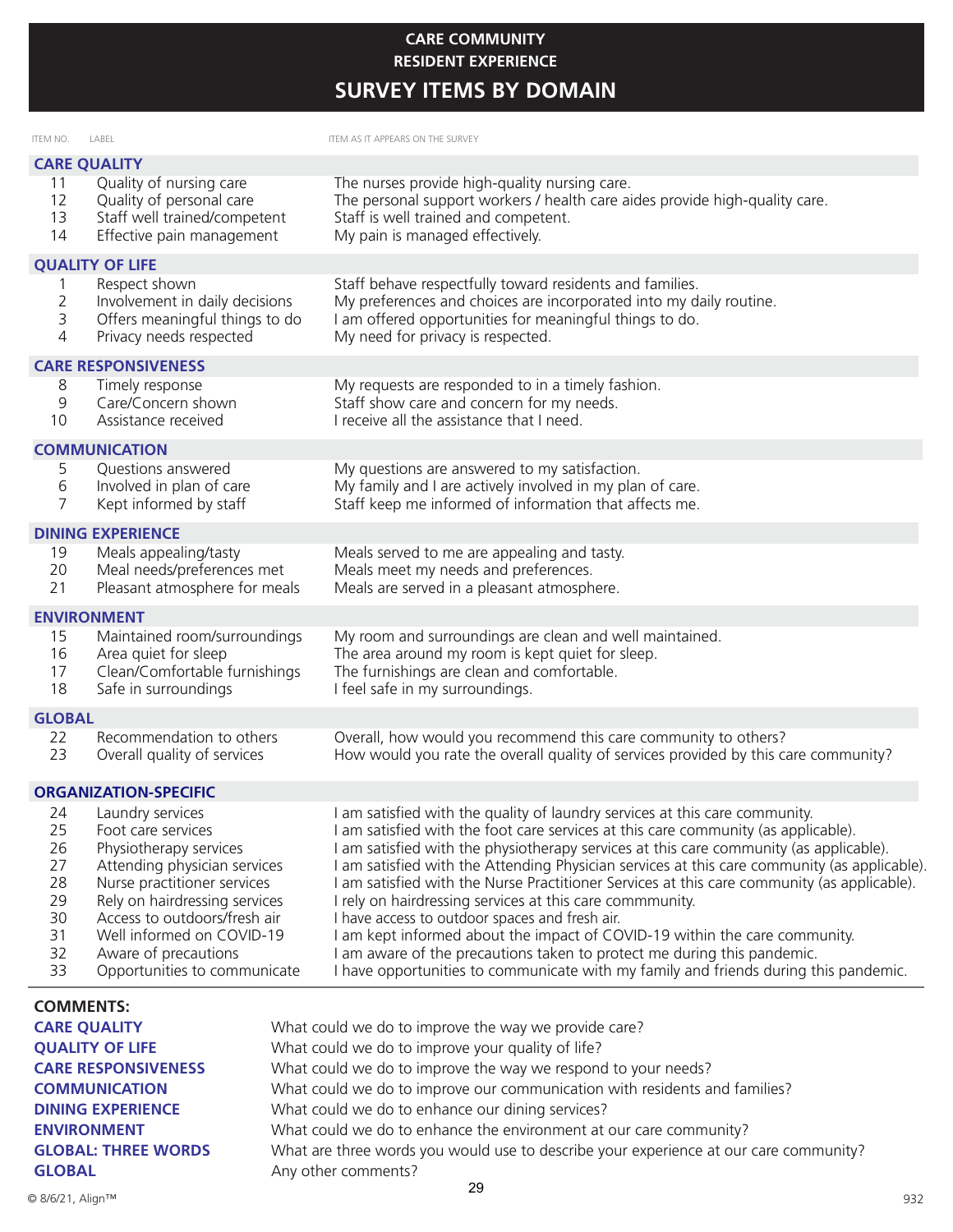# **The Corporation of the City of Kawartha Lakes**

# **Victoria Manor Committee of Management**

# **Report VMC2022-02**

**Meeting Date: January 17, 2022 Meeting Time: 1:00 p.m. Meeting Place: Electronic Video Meeting**

**Subject: 2021 Victoria Manor Family Satisfaction Survey Author Name and Title: Pamela Kulas, Executive Director**

# **Recommendation(s):**

**Resolved That** Report VMC2022-02, "2021 Victoria Manor Family Satisfaction Survey", be received.

\_\_\_\_\_\_\_\_\_\_\_\_\_\_\_\_\_\_\_\_\_\_\_\_ \_\_\_\_\_\_\_\_\_\_\_\_\_\_\_\_\_\_\_\_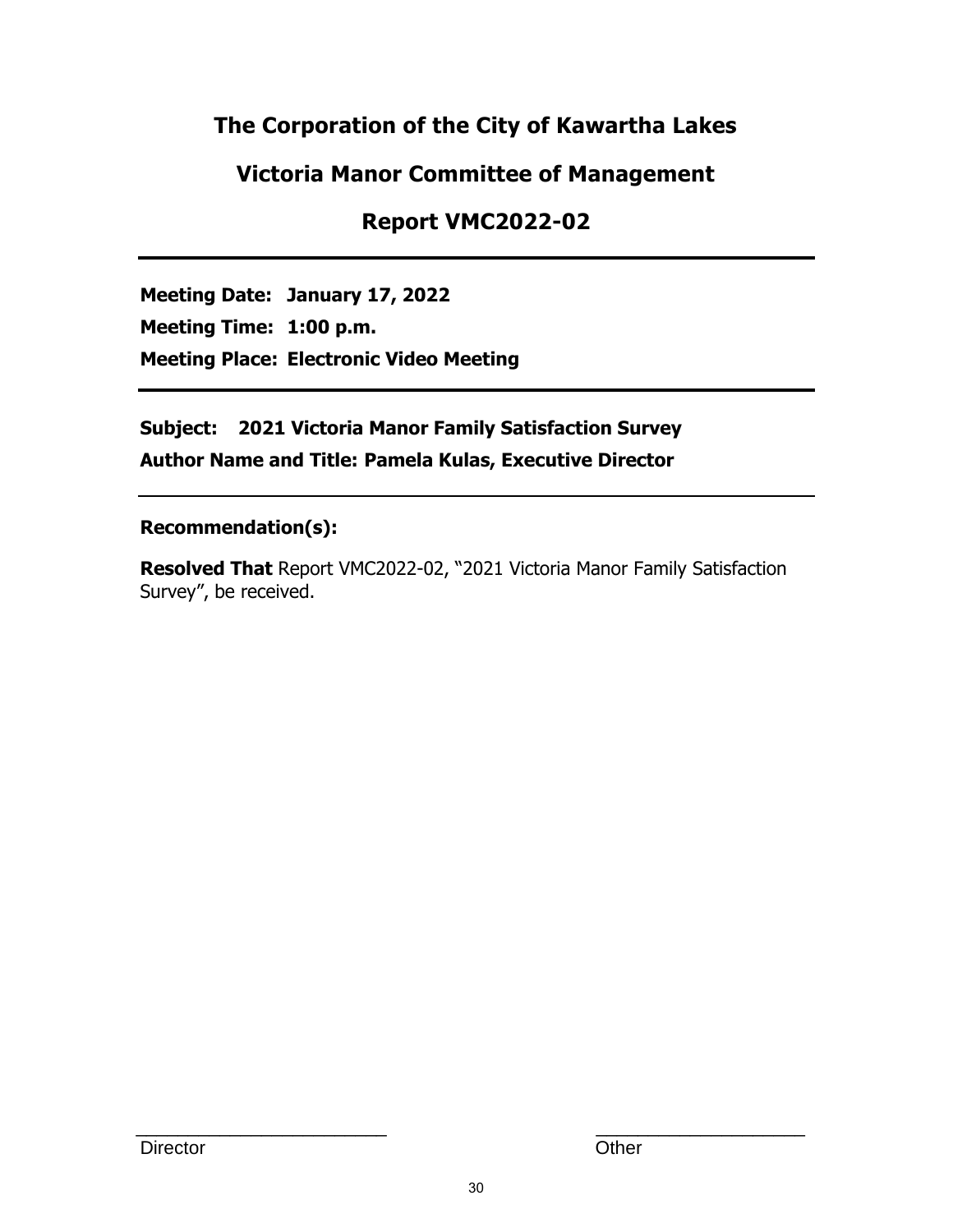# **Background:**

Align, the third party firm was chosen to administer the 2021 Family Satisfaction Survey. In addition to the questions regarding satisfaction, this survey also analyzes the domains of resident satisfaction. Evidence based survey theory is used to weight questions and determine the areas of quality of service and dining experience that have the greatest influence on satisfaction. Surveys for families who were able to complete the survey were hand delivered.

The survey tool offered a total of 27 questions of which 23 questions were organized into the domains of care quality, quality of life, quality of service, dining experience and environment. Domains are often driven by common systems and processes which provide an understanding of how effectively systems and processes are functioning. The survey also included 4 global measure questions related to overall satisfaction. For each domain, family members were able to provide comments.

Families rated each using the agreement scale of "Strongly Agree", "Agree", "Disagree" and "Strongly Disagree".

A total of 168 surveys were available for Families and 83 were completed for a response rate of 49%. The average response rate in 2020 was 41%.

# **Results:**

Results of the survey were compared to all long term care homes owned and managed by Sienna Senior Living.

The overall 2021 Family satisfaction score was 94% compared to the 2020 Family satisfaction score of 95%, a decrease of 1%. The overall Family satisfaction score among Sienna Senior Living was 88%.

Of the 27 questions offered all scores were at or better than the Sienna average.

The next steps in the process are to review the results with Family Council. The results of those discussions will form an action plan to improve areas that stakeholders are most concerned about.

# **Consultations:**

Sienna Senior Living

# **Attachment A:**

2021 Victoria Manor Family Satisfaction Report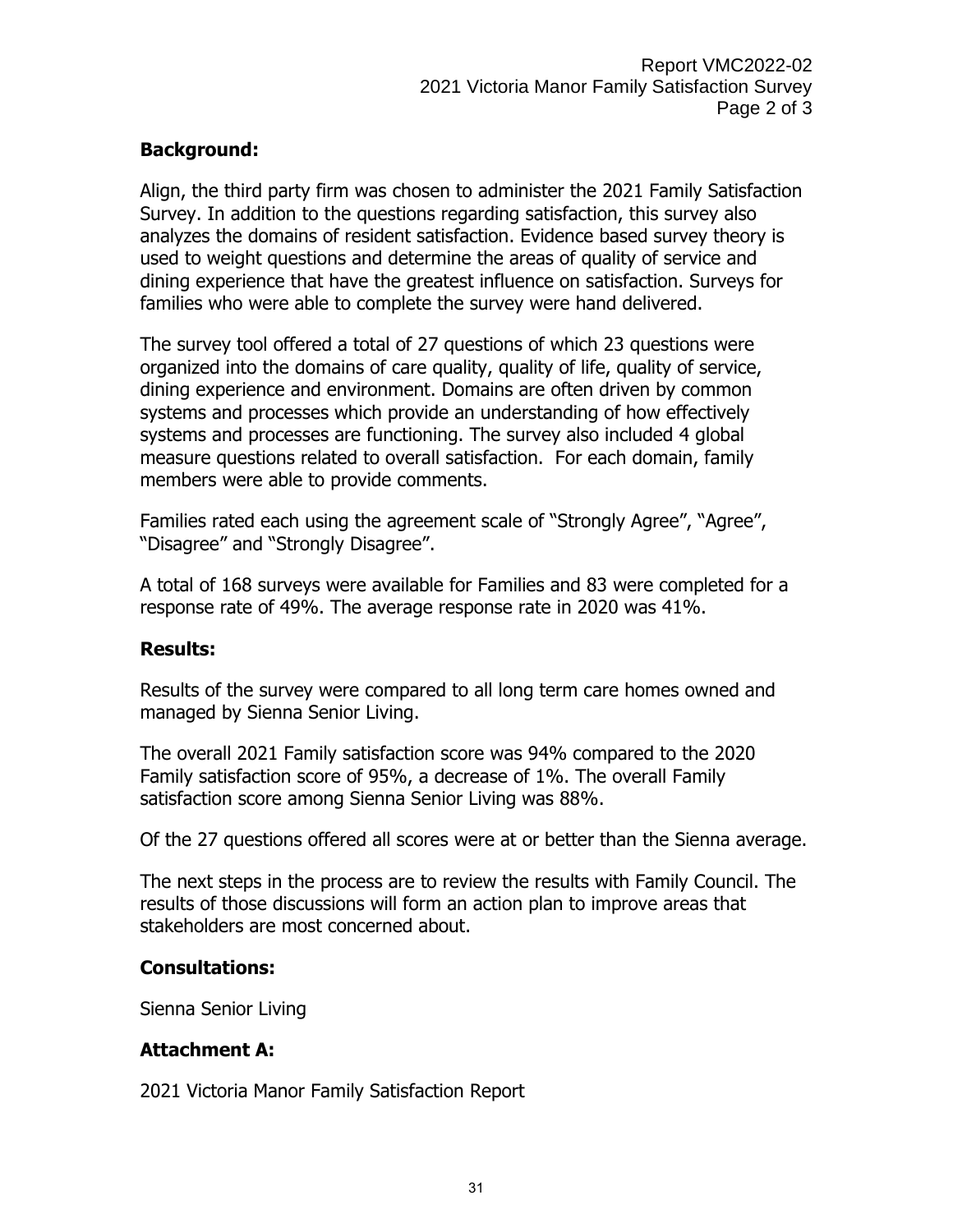**Director: Rod Sutherland Phone: 705-324-9870 ext. 3206 E-Mail: rsutherland@kawarthalakes.ca**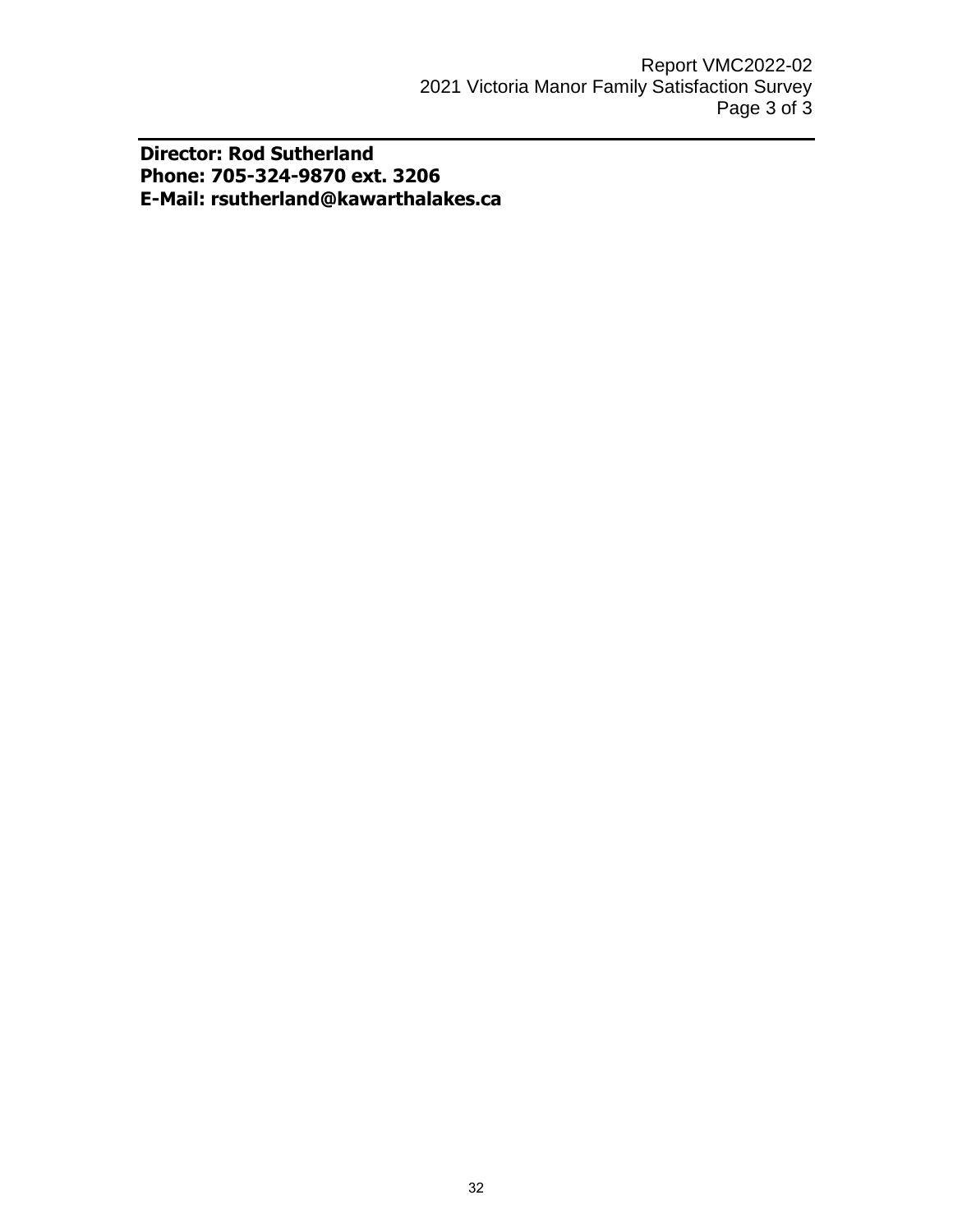**CARE COMMUNITY**

# **FAMILY EXPERIENCE SURVEY**

**AUG 13, 2021 OCT 21, 2021** OCT 26, 2021 Data begins: Data ends: Date reported:

**COMPREHENSIVE REPORT**

# **ANALYSIS PREPARED FOR**

# **SIENNA SENIOR LIVING**

# **JP**

# **VICTORIA MANOR**

220 Angeline Street South • Lindsay, ON K9V 5E9

This report summarizes your survey results. The charts and graphs selected by your organization provide important information necessary to identify opportunities for improvement, as well as areas in which respondents feel you do well.



This CONFIDENTIAL report is entitled to protection of peer review privilege and similar privileges provided by law. Do not copy or distribute without written permission.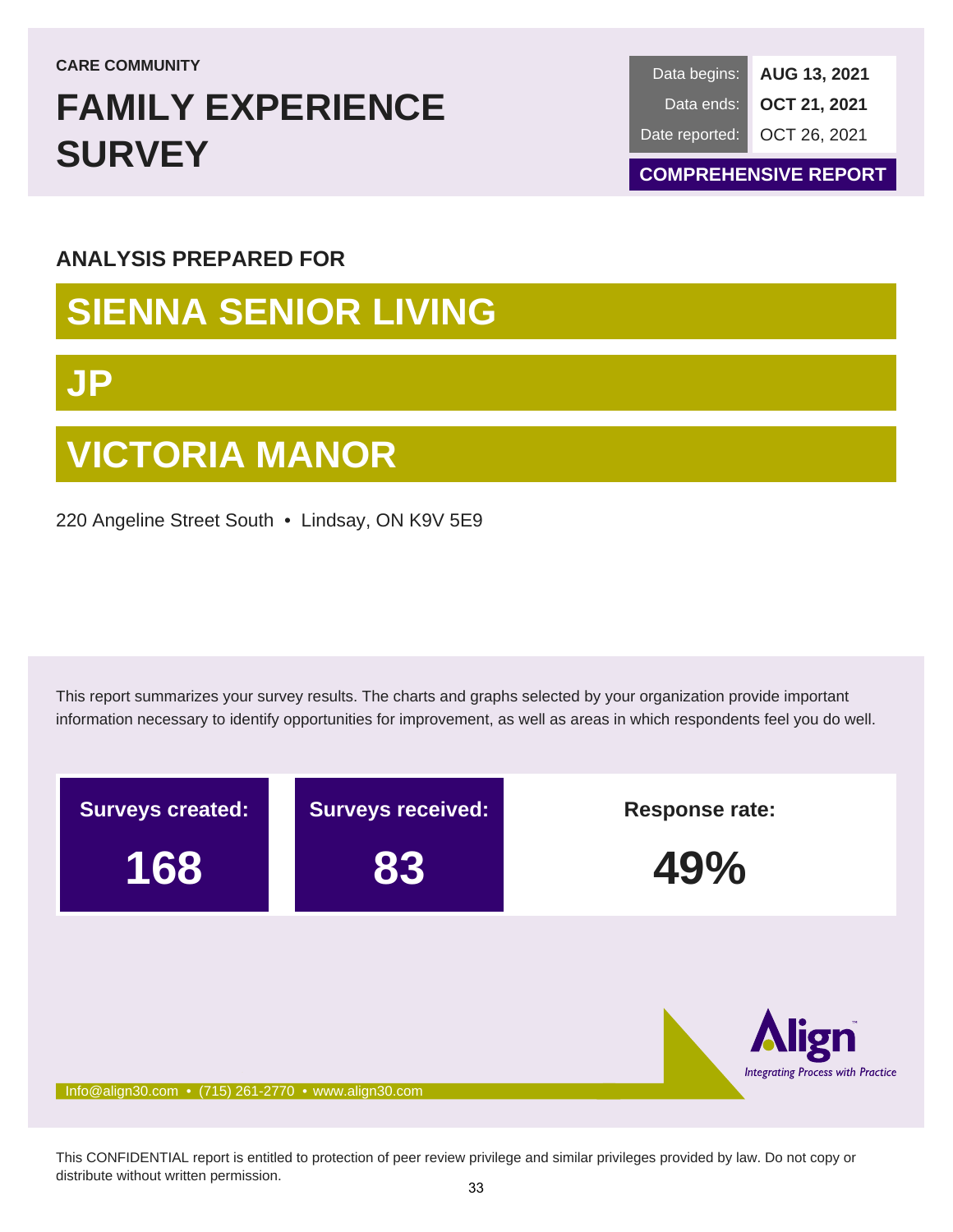# **SURVEY HIGHLIGHTS**

**AUG 13, 2021 OCT 21, 2021** OCT 26, 2021 Data begins: Data ends: Date reported: **C O M P R E H E N S I V E R E P O R T**

**STRONGLY DISAGREE DISAGREE DISAGREE AGREE BISHIPS AGREE** 

# **DOMAINS: Highest to lowest by 'Strongly Agree'**



#### **ITEMS: Top 5 by 'Strongly Agree'**

Of all survey items, the 5 items with the highest "Strongly Agree" rating, listed by highest to lowest.

| Well informed on COVID-19    |     |     |
|------------------------------|-----|-----|
|                              | 30% | 69% |
| Staff respectful/friendly    |     |     |
|                              | 39% | 60% |
| Opportunities to communicate |     |     |
|                              | 40% | 58% |
| Aware of precautions         |     |     |
|                              | 44% | 56% |
| Well informed on condition   |     |     |
|                              | 45% | 51% |

#### **COMMENTS: Top words**

ITEM: What are three words you would use to describe your experience at our care community?

| 25 |
|----|
| 24 |
| 12 |
| 11 |
| 7  |
| 4  |
| 4  |
| 4  |
| 4  |
| 4  |
| 3  |
| 3  |
| 3  |
| 3  |
| 2  |
|    |

#### **ITEMS: Bottom 5 by 'Strongly Disagree'**

Of all survey items, the 5 items with the highest "Strongly Disagree" rating, listed by highest to lowest.



**CONFIDENTIAL** As provided by law, this report is entitled to protection of peer review privilege and similiar privileges. Do not copy or distribute without written permission.

401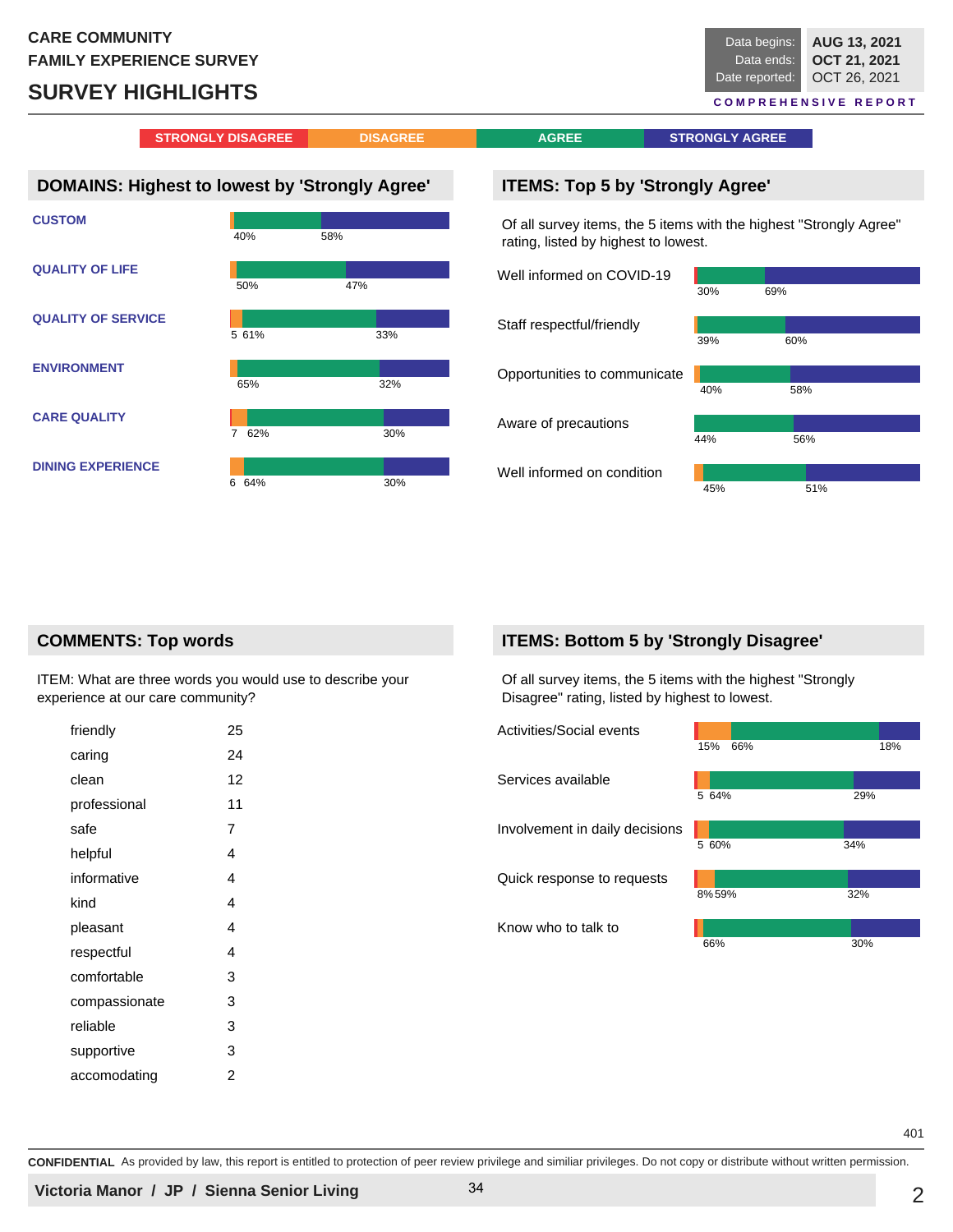# **DOMAIN PRIORITY MAP**



|                                 | <b>STRONGLY DISAGREE</b> | <b>DISAGREE</b> | <b>AGREE</b> | <b>STRONGLY AGREE</b> | Average               |
|---------------------------------|--------------------------|-----------------|--------------|-----------------------|-----------------------|
|                                 |                          |                 |              |                       | ORG.<br><b>ENTITY</b> |
| <b>QUALITY OF SERVICE</b>       |                          |                 |              |                       |                       |
|                                 |                          |                 |              |                       |                       |
| Info about family member        |                          |                 |              |                       | 79<br>78              |
|                                 | 5<br>53%                 |                 | 42%          |                       |                       |
| Involvement in daily decisions  |                          |                 |              |                       | 75<br>74              |
|                                 | 5% 60%                   |                 | 34%          |                       |                       |
|                                 |                          |                 |              |                       | 73<br>72              |
| Info to family member           | 67%<br>6%                |                 |              | 27%                   |                       |
|                                 |                          |                 |              |                       |                       |
| Services available              | 5% 64%                   |                 | 29%          |                       | 73<br>71              |
|                                 |                          |                 | $\mathbb{R}$ |                       |                       |
|                                 |                          |                 |              |                       |                       |
|                                 | <b>POOR</b>              | <b>FAIR</b>     | GOOD         | <b>EXCELLENT</b>      | Average               |
|                                 |                          |                 |              |                       | ORG.<br><b>ENTITY</b> |
| <b>GLOBAL</b>                   |                          |                 |              |                       |                       |
|                                 |                          |                 |              |                       |                       |
| <b>Recommendation to others</b> |                          |                 |              |                       | 82<br>77              |
|                                 | 43%<br>$\overline{4}$    |                 | 52%          |                       |                       |
|                                 |                          |                 | $\mathbb{R}$ |                       |                       |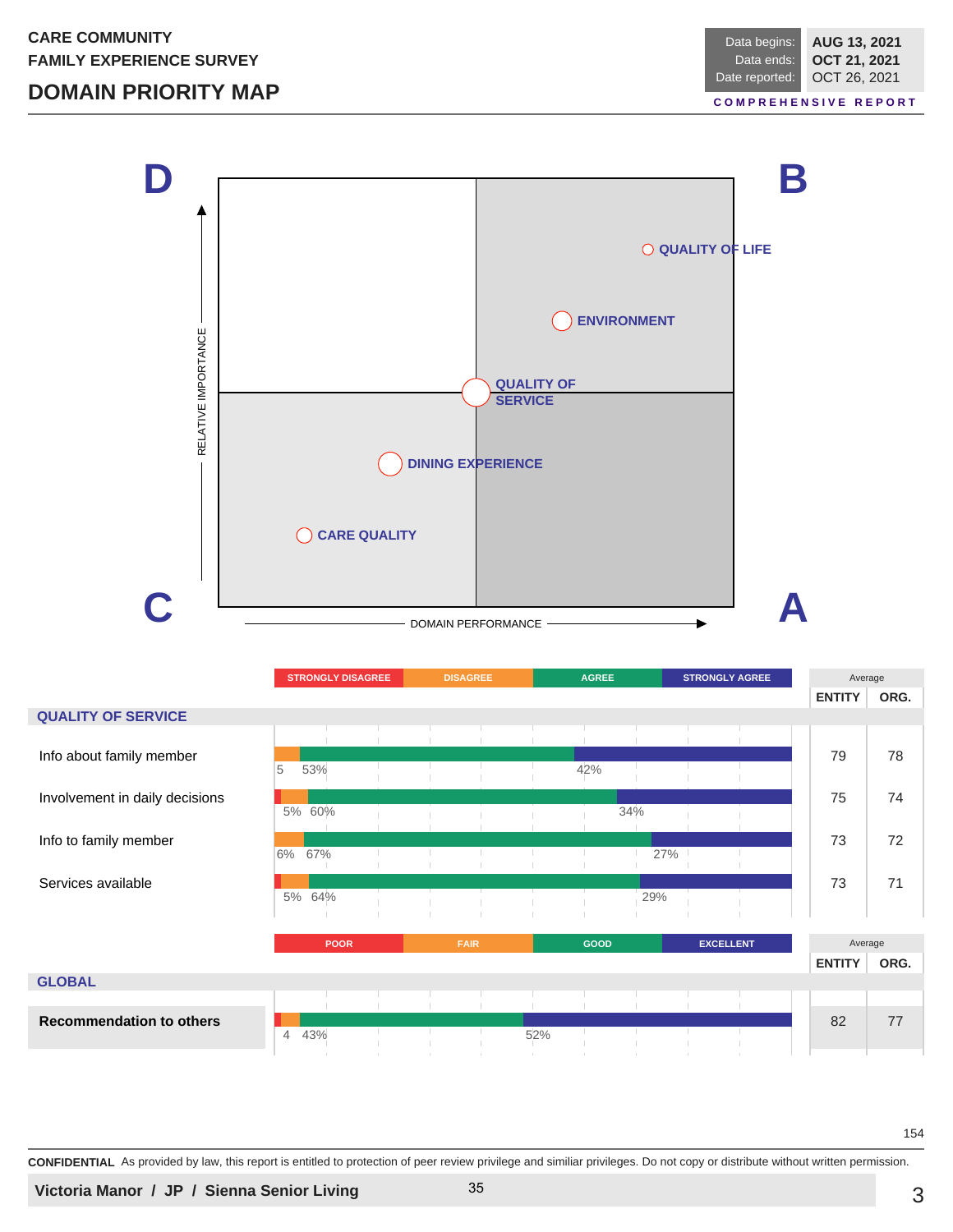# **RATINGS BY DOMAIN**

**AUG 13, 2021 OCT 21, 2021** OCT 26, 2021 Data begins: Data ends: Date reported:

**C O M P R E H E N S I V E R E P O R T**

|                                |                       | <b>STRONGLY DISAGREE</b> |     | <b>DISAGREE</b> |                |                | <b>AGREE</b> |           | <b>STRONGLY AGREE</b> |  | Strongly Agree + Agree<br><b>ENTITY</b> | ORG. |
|--------------------------------|-----------------------|--------------------------|-----|-----------------|----------------|----------------|--------------|-----------|-----------------------|--|-----------------------------------------|------|
| <b>CARE QUALITY</b>            |                       |                          |     |                 |                |                |              |           |                       |  |                                         |      |
| Staff competent                | 54%                   |                          |     |                 | $\mathbb{R}^n$ | 46%            |              |           |                       |  | 100%                                    | 95%  |
| Know who to talk to            | 66%                   |                          |     |                 |                |                |              | 30%       |                       |  | 96%                                     | 91%  |
| Quick response to requests     | 8%                    | 59%                      |     | $\mathbb{R}$    | т.             | $\mathbf{L}$   |              | 32%       |                       |  | 91%                                     | 88%  |
| Opportunities for activities   | 13%                   | 66%                      |     |                 |                |                |              |           | 21%                   |  | 87%                                     | 84%  |
| Activities/Social events       | 15%                   |                          | 66% |                 |                |                |              |           | 18%                   |  | 84%                                     | 81%  |
| <b>QUALITY OF LIFE</b>         |                       |                          |     |                 |                |                |              |           |                       |  |                                         |      |
| Staff cares                    | 50%                   |                          |     |                 |                | 49%            |              |           |                       |  | 99%                                     | 94%  |
| Staff respectful/friendly      | 39%                   |                          |     |                 | 60%            |                |              |           |                       |  | 99%                                     | 96%  |
| Dignity/Respect                | $\overline{4}$<br>48% |                          |     | $\mathbb{R}$    | $\mathbb{L}$   | 49%            |              | T.        | -11                   |  | 96%                                     | 95%  |
| Feels at home                  | 6%                    | 63%                      |     |                 |                |                |              | 30%       |                       |  | 94%                                     | 87%  |
| <b>QUALITY OF SERVICE</b>      |                       |                          |     |                 |                |                |              |           |                       |  |                                         |      |
| Info about family member       | 5<br>53%              | T.                       |     |                 |                |                | 42%          |           |                       |  | 95%                                     | 93%  |
| Involvement in daily decisions | 5% 60%                |                          |     |                 |                |                |              | 34%       |                       |  | 94%                                     | 90%  |
| Info to family member          | 6%<br>67%             |                          | л.  | $\mathbb{R}$    | $\pm$<br>т     | $\mathbb{R}^n$ | T.           | 27%<br>т. |                       |  | 94%                                     | 89%  |
| Services available             | 5% 64%                |                          |     |                 |                |                |              | 29%       |                       |  | 93%                                     | 89%  |
| <b>DINING EXPERIENCE</b>       |                       |                          |     |                 |                |                |              |           |                       |  |                                         |      |
| Dining pleasant/comfortable    | 69%                   |                          |     |                 | J.             |                |              | 28%       |                       |  | 97%                                     | 85%  |
| Meals appealing/tasty          | 64%<br>4              |                          |     |                 |                |                |              | 32%       |                       |  | 96%                                     | 81%  |
| Assistance provided            | $7\%$                 | 61%                      |     |                 | $\mathbb{L}$   | $\mathbb{R}$   | T.           | 32%       |                       |  | 93%                                     | 87%  |
| Food options                   | 13%                   | 61%                      |     |                 |                |                |              | 27%       |                       |  | 88%                                     | 79%  |

#### Continued on next page 115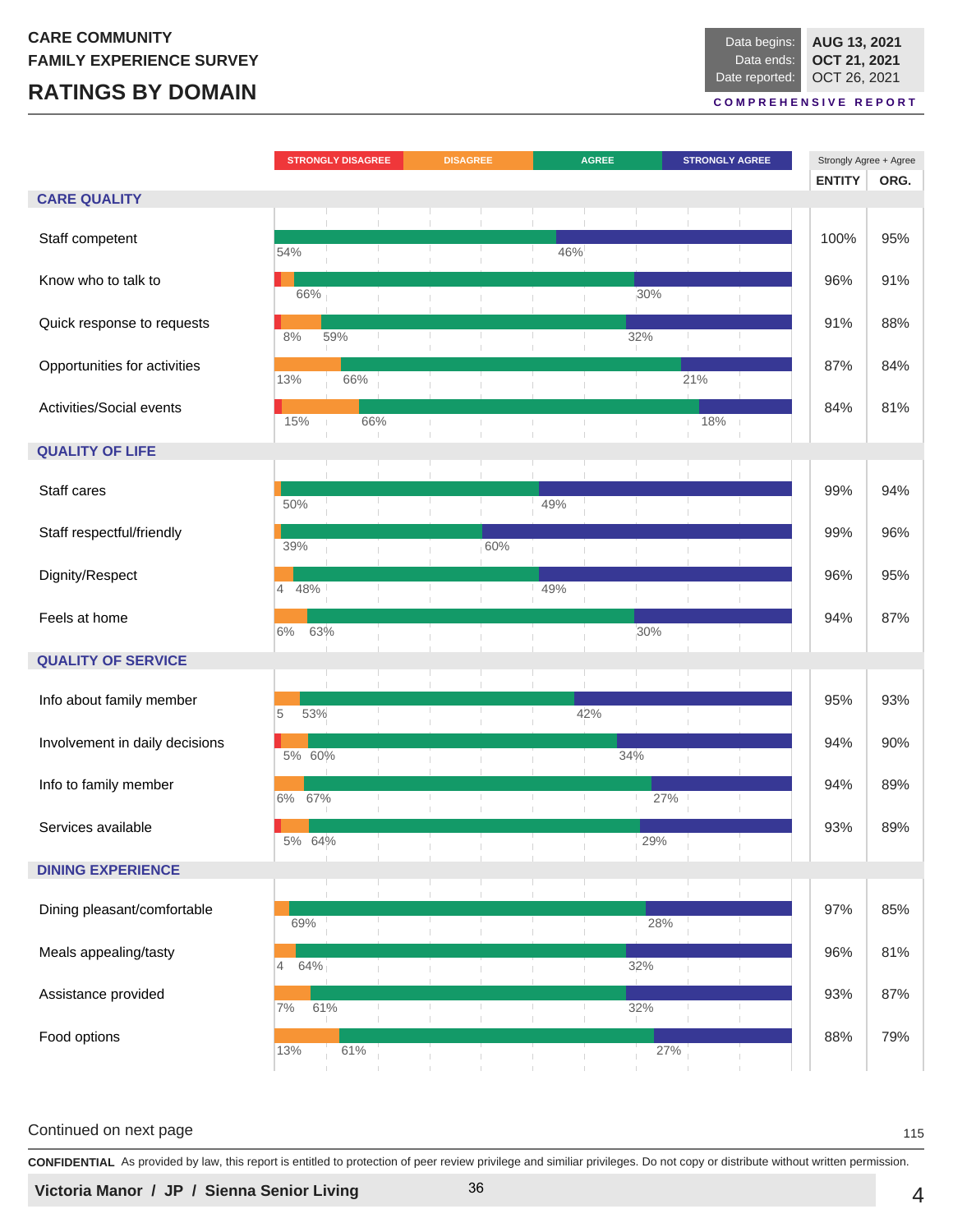# **RATINGS BY DOMAIN**

Continued from previous page

#### **C O M P R E H E N S I V E R E P O R T**

|                                    | <b>STRONGLY DISAGREE</b> |              | <b>DISAGREE</b> |     | <b>AGREE</b><br><b>STRONGLY AGREE</b> |     |                       | Strongly Agree + Agree                  |      |
|------------------------------------|--------------------------|--------------|-----------------|-----|---------------------------------------|-----|-----------------------|-----------------------------------------|------|
|                                    |                          |              |                 |     |                                       |     |                       | <b>ENTITY</b>                           | ORG. |
| <b>ENVIRONMENT</b>                 |                          |              |                 |     |                                       |     |                       |                                         |      |
| Clean/Maintained shared space      | 68%                      |              |                 |     |                                       | 30% |                       | 98%                                     | 91%  |
| Staff responsiveness               | 64%                      |              |                 |     |                                       | 33% |                       | 97%                                     | 90%  |
| Safe in surroundings               | 57%                      | $\mathbb{R}$ |                 | T.  | 39%                                   |     |                       | 96%                                     | 95%  |
| Comfortable/Attractive space       | 5% 70%                   |              |                 |     |                                       | 25% |                       | 95%                                     | 89%  |
|                                    | <b>POOR</b>              |              | <b>FAIR</b>     |     | <b>GOOD</b>                           |     | <b>EXCELLENT</b>      | Excellent + Good                        |      |
|                                    |                          |              |                 |     |                                       |     |                       | <b>ENTITY</b>                           | ORG. |
| <b>GLOBAL</b>                      |                          |              |                 |     |                                       |     |                       |                                         |      |
|                                    |                          |              |                 |     |                                       |     |                       |                                         |      |
| <b>Recommendation to others</b>    | $\overline{4}$<br>43%    |              |                 | 52% |                                       |     |                       | 95%                                     | 88%  |
| <b>Overall quality of services</b> | 6%<br>41%                |              |                 | 53% |                                       |     |                       | 94%                                     | 88%  |
|                                    |                          |              |                 |     |                                       |     |                       |                                         |      |
|                                    | <b>STRONGLY DISAGREE</b> |              | <b>DISAGREE</b> |     | <b>AGREE</b>                          |     | <b>STRONGLY AGREE</b> | Strongly Agree + Agree<br><b>ENTITY</b> | ORG. |
| <b>CUSTOM</b>                      |                          |              |                 |     |                                       |     |                       |                                         |      |
| Aware of precautions               |                          |              |                 |     |                                       |     |                       | 100%                                    | 98%  |
|                                    | 44%                      | U.<br>al I   |                 | 56% |                                       |     |                       |                                         |      |
| Well informed on COVID-19          | 30%                      |              | 69%             |     |                                       |     |                       | 99%                                     | 97%  |
| Opportunities to communicate       | 40%                      |              |                 | 58% |                                       |     |                       | 98%                                     | 97%  |
| Well informed on condition         | 45%<br>$\overline{4}$    |              |                 | 51% |                                       |     |                       | 96%                                     | 93%  |

Continued on next page 115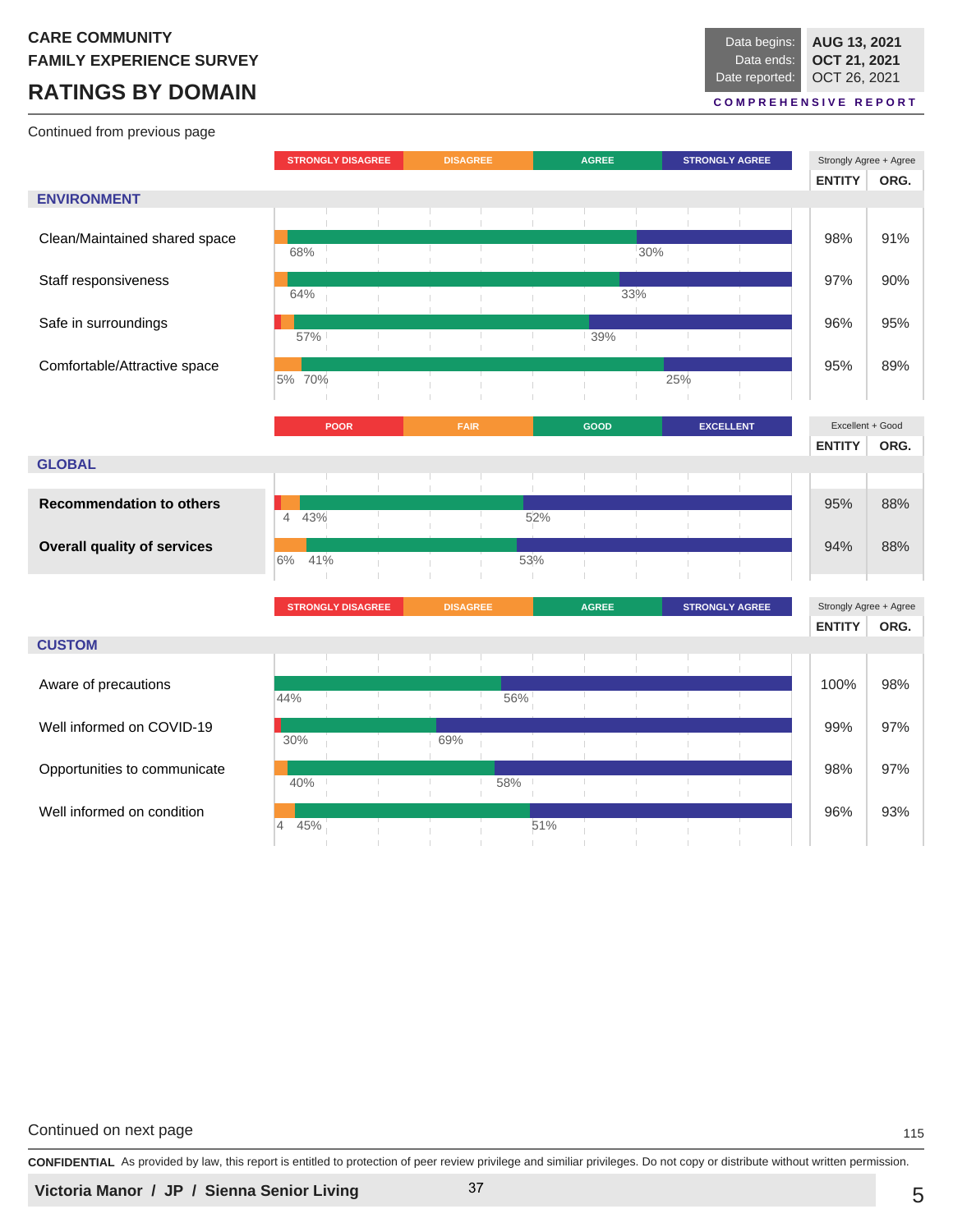# **RATINGS BY DOMAIN**

Continued from previous page

#### **C O M P R E H E N S I V E R E P O R T**

|                                |                       | <b>STRONGLY DISAGREE</b> |              | <b>DISAGREE</b> |     |              | <b>AGREE</b> |     | <b>STRONGLY AGREE</b> |              | Average       |      |  |
|--------------------------------|-----------------------|--------------------------|--------------|-----------------|-----|--------------|--------------|-----|-----------------------|--------------|---------------|------|--|
|                                |                       |                          |              |                 |     |              |              |     |                       |              | <b>ENTITY</b> | ORG. |  |
| <b>CARE QUALITY</b>            |                       |                          |              |                 |     |              |              |     |                       |              |               |      |  |
|                                |                       |                          |              |                 |     |              |              |     |                       |              |               |      |  |
|                                |                       |                          |              | $\mathbb{R}$    |     | $\mathbb{R}$ | $\mathbf{I}$ |     |                       | $\mathbb{R}$ |               |      |  |
| Staff competent                | 54%                   |                          |              |                 |     | 46%          |              |     |                       |              | 81            | 77   |  |
|                                |                       |                          |              |                 |     |              |              |     |                       |              |               |      |  |
| Know who to talk to            |                       |                          |              |                 |     |              |              |     |                       |              | 75            | 75   |  |
|                                | 66%                   |                          |              |                 |     |              |              | 30% |                       |              |               |      |  |
| Quick response to requests     |                       |                          |              |                 |     |              |              |     |                       |              | 74            | 73   |  |
|                                | $8\%$                 | 59%                      | $\mathbb{L}$ | $\mathbb{R}$    |     |              | $\mathbb{L}$ | 32% |                       | u.           |               |      |  |
|                                |                       |                          |              |                 |     |              |              |     |                       |              |               |      |  |
| Opportunities for activities   |                       |                          |              |                 |     |              |              |     |                       |              | 69            | 67   |  |
|                                | 13%                   | 66%                      |              |                 |     |              |              |     | 21%                   |              |               |      |  |
| Activities/Social events       |                       |                          |              |                 |     |              |              |     |                       |              | 66            | 66   |  |
|                                | 15%                   |                          | 66%          | $\mathbb{R}$    |     | T.           | $\mathbb{R}$ |     | 18%                   |              |               |      |  |
|                                |                       |                          |              |                 |     |              |              |     |                       |              |               |      |  |
| <b>QUALITY OF LIFE</b>         |                       |                          |              |                 |     |              |              |     |                       |              |               |      |  |
|                                |                       |                          |              |                 |     |              | $\mathbf{I}$ |     |                       |              |               |      |  |
| Staff respectful/friendly      |                       |                          |              |                 |     |              |              |     |                       |              | 86            | 82   |  |
|                                | 39%                   |                          |              |                 | 60% |              |              |     |                       |              |               |      |  |
| Staff cares                    |                       |                          |              |                 |     |              |              |     |                       |              | 82            | 78   |  |
|                                | 50%                   |                          |              |                 |     | 49%          |              |     |                       |              |               |      |  |
|                                |                       |                          |              |                 |     |              |              |     |                       |              |               |      |  |
| Dignity/Respect                |                       |                          |              | $\mathbb{L}$    |     |              |              |     |                       |              | 81            | 79   |  |
|                                | 48%<br>$\overline{4}$ |                          | Ι.           |                 |     | 49%          | т.           |     |                       | U.           |               |      |  |
| Feels at home                  |                       |                          |              |                 |     |              |              |     |                       |              | 74            | 70   |  |
|                                | 6%                    | 63%                      |              |                 |     |              |              | 30% |                       |              |               |      |  |
|                                |                       |                          |              |                 |     |              |              |     |                       |              |               |      |  |
| <b>QUALITY OF SERVICE</b>      |                       |                          |              |                 |     |              |              |     |                       |              |               |      |  |
|                                |                       |                          |              |                 |     |              |              |     |                       |              |               |      |  |
| Info about family member       |                       |                          |              | a ka            |     |              |              |     |                       |              | 79            | 78   |  |
|                                | 5<br>53%              |                          |              | $\mathbb{R}$    |     |              | 42%          |     |                       |              |               |      |  |
| Involvement in daily decisions |                       |                          |              |                 |     |              |              |     |                       |              | 75            | 74   |  |
|                                | 5% 60%                |                          |              |                 |     |              |              | 34% |                       |              |               |      |  |
|                                |                       |                          |              |                 |     |              |              |     |                       |              |               |      |  |
| Services available             | 5% 64%                |                          | ÷.           | л.              | т.  | т.           | т.           | 29% |                       |              | 73            | 71   |  |
|                                |                       |                          |              | т.              |     | Τ.           |              |     |                       |              |               |      |  |
| Info to family member          |                       |                          |              |                 |     |              |              |     |                       |              | 73            | 72   |  |
|                                | 6%                    | 67%                      |              |                 |     |              |              | 27% |                       |              |               |      |  |
|                                |                       |                          |              |                 |     |              |              |     |                       |              |               |      |  |
| <b>DINING EXPERIENCE</b>       |                       |                          |              |                 |     |              |              |     |                       |              |               |      |  |
|                                |                       |                          |              |                 |     | Τ.           | $\mathbb{L}$ |     |                       |              |               |      |  |
| Meals appealing/tasty          |                       |                          |              |                 |     | U.           | U.           |     |                       |              | 75            | 65   |  |
|                                | $\overline{4}$<br>64% |                          |              |                 |     | т            |              | 32% |                       |              |               |      |  |
| Dining pleasant/comfortable    |                       |                          |              |                 |     |              |              |     |                       |              | 75            | 67   |  |
|                                | 69%                   |                          |              |                 |     |              |              | 28% |                       |              |               |      |  |
|                                |                       |                          |              |                 |     |              |              |     |                       |              |               |      |  |
| Assistance provided            | $7\%$                 | 61%                      |              | T.              |     | T.           | т.           | 32% |                       |              | 75            | 69   |  |
|                                |                       |                          |              |                 |     | Τ.           | H            |     |                       |              |               |      |  |
| Food options                   |                       | 61%                      |              |                 |     |              |              |     |                       |              | $71$          | 64   |  |
| 13%                            |                       |                          |              |                 |     |              |              | 27% |                       |              |               |      |  |
|                                |                       |                          |              |                 |     |              |              |     |                       |              |               |      |  |

#### Continued on next page 115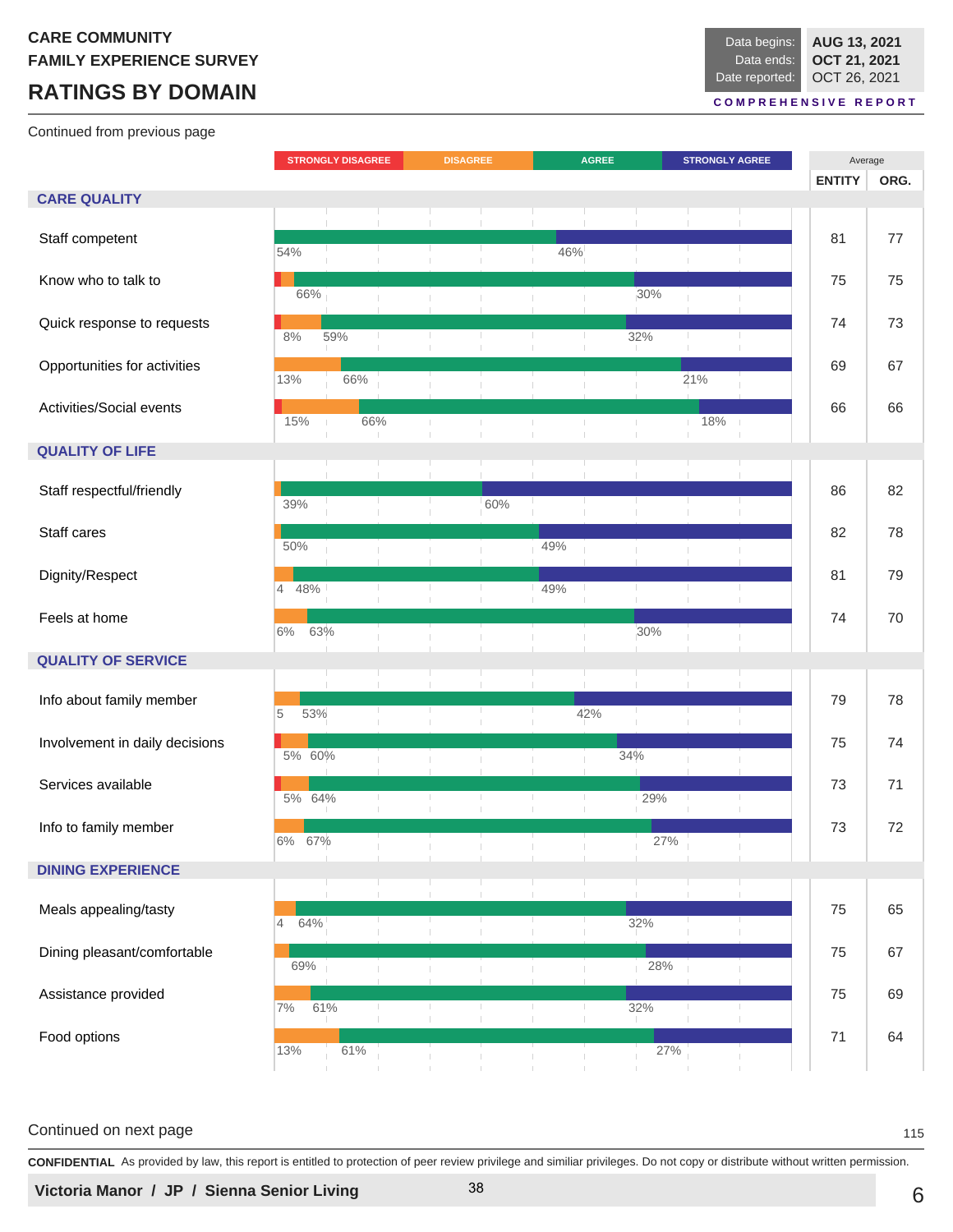# **RATINGS BY DOMAIN**

Continued from previous page

#### **C O M P R E H E N S I V E R E P O R T**

|                                    | <b>STRONGLY DISAGREE</b> |                          | <b>DISAGREE</b> |                 |                     | <b>AGREE</b> |                | <b>STRONGLY AGREE</b> |                       | Average |               |      |
|------------------------------------|--------------------------|--------------------------|-----------------|-----------------|---------------------|--------------|----------------|-----------------------|-----------------------|---------|---------------|------|
|                                    |                          |                          |                 |                 |                     |              |                |                       |                       |         | <b>ENTITY</b> | ORG. |
| <b>ENVIRONMENT</b>                 |                          |                          |                 |                 |                     |              |                |                       |                       |         |               |      |
|                                    |                          |                          |                 |                 |                     |              |                |                       |                       |         |               |      |
| Safe in surroundings               | 57%                      |                          |                 |                 |                     |              | 39%            |                       |                       |         | 78            | 79   |
| Staff responsiveness               |                          |                          |                 |                 |                     |              |                |                       |                       |         | 76            | 73   |
|                                    | 64%                      |                          |                 |                 |                     |              |                | 33%                   |                       |         |               |      |
| Clean/Maintained shared space      |                          |                          |                 |                 |                     |              |                |                       |                       |         | 75            | 74   |
|                                    | 68%                      |                          |                 |                 |                     |              |                | 30%                   |                       |         |               |      |
| Comfortable/Attractive space       | 5% 70%                   |                          |                 |                 |                     |              |                |                       | 25%                   |         | 73            | 71   |
|                                    |                          |                          |                 |                 |                     |              |                |                       |                       |         |               |      |
|                                    |                          | <b>POOR</b>              |                 | <b>FAIR</b>     |                     |              | GOOD           |                       | <b>EXCELLENT</b>      |         | Average       |      |
|                                    |                          |                          |                 |                 |                     |              |                |                       |                       |         | <b>ENTITY</b> | ORG. |
| <b>GLOBAL</b>                      |                          |                          |                 |                 |                     |              |                |                       |                       |         |               |      |
|                                    |                          | п.                       |                 |                 |                     | $\mathbb{R}$ | $\mathbb{R}^n$ |                       |                       |         |               |      |
| <b>Recommendation to others</b>    | 43%<br>$\overline{4}$    |                          |                 |                 |                     | 52%          |                |                       |                       |         | 82            | 77   |
| <b>Overall quality of services</b> |                          |                          |                 |                 |                     |              |                |                       |                       |         | 82            | 77   |
|                                    | 6%<br>41%                |                          |                 |                 |                     | 53%          |                |                       |                       |         |               |      |
|                                    |                          |                          |                 |                 | $\mathbb{R}$        |              |                |                       |                       |         |               |      |
|                                    |                          | <b>STRONGLY DISAGREE</b> |                 | <b>DISAGREE</b> |                     |              | <b>AGREE</b>   |                       | <b>STRONGLY AGREE</b> |         | Average       |      |
| <b>CUSTOM</b>                      |                          |                          |                 |                 |                     |              |                |                       |                       |         | <b>ENTITY</b> | ORG. |
|                                    |                          |                          |                 |                 |                     |              |                |                       |                       |         |               |      |
| Well informed on COVID-19          | 30%                      |                          |                 | 69%             |                     |              | T.             |                       |                       |         | 89            | 86   |
|                                    |                          |                          |                 |                 |                     |              |                |                       |                       |         |               |      |
| Aware of precautions               | 44%                      |                          |                 |                 | 56%                 |              |                |                       |                       |         | 85            | 84   |
| Opportunities to communicate       |                          |                          |                 |                 |                     |              |                |                       |                       |         | 85            | 82   |
|                                    | 40%                      |                          |                 | т.<br>n         | 58%<br>л,<br>$\top$ |              |                |                       |                       |         |               |      |
| Well informed on condition         |                          |                          |                 |                 |                     | 51%          |                |                       |                       |         | 82            | 80   |
|                                    | 45%<br>4                 |                          |                 |                 |                     |              |                |                       |                       |         |               |      |

115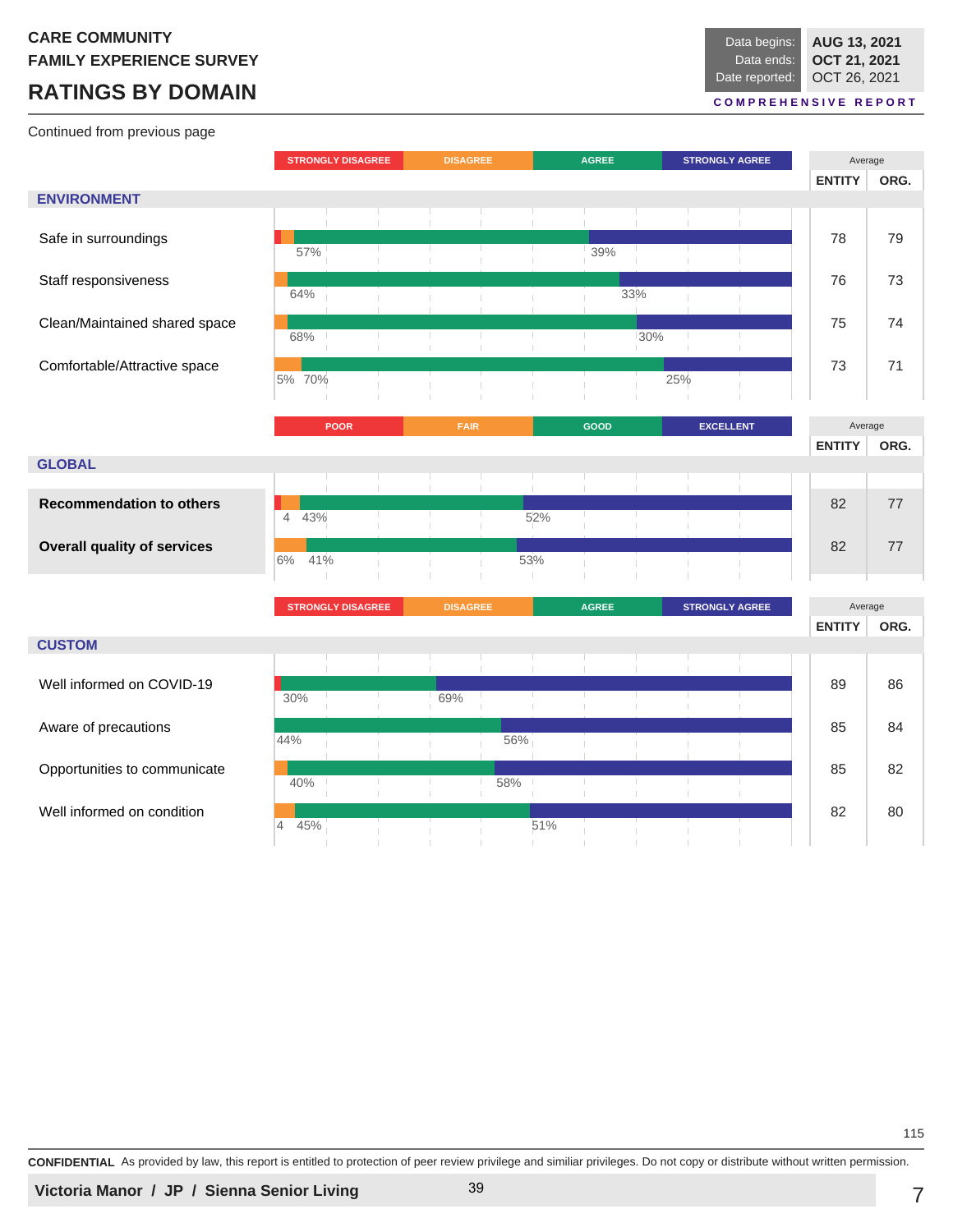# **RATINGS BY ITEM**

**AUG 13, 2021 OCT 21, 2021** OCT 26, 2021 Data begins: Data ends: Date reported:

**C O M P R E H E N S I V E R E P O R T**

|                                |          | <b>STRONGLY DISAGREE</b> |     | <b>DISAGREE</b> | <b>AGREE</b> |              |              | <b>STRONGLY AGREE</b> |                       | Strongly Agree + Agree |               |      |
|--------------------------------|----------|--------------------------|-----|-----------------|--------------|--------------|--------------|-----------------------|-----------------------|------------------------|---------------|------|
|                                |          |                          |     |                 |              |              |              |                       |                       |                        | <b>ENTITY</b> | ORG. |
| Staff competent                | 54%      |                          |     |                 |              | 46%          |              |                       |                       |                        | 100%          | 95%  |
| Staff cares                    | 50%      |                          |     |                 |              | 49%          |              |                       |                       |                        | 99%           | 94%  |
| Staff respectful/friendly      | 39%      |                          |     |                 | 60%          |              | T.           |                       |                       |                        | 99%           | 96%  |
| Clean/Maintained shared space  | 68%      |                          |     |                 |              |              |              | 30%                   |                       |                        | 98%           | 91%  |
| Dining pleasant/comfortable    | 69%      |                          |     |                 |              |              |              | 28%                   |                       |                        | 97%           | 85%  |
| Staff responsiveness           | 64%      |                          |     |                 | т.           |              | Ш            | 33%                   |                       |                        | 97%           | 90%  |
| Dignity/Respect                | 48%<br>4 |                          |     |                 | $\mathbb{R}$ | 49%          |              |                       |                       |                        | 96%           | 95%  |
| Meals appealing/tasty          | 4        | 64%                      |     |                 |              |              |              | 32%                   |                       |                        | 96%           | 81%  |
| Know who to talk to            | 66%      |                          |     |                 |              |              |              | 30%                   |                       |                        | 96%           | 91%  |
| Safe in surroundings           | 57%      |                          |     |                 |              |              | 39%          |                       |                       |                        | 96%           | 95%  |
| Info about family member       | 5        | 53%                      |     |                 |              |              | 42%          |                       |                       |                        | 95%           | 93%  |
| Comfortable/Attractive space   | 5% 70%   |                          |     |                 | $\mathbb{R}$ |              | $\mathbb{L}$ | 25%<br>$\mathbb{L}$   |                       |                        | 95%           | 89%  |
| Involvement in daily decisions |          |                          |     |                 |              |              |              |                       |                       |                        | 94%           | 90%  |
| Feels at home                  | 5% 60%   |                          |     |                 |              |              |              | 34%                   |                       |                        | 94%           | 87%  |
| Info to family member          | 6%       | 63%                      |     |                 |              |              |              | 30%                   |                       |                        | 94%           | 89%  |
| Services available             | 6%       | 67%                      |     |                 |              |              |              | 27%                   |                       |                        | 93%           | 89%  |
| Assistance provided            | 5% 64%   |                          |     |                 |              |              | H.           | 29%                   |                       |                        | 93%           | 87%  |
| Quick response to requests     | 7%       | 61%                      |     |                 |              |              |              | 32%                   |                       |                        | 91%           | 88%  |
| Food options                   | 8%       | 59%                      |     |                 |              |              | т            | 32%                   |                       |                        | 88%           | 79%  |
| Opportunities for activities   | 13%      | 61%                      |     |                 | H.           |              | T.           | 27%                   |                       |                        | 87%           | 84%  |
|                                | 13%      | 66%                      |     |                 |              |              |              |                       | 21%                   |                        |               |      |
| Activities/Social events       | 15%      |                          | 66% | H.              | $\mathbb{L}$ | $\mathbb{R}$ | $\mathbf{L}$ | $\mathbb{R}^n$        | 18%<br>$\mathbb{R}^n$ |                        | 84%           | 81%  |

#### Continued on next page 110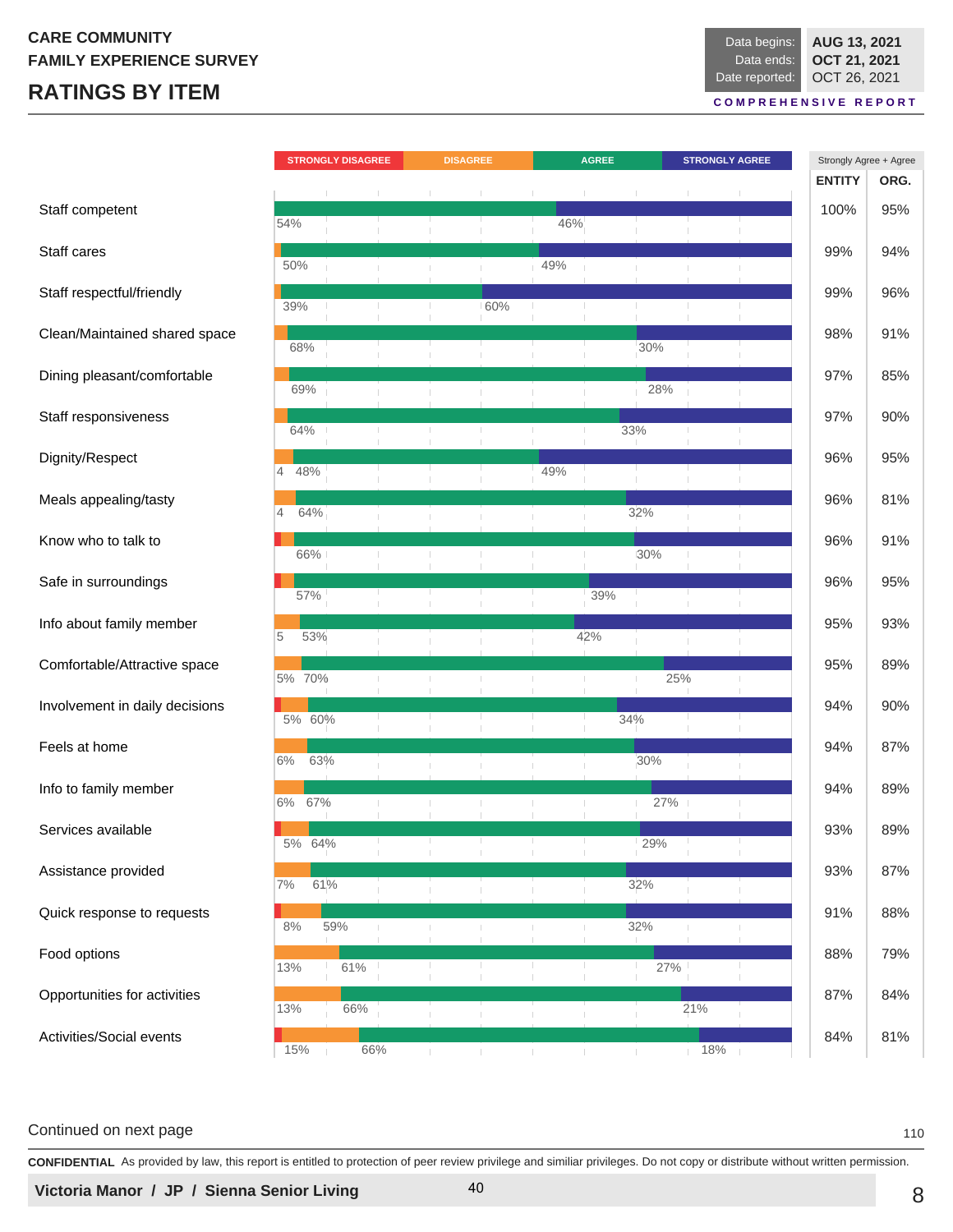# **RATINGS BY ITEM**

Continued from previous page

| Data begins:   | AUG 13, 2021 |
|----------------|--------------|
| Data ends:     | OCT 21, 2021 |
| Date reported: | OCT 26, 2021 |
|                |              |

#### **C O M P R E H E N S I V E R E P O R T**

|                                    | <b>STRONGLY DISAGREE</b> |             | <b>DISAGREE</b> |     | <b>AGREE</b> |      |  | <b>STRONGLY AGREE</b> | Strongly Agree + Agree |                  |      |
|------------------------------------|--------------------------|-------------|-----------------|-----|--------------|------|--|-----------------------|------------------------|------------------|------|
|                                    |                          |             |                 |     |              |      |  |                       |                        | <b>ENTITY</b>    | ORG. |
| Aware of precautions               | 44%                      |             |                 | 56% |              |      |  |                       |                        | 100%             | 98%  |
| Well informed on COVID-19          | 30%                      |             | 69%             |     |              |      |  |                       |                        | 99%              | 97%  |
| Opportunities to communicate       |                          |             |                 |     |              |      |  |                       |                        | 98%              | 97%  |
| Well informed on condition         | 40%                      |             |                 | 58% |              |      |  |                       |                        | 96%              | 93%  |
|                                    | 45%<br>$\overline{4}$    |             |                 |     | 51%          |      |  |                       |                        |                  |      |
|                                    |                          | <b>POOR</b> | <b>FAIR</b>     |     |              | GOOD |  | <b>EXCELLENT</b>      |                        | Excellent + Good |      |
|                                    |                          |             |                 |     |              |      |  |                       |                        | <b>ENTITY</b>    | ORG. |
| <b>Recommendation to others</b>    | 43%<br>$\overline{4}$    |             |                 |     | 52%          |      |  |                       |                        | 95%              | 88%  |
| <b>Overall quality of services</b> |                          |             |                 |     |              |      |  |                       |                        | 94%              | 88%  |
|                                    | 6%                       | 41%         |                 |     | 53%          |      |  |                       |                        |                  |      |

**CONFIDENTIAL** As provided by law, this report is entitled to protection of peer review privilege and similiar privileges. Do not copy or distribute without written permission.

110